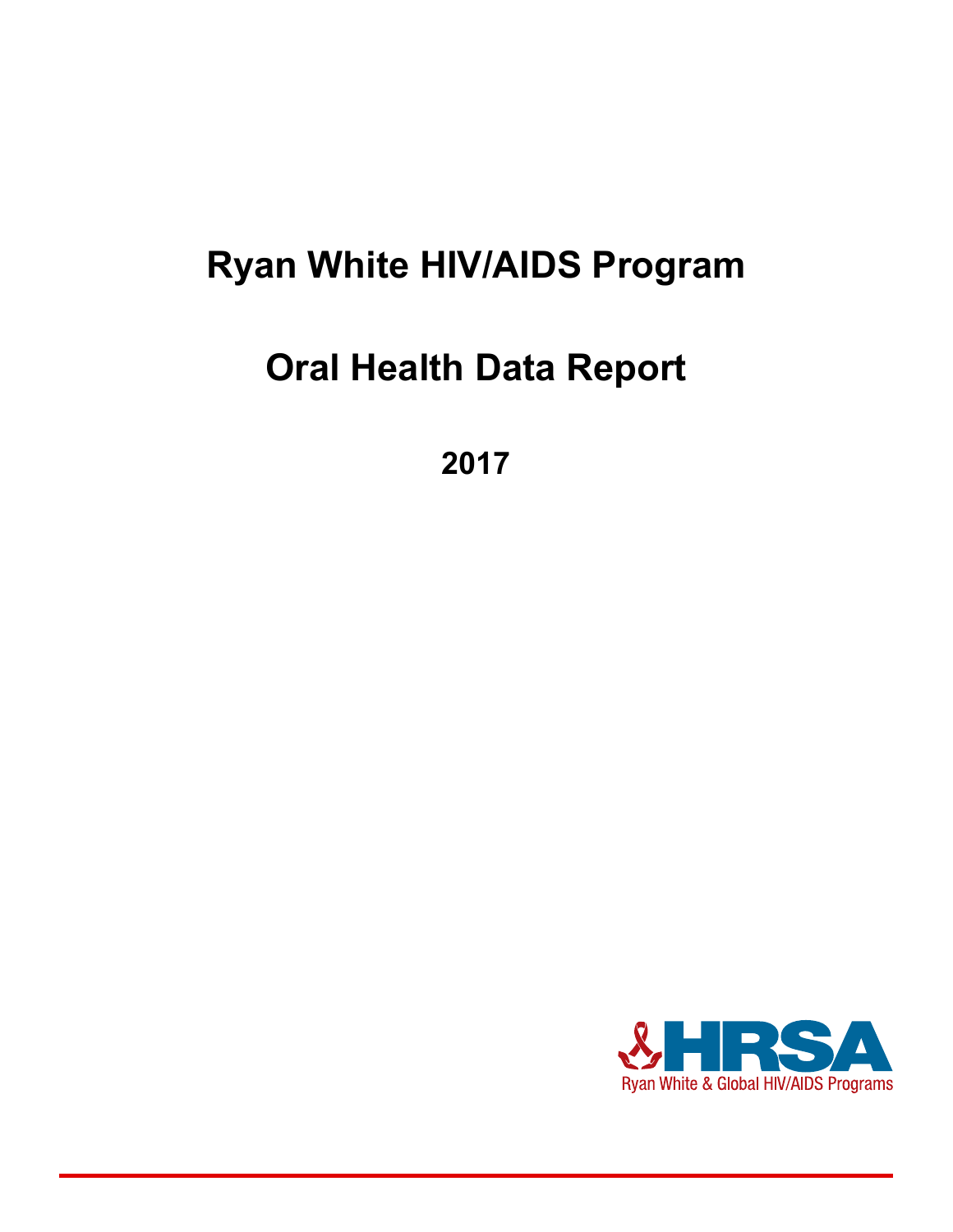The *Ryan White HIV/AIDS Program Oral Health Data Report* is published by the Division of Policy and Data, HIV/AIDS Bureau (HAB), Health Resources and Services Administration (HRSA), U.S. Department of Health and Human Services, Rockville, Maryland.

The *Ryan White HIV/AIDS Program Oral Health Data Report* is not copyrighted and may be used and copied without permission. Citation of the source is, however, appreciated.

#### **Suggested Citation**

Health Resources and Services Administration. *Ryan White HIV/AIDS Program Oral Health Data Report 2017*. [http://hab.hrsa.gov/data/data-reports.](https://hab.hrsa.gov/data/data-reports) Published November 2019.

#### **Health Resources and Services Administration**

Thomas Engels*................................................................................................................... Administrator*

#### **HIV/AIDS Bureau, Health Resources and Services Administration**

| Tracy Matthews, MHA, RN CAPT, USPHS; Deputy Director, Division of Policy and Data                                                     |
|---------------------------------------------------------------------------------------------------------------------------------------|
| Chrissy Abrahms Woodland, MBA Acting Director, Division of Metropolitan HIV/AIDS Programs                                             |
|                                                                                                                                       |
| Mahyar Mofidi, DMD, PhDCAPT, USPHS; Director, Division of Community HIV/AIDS Programs                                                 |
| April Stubbs-Smith, MPH Director, Division of Domestic HIV Programs, Office of HIV Training &<br><b>Capacity Development Programs</b> |
|                                                                                                                                       |
|                                                                                                                                       |

**Information about the Ryan White HIV/AIDS Program:** [hab.hrsa.gov](http://hab.hrsa.gov)

#### **Educational and technical assistance materials about HIV infection and the Ryan White HIV/ AIDS Program:** [targetHIV.org](http://targetHIV.org)

#### **Acknowledgments**

Publication of this report was made possible by the contributions of the Ryan White HIV/AIDS Program grant recipients and subrecipients that provided data to HRSA.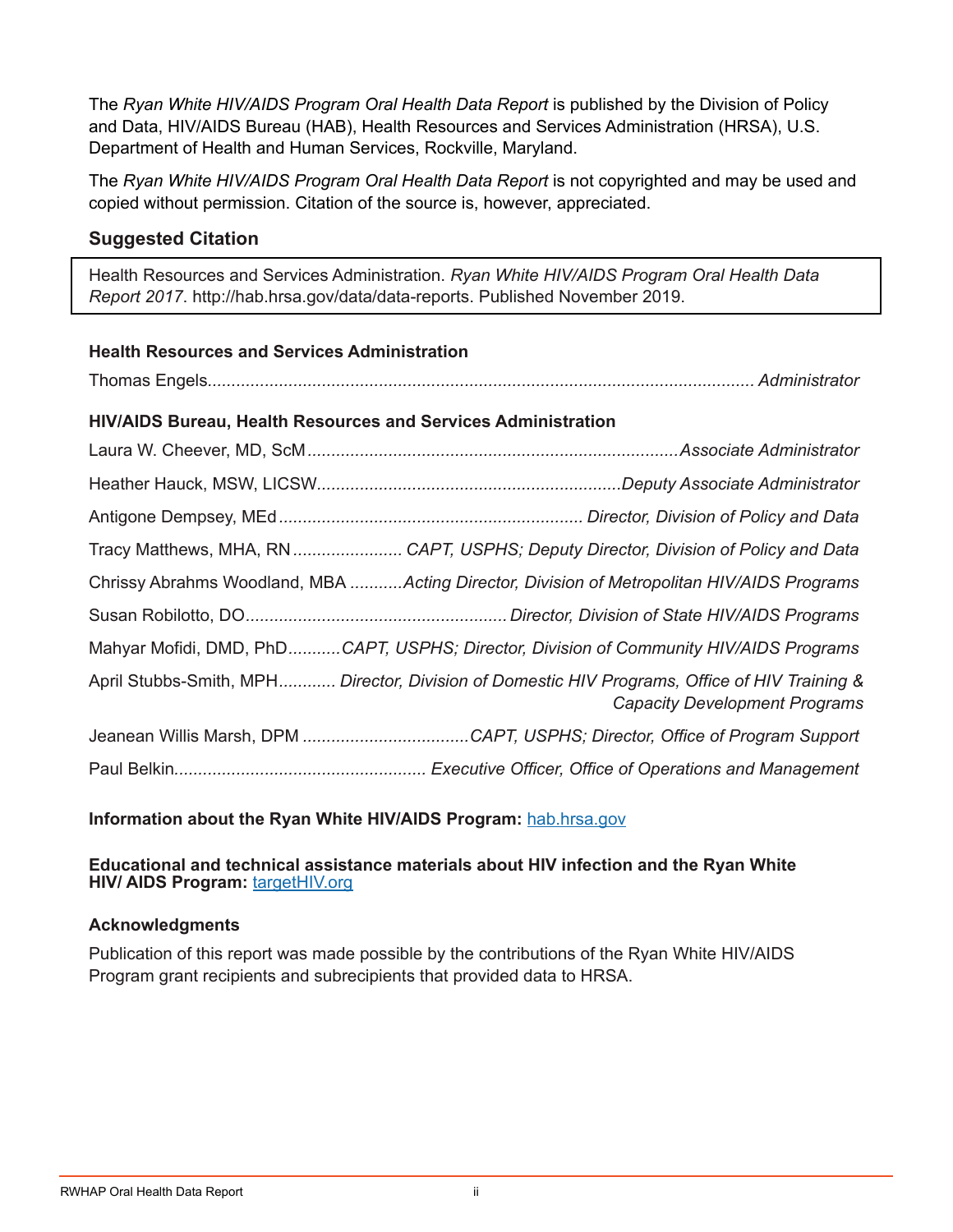### **Contents**

| <b>COMMENTARY</b>                                                                                                                                                                                                                               | 1  |
|-------------------------------------------------------------------------------------------------------------------------------------------------------------------------------------------------------------------------------------------------|----|
| <b>RWHAP PARTS A–D ORAL HEALTH SERVICES</b>                                                                                                                                                                                                     | 3  |
|                                                                                                                                                                                                                                                 |    |
|                                                                                                                                                                                                                                                 |    |
|                                                                                                                                                                                                                                                 |    |
| Table 1. Ryan White HIV/AIDS Program clients (non-ADAP) who received<br>Parts A-D oral health services and providers that delivered oral health services,<br>by year and selected characteristics, 2010-2017-United States and 3 territories 11 |    |
| Table 2. Ryan White HIV/AIDS Program provider sites that delivered oral health<br>services, by year and selected characteristics, 2013-2017-United States and                                                                                   |    |
| Table 3a. Ryan White HIV/AIDS Program clients (non-ADAP) who received<br>Parts A-D oral health services, by year and selected characteristics, 2013-2017-                                                                                       |    |
| Table 3b. Ryan White HIV/AIDS Program clients with HIV (non-ADAP) who<br>received Parts A-D oral health services, by year and selected characteristics,                                                                                         |    |
| Table 3c. Ryan White HIV/AIDS Program clients (non-ADAP), by receipt of<br>oral health services and selected characteristics, 2017-United States and                                                                                            |    |
| Table 4. Ryan White HIV/AIDS Program clients (non-ADAP), by state and receipt                                                                                                                                                                   |    |
| DENTAL REIMBURSEMENT PROGRAM AND COMMUNITY-BASED DENTAL<br><b>PARTNERSHIP PROGRAM</b>                                                                                                                                                           | 22 |
|                                                                                                                                                                                                                                                 |    |
|                                                                                                                                                                                                                                                 |    |
| Table 5a. Ryan White HIV/AIDS Program Dental Reimbursement Program (DRP),                                                                                                                                                                       |    |
| Table 5b. Ryan White HIV/AIDS Program Community-Based Dental Partnership<br>Program (CBDPP), by year and selected characteristics, 2003-2017-United States 28                                                                                   |    |
| Table 6a. Ryan White HIV/AIDS Program Dental Reimbursement Program (DRP)<br>provider trainees, by year and selected characteristics, July 2012-July 2017-                                                                                       |    |
| Table 6b. Ryan White HIV/AIDS Program Community-Based Dental Partnership<br>Program (CBDPP) trainees, by year and selected characteristics, 2013–2017–                                                                                          |    |
|                                                                                                                                                                                                                                                 |    |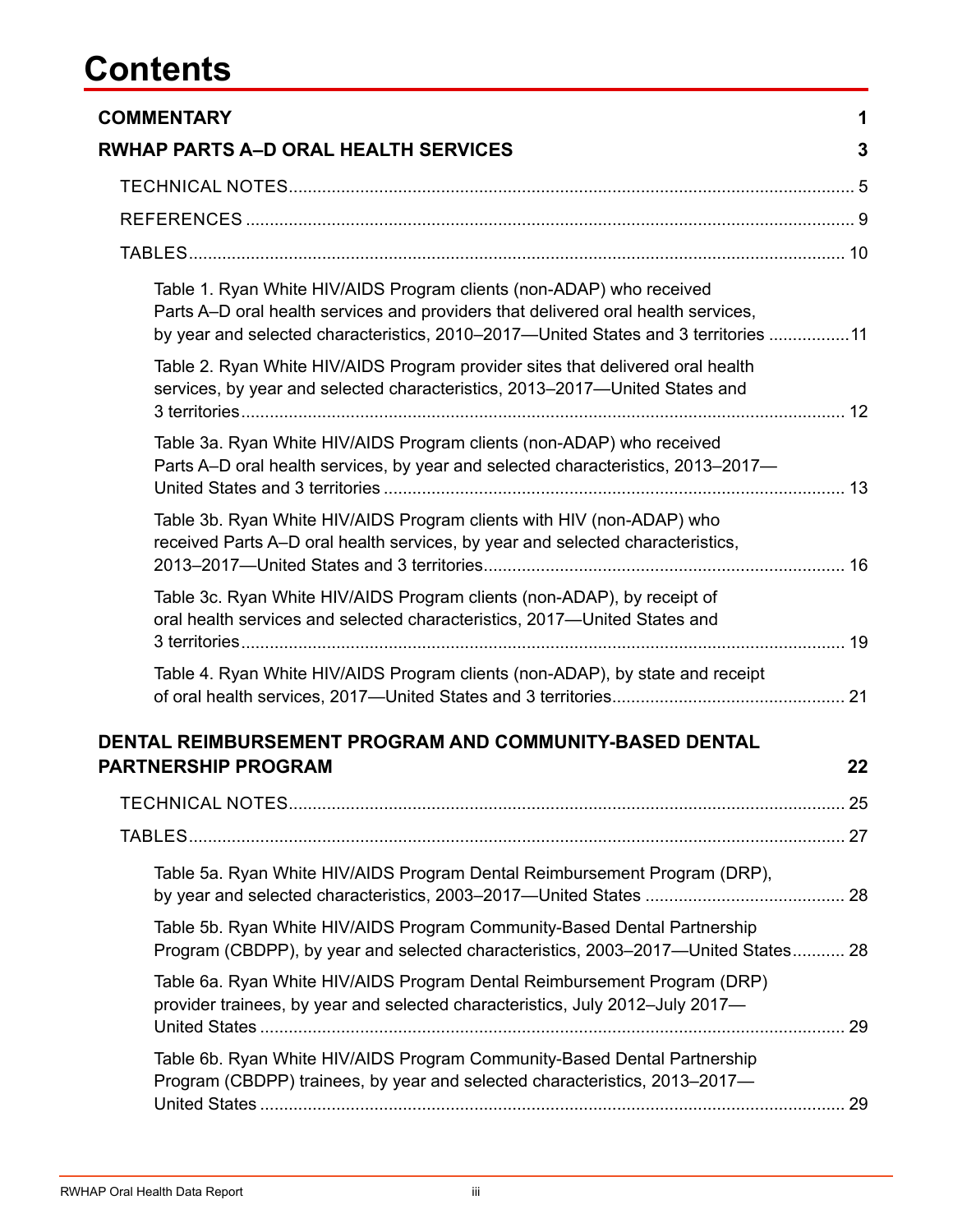| Table 7a. Ryan White HIV/AIDS Program Dental Reimbursement Program (DRP)                                                                                        |    |
|-----------------------------------------------------------------------------------------------------------------------------------------------------------------|----|
| Table 7b. Ryan White HIV/AIDS Program Community-Based Dental Partnership<br>Program (CBDPP), by year and visit type, 2013–2017—United States  30                |    |
| Table 8a. Ryan White HIV/AIDS Program Dental Reimbursement Program (DRP)<br>clients, by year and selected characteristics, July 2012-June 2017-United States 31 |    |
| Table 8b. Ryan White HIV/AIDS Program Community-Based Dental Partnership<br>Program (CBDPP), by year and selected characteristics, 2013-2017-United States 33   |    |
| AIDS EDUCATION AND TRAINING CENTERS' ORAL HEALTH TRAININGS                                                                                                      | 35 |
|                                                                                                                                                                 |    |
|                                                                                                                                                                 |    |
| Table 9. Number of oral health AIDS Education and Training Centers (AETC)<br>training events and trainees, 2010–2015—United States and 3 territories  39        |    |
| Table 10. Oral health AIDS Education and Training Centers (AETC) training                                                                                       |    |
| Table 11. Number of oral health AIDS Education and Training Centers (AETC)<br>trainees by year and selected characteristics, 2010–2015—United States and        |    |
| Table 12. Number of oral health AIDS Education and Training Centers (AETC)<br>trainees by year and selected service delivery characteristics, 2010-2015-        |    |
|                                                                                                                                                                 |    |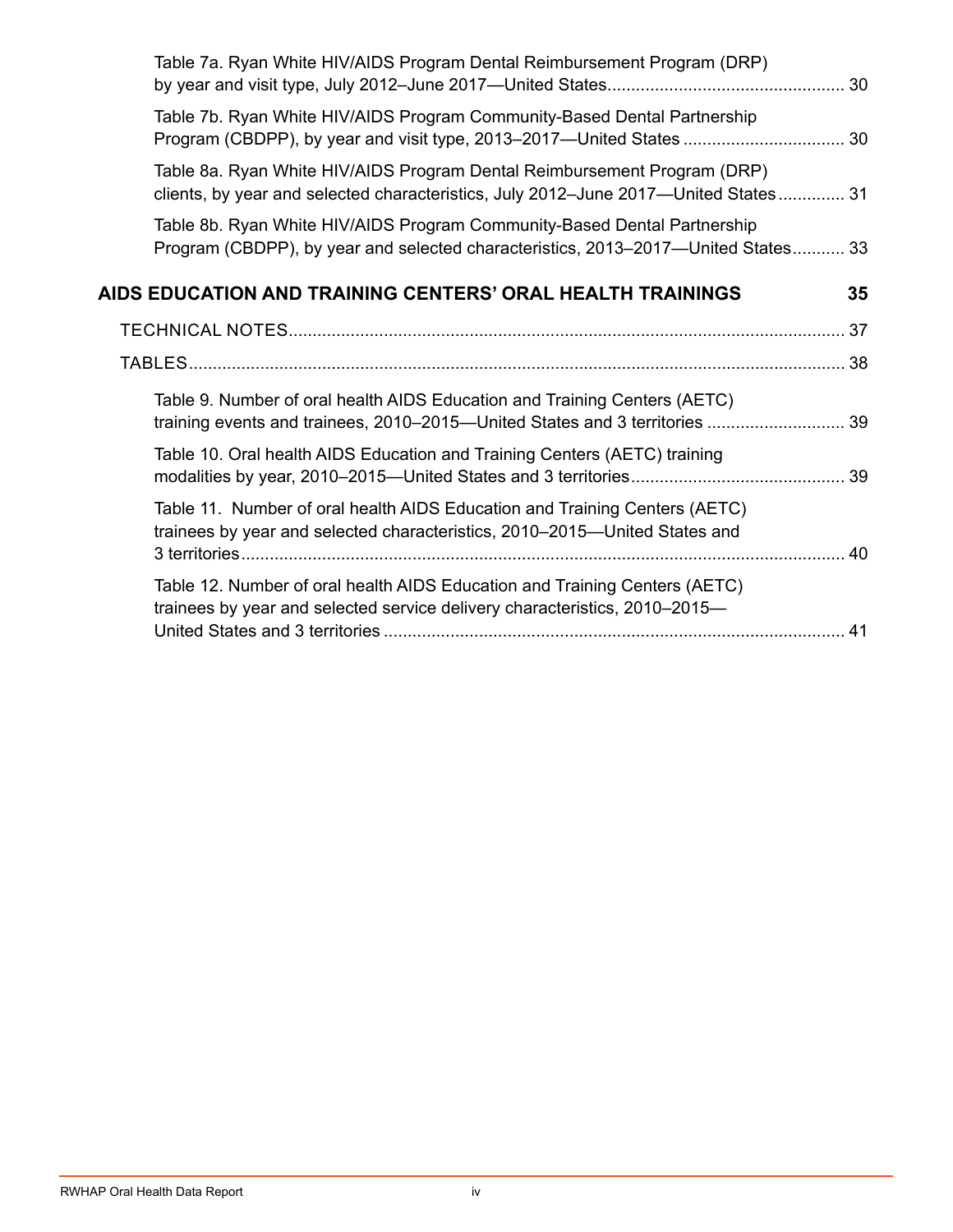### <span id="page-4-0"></span>**COMMENTARY**

#### **Oral Health Care and the Ryan White HIV/AIDS Program**

The Health Resources and Services Administration's (HRSA) Ryan White HIV/AIDS Program (RWHAP) provides direct health care and support services for over half a million people with HIV—more than 50% of all people with diagnosed HIV in the United States [1]. The RWHAP is administered by the U.S. Department of Health and Human Services (HHS), HRSA HIV/AIDS Bureau (HAB). In 1990, Congress passed the Ryan White Comprehensive AIDS Resources Emergency (CARE) Act to address the crisis of the HIV epidemic in the United States. This legislation has been amended and reauthorized four times: in 1996, 2000, 2006, and, most recently, 2009 as the Ryan White HIV/AIDS Treatment Extension Act of 2009.

The RWHAP funds cities, states, and local community-based organizations to deliver efficient and effective HIV care, treatment, and support services for low-income people with HIV. The RWHAP is critical to ensuring that individuals with HIV are linked to and retained in care, are able to adhere to medication regimens, and remain virally suppressed. These goals are crucial not only to ensuring optimal HIV health outcomes among people with HIV, but also to preventing further transmission of the virus and, ultimately, ending the HIV epidemic.

While good oral health is important for all people, it is especially important for people with HIV. The American Dental Association recommends that oral health care be a part of all clinical care plans for people with HIV. Inadequate oral health care can predispose people with HIV to certain oral health problems, such as dental caries, oral lesions, and periodontal disease. These oral health problems may be further exacerbated by HIV treatments that worsen conditions like dry mouth. Immunocompromised individuals also are more likely to be impacted by bacterial infections that begin in the mouth, meaning that periodontal disease is more likely to cause systemic infections in people with HIV. A large proportion of people with HIV have unmet dental care needs that may be attributed to barriers related to cost, access to dental care, logistical issues, indifference to dental care, or fear of dental care.

To work toward addressing these large unmet dental care needs, the HRSA RWHAP supports the provision of oral health services for low-income people with HIV through a variety of mechanisms with multiple access points. These mechanisms support both the direct provision of oral health services and the training of oral health providers in how to care for people with HIV, resulting in a comprehensive approach to oral health care for people with HIV.

This report is the inaugural publication of data from RWHAP oral health programs, including RWHAP Parts A–D oral health services, the RWHAP Part F Dental Programs (the Dental Reimbursement Program and the Community-Based Dental Partnership Program), and the RWHAP Part F AIDS Education and Training Center training events on oral health care (Figure 1).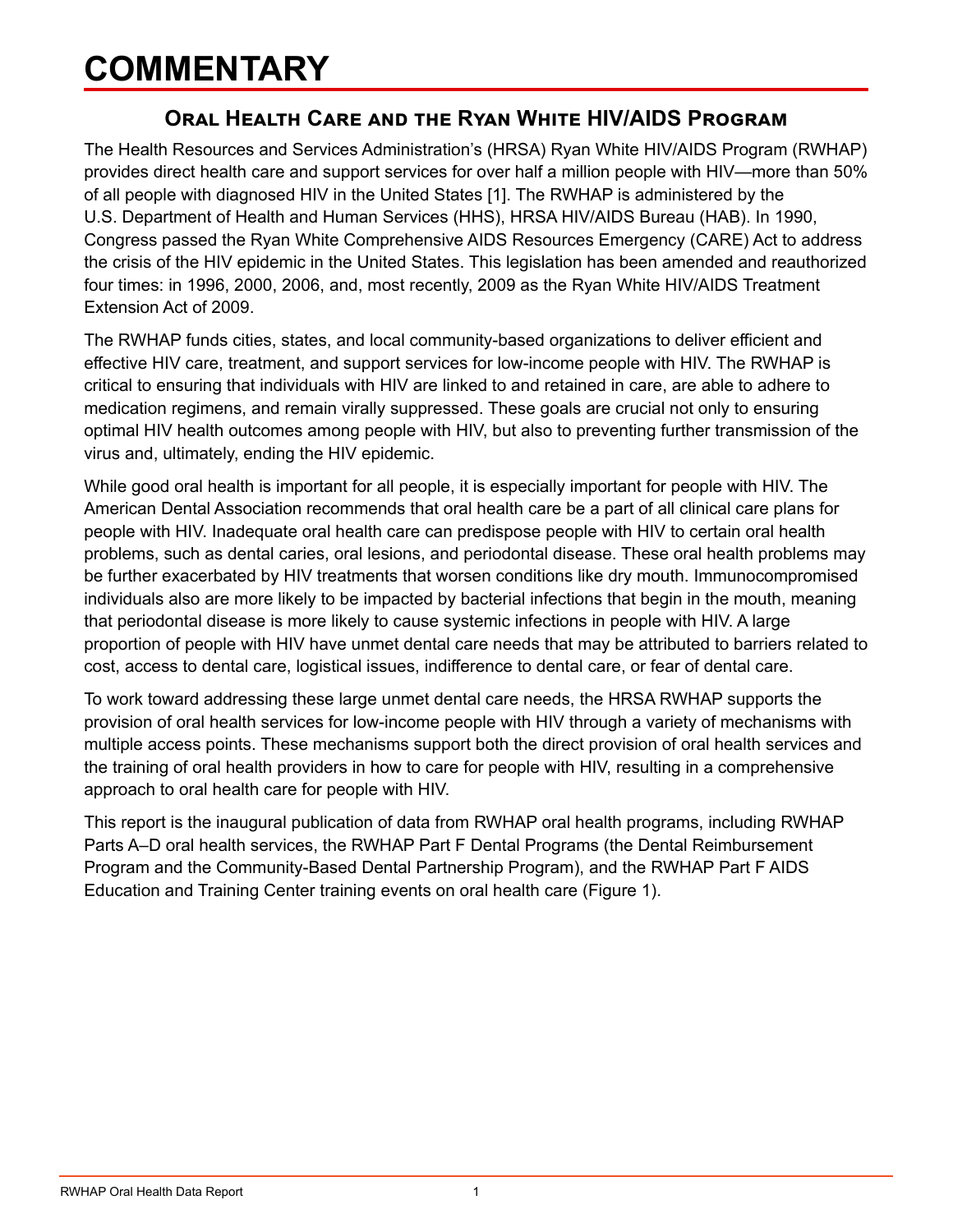|                          | <b>RWHAP Parts A-D Oral</b><br><b>Health Services</b>          | <b>Dental Reimbursement</b><br>Program (DRP) | <b>Community-Based Dental</b><br><b>Partnership Program</b><br>(CBDPP)                                                        | <b>AIDS Education and</b><br><b>Training Center (AETC)</b><br><b>Oral Health Trainings</b> |  |  |  |  |
|--------------------------|----------------------------------------------------------------|----------------------------------------------|-------------------------------------------------------------------------------------------------------------------------------|--------------------------------------------------------------------------------------------|--|--|--|--|
| <b>Recipients</b>        | Cities, states, and community-<br>based organizations          | Dental education programs and institutions   | Regional and National<br>Training Centers                                                                                     |                                                                                            |  |  |  |  |
| <b>Purpose</b>           | Direct provision of oral health<br>services to people with HIV |                                              | Direct provision of oral health services to people with HIV and<br>training of oral health providers to treat people with HIV |                                                                                            |  |  |  |  |
| <b>Funding Type</b>      | Grant award                                                    | Reimbursement                                | Grant award                                                                                                                   | Grant award                                                                                |  |  |  |  |
| Data Source              | <b>RWHAP Services Report</b><br>(RSR)                          | Dental Services Report (DSR)                 | <b>AETC Data System</b>                                                                                                       |                                                                                            |  |  |  |  |
| Years Included in Report | January 2010-December 2017                                     | July 2003-June 2017                          | January 2004-December 2017                                                                                                    | July 2010-August 2015                                                                      |  |  |  |  |

#### **Figure 1. Mechanisms of oral health care provision within the RWHAP**

This report contains three sections, organized by the three data sources:

#### I. **RWHAP Services Report (pages 3–21; Tables 1–4)**

The RWHAP Services Report (RSR) contains client-level data on demographic characteristics of and services delivered to low-income people with HIV through RWHAP Parts A–D. This report specifically focuses on the delivery of oral health services to RWHAP clients. In 2017, 486 RWHAP-funded providers delivered oral health care services to 86,676 clients.

#### II. **RWHAP Part F Dental Services Report (pages 22–34; Tables 5–8)**

The Dental Services Report (DSR) contains aggregate information on the Dental Reimbursement Program (DRP) and Community-Based Dental Partnership Program (CBDPP), which support both the direct provision of oral health services and training of oral health providers via dental education programs and institutions.

From July 2016 through June 2017, the 51 dental programs that received reimbursement funding through the DRP trained 11,473 dental providers and delivered oral health services to 27,847 clients. In 2017, the 12 dental programs that were funded by the CBDPP trained 3,768 dental providers and delivered oral health services to 4,855 clients.

#### III. **RWHAP Part F AIDS Education and Training Center Data System (pages 35–42; Tables 9–12)**  The AIDS Education and Training Centers (AETCs) deliver training to the HIV clinical workforce. This report focuses on AETC trainings on the topic of oral health care. From July 2014 through August 2015, 1,078 trainings addressed oral health care topics, reaching 8,556 trainees.

Readers are encouraged to carefully read the technical notes for each section, all table titles, and all footnotes to ensure a complete understanding of the data.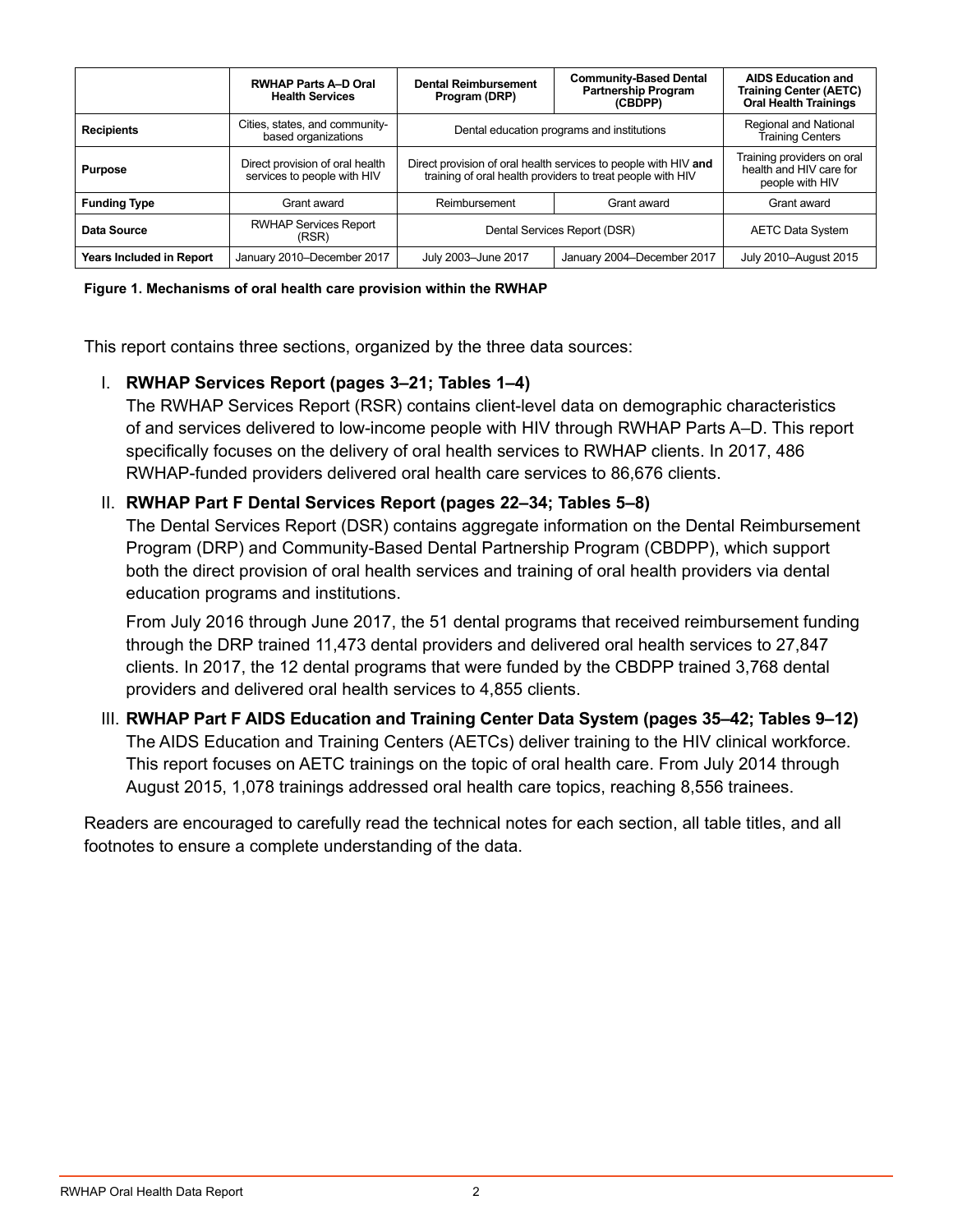# <span id="page-6-0"></span>**RWHAP PARTS A–D ORAL HEALTH SERVICES**

The RWHAP has four statutorily defined Parts that provide direct funding for medical and support services, including oral health services.

- **RWHAP Part A** provides funding to Eligible Metropolitan Areas (EMAs) and Transitional Grant Areas (TGAs) that are most severely affected by the HIV epidemic to support HIV care and treatment services.
- **RWHAP Part B** provides funding to all 50 states, the District of Columbia, Puerto Rico, the U.S. Virgin Islands, and six U.S. Pacific jurisdictions to support HIV care and treatment services.
- **RWHAP Part C** provides funding to local community-based organizations, community health centers, health departments, academic medical centers, and hospitals in 49 states, the District of Columbia, Puerto Rico, and the U.S. Virgin Islands to support comprehensive primary health care and support services in an outpatient setting for low-income people with HIV.
- **RWHAP Part D** provides funding to local community-based organizations, community health centers, health departments, academic medical centers, and hospitals in 39 states and Puerto Rico to support family-centered HIV primary care and support services for low-income women, infants, children, and youth with HIV and their affected family members.

Together, the RWHAP Parts provide the public health infrastructure needed to ensure access to a wide range of core medical services, including oral health care [2]. As defined by the RWHAP, oral health care services include outpatient diagnostic, preventive, and therapeutic services delivered by dental health care professionals, including general dental practitioners, dental specialists, dental hygienists, and licensed dental assistants.

### **Highlights of Analyses**

#### **Providers Sites Delivering Oral Health Services**

**Approximately 500 RWHAP provider sites deliver oral health services.** In 2017, 486 RWHAP provider sites delivered oral health services, a slight decrease from the 512 RWHAP provider sites that delivered oral health services in 2012 (Table 1).

**More than half of provider sites delivering oral health services are community-based settings.** Among provider sites that delivered oral health services, 30.5% were publicly funded community health centers, and 25.5% were other community-based service organizations. Hospital or university-based clinics accounted for 19.3% of provider sites delivering oral health services, while health departments accounted for 18.7% (Table 2).

**Nearly all provider sites deliver at least one RWHAP service in addition to oral health services.** Among provider sites that delivered oral health services, 92.4% also delivered another RWHAP service, and 80.9% delivered outpatient ambulatory health services (Table 2). More than one-quarter (29.0%) of provider sites received Section 330 funding, which supports HRSA-funded Federally Qualified Health Centers.

**Among provider sites that deliver oral health services, approximately 60 percent deliver those services to 100 or fewer clients.** In 2017, among provider sites that delivered oral health services, 59.7% delivered those services to 100 or fewer clients, 20.2% delivered those services to 101–250 clients, 10.7% delivered those services to 251–500 clients, and 9.5% delivered those services to more than 500 clients. If the provider site delivers other service categories, the overall number of clients served by the provider site may be higher (Table 2).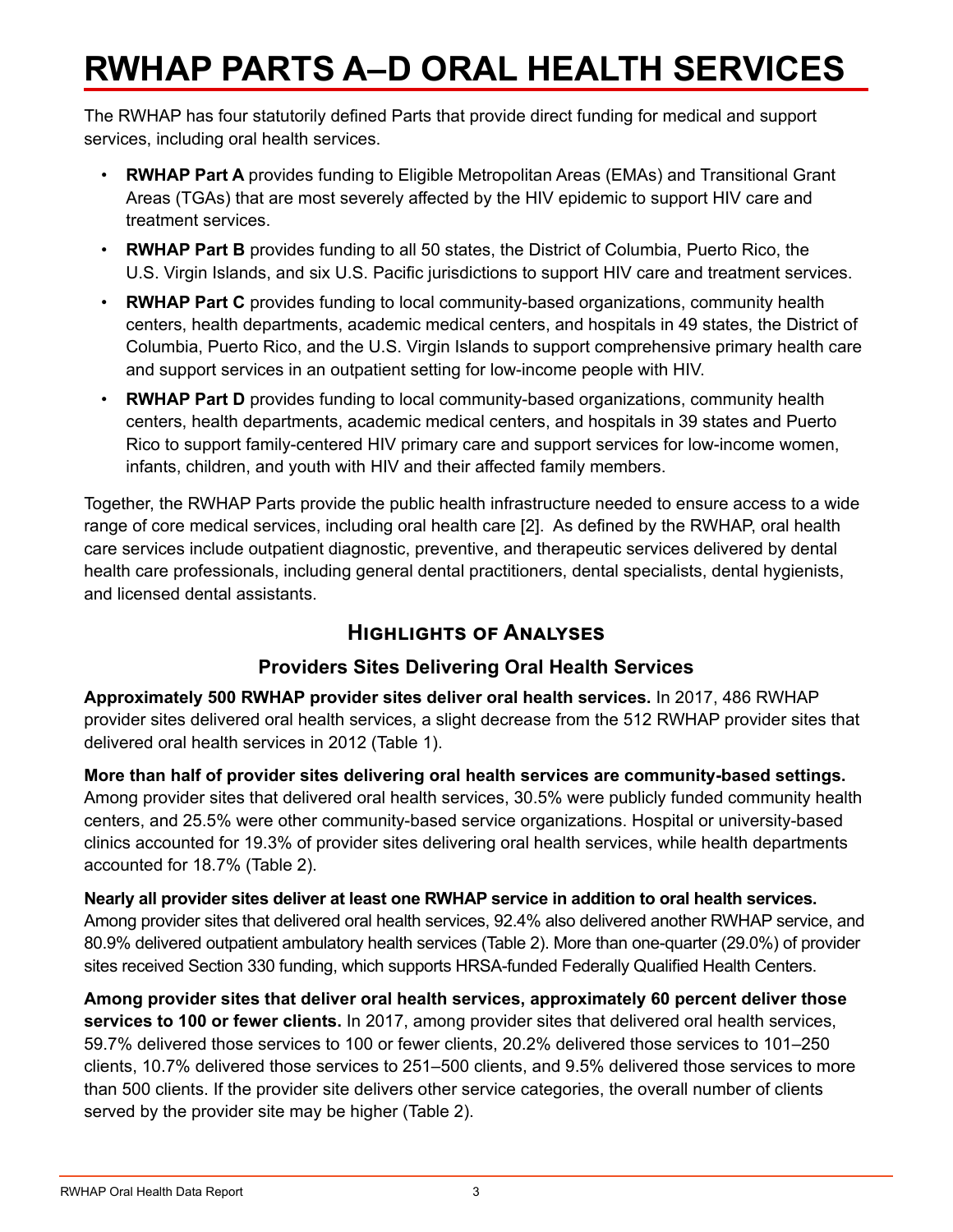#### **Ryan White HIV/AIDS Program Clients Receiving Oral Health Services**

**The RWHAP serves approximately 90,000 clients receiving oral health services each year.** From 2010 through 2017, nearly 20% of RWHAP clients received oral health services through the RWHAP (Table 1). In 2017, 86,676 clients received oral health services from RWHAP-funded providers (Table 1). Among all clients receiving oral health services in 2017, 95.8% (83,068) were people with HIV (Table 1; Table 3b).

**RWHAP clients receiving oral health services are similar to the overall RWHAP client population**  (Table 3c).

- **RWHAP clients receiving oral health services are aging.** In 2017, people aged 50 years and older accounted for 53.0% of all RWHAP clients receiving oral health services, an increase from 44.5% of clients in 2013 (Table 3a).
- **More than two-thirds of RWHAP clients receiving oral health services are from racial/ethnic minority populations.** In 2017, 42.3% of RWHAP clients receiving oral health services selfidentified as black/African American, 25.4% Hispanic/Latino, and less than 2% each as American Indian/Alaska Native, Asian, Native Hawaiian/Pacific Islander, or persons of multiple races (Table 3a). Whites accounted for 29.6% of RWHAP clients receiving oral health services. The percentage distribution has remained consistent since 2013 and is consistent with the percentage distribution of the overall RWHAP client population (Table 3a; Table 3c).
- **The majority of RWHAP clients receiving oral health services are male.** In 2017, 73.8% of RWHAP clients receiving oral health services were male, 24.8% were female, and 1.5% were transgender (Table 3a). The percentage distribution has remained consistent since 2013 and is consistent with the distribution of the overall RWHAP client population (Table 3a; Table 3c).
- **More than half of RWHAP clients receiving oral health services are living at or below 100% of the federal poverty level (FPL).** In 2017, 58.9% of RWHAP clients receiving oral health services were living at or below 100% FPL (Table 3a), a slight decrease since 2013 (63.7%). The percentage distribution for RWHAP clients receiving oral health services is similar to that of the overall RWHAP client population (Table 3c).
- **Nearly 80% of RWHAP clients receiving oral health services have some form of health care coverage.** Among RWHAP clients receiving oral health services in 2017, 24.5% were covered by Medicaid, 13.4% were covered by Medicare, and 12.8% had multiple forms of coverage (Table 3a). A lower percentage of RWHAP clients receiving oral health services were covered by Medicaid (24.5%) than the overall RWHAP client population (32.6%; Table 3c).
- **Approximately 7% of RWHAP clients receiving oral health services have temporary housing, and 4% have unstable housing (Table 3a).** The percentage of RWHAP clients receiving oral health services with temporary housing decreased from 11.6% in 2013 to 6.6% in 2017. The percentage of RWHAP clients receiving oral health services with unstable housing increased from 3.1% in 2013 to a high of 4.3% in 2015, before dropping to 3.7% in 2016.

**Clients receiving RWHAP Parts A–D-funded oral health services are in nearly all states.** Clients received RWHAP Part A–D services in 46 states, the District of Columbia, Puerto Rico, and the U.S. Virgin Islands. The jurisdictions with the highest number of RWHAP clients receiving oral health services through the RWHAP were generally states with the highest number of people with HIV: Florida (12,476 clients), California (9,550 clients), and Texas (8,791 clients; Table 4).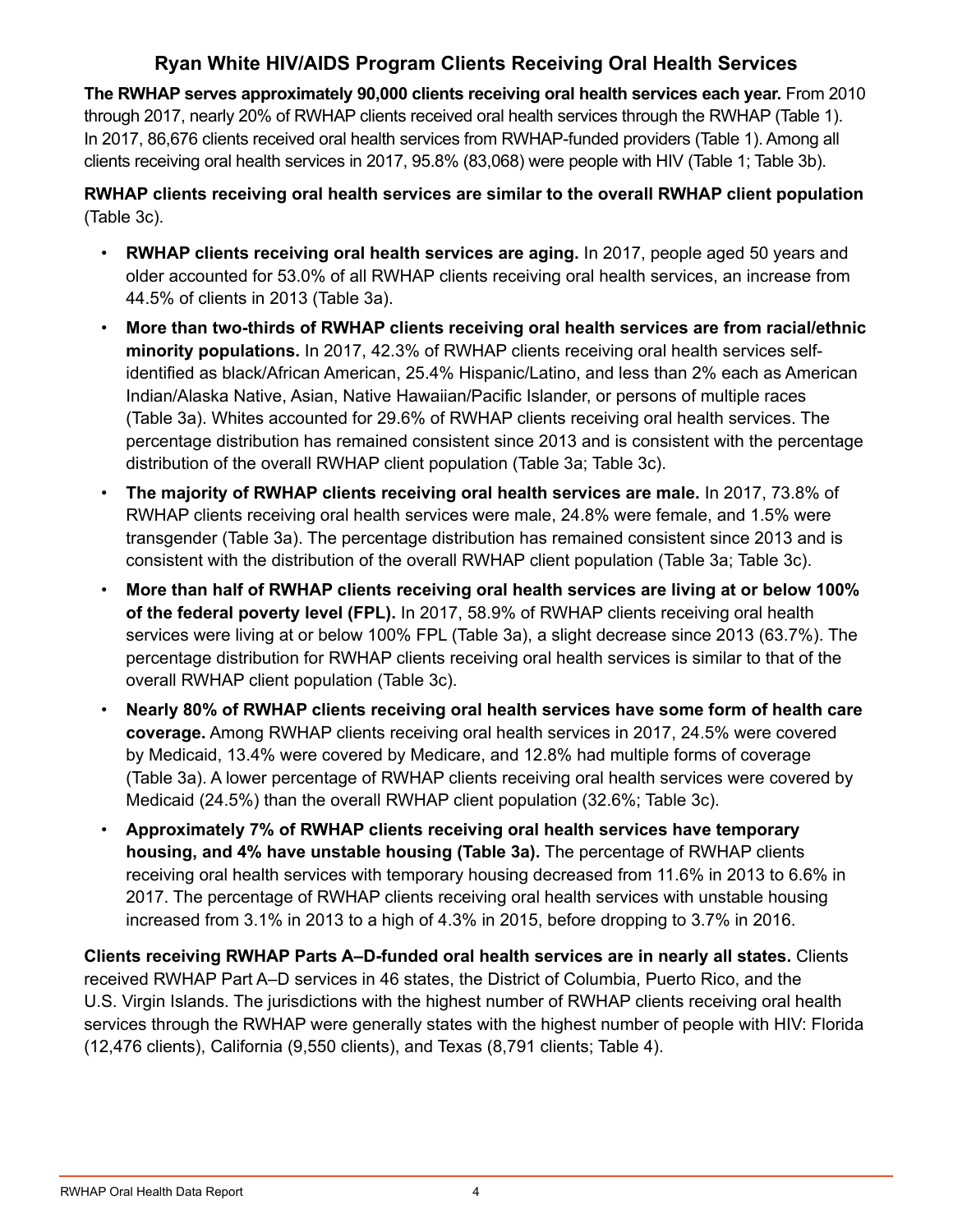## <span id="page-8-0"></span>**TECHNICAL NOTES**

### **RWHAP Services Report Data**

This section of the report includes data reported to the RWHAP Services Report (RSR) for clients served by the RWHAP Parts A–D who received oral health services and providers who received funding for oral health services during calendar years 2010 through 2017. RSR data do not include information about the AIDS Drug Assistance Program (ADAP), the DRP, or the CBDPP. Clients also may have received ADAP or DRP/CBDPP services. Beginning with the 2015 calendar year data collection period, recipients and subrecipients reported data for all clients who met the recipient's eligibility requirements for RWHAP participation (varies by recipient and is based on such criteria as HIV status, income, and residency) and received at least one of the core medical or support services for which the recipient or subrecipient received RWHAP funding, regardless of the actual funding used to pay for the services (i.e., some services may have been paid for by sources other than RWHAP).

After removing personally identifying information, recipients and subrecipients submit data to HRSA HAB. RSR data are reported by RWHAP grant recipients and subrecipients in 50 states, the District of Columbia, and three territories: Guam, Puerto Rico, and the U.S. Virgin Islands. Five of the six U.S. Pacific jurisdictions (i.e., excludes Guam) do not submit client-level data. Only jurisdictions that provided oral health services are included in this section of the report.

RSR data include de-identified client-level information about people who received services from a RWHAPfunded provider. RWHAP clients include people with HIV, as well as people who are affected by HIV (e.g., families of people with HIV served by the RWHAP). The families of people with HIV are able to receive certain services through the RWHAP Part D program. The data presented in Table 3a, Table 3c, and Table 4 include all RWHAP clients, regardless of HIV serostatus; Table 3b includes only people with HIV.

#### **Presentation of Data**

The data in this report include information received by HRSA HAB for clients served during specified calendar years (refer to table titles). Data are organized into four sections:

- Table 1: overview of clients receiving oral health services and providers, 2010–2017
- Table 2: numbers and percentages of RWHAP provider sites that delivered oral health services, presented by selected characteristics, 2013–2017
- Tables 3a–3c: numbers and percentages of clients receiving oral health services served by the RWHAP (non-ADAP), presented by selected demographic stratifications, 2013–2017
- Table 4: numbers and percentages of clients receiving oral health services served by the RWHAP (non-ADAP), presented by state, 2013–2017

Tables 3–4 display subtotals for each subpopulation, as well as the overall total. Subtotals are displayed to reflect the denominator used for the percentage calculation of each subpopulation. Due to missing data, the values in each column may not sum to the column total.

#### **Age Group**

RWHAP grant recipients and subrecipients report client birth year. This information is then used to calculate the client's age during the designated year as a discrete variable. For tables displaying age groups, client ages were categorized to align with the Centers for Disease Control and Prevention (CDC) National HIV Surveillance System (NHSS) age group delineations: <13 years (if applicable), 13–14, 15–19, 20–24, 25–29, 30–34, 35–39, 40–44, 45–49, 50–54, 55–59, 60–64, and ≥65 years.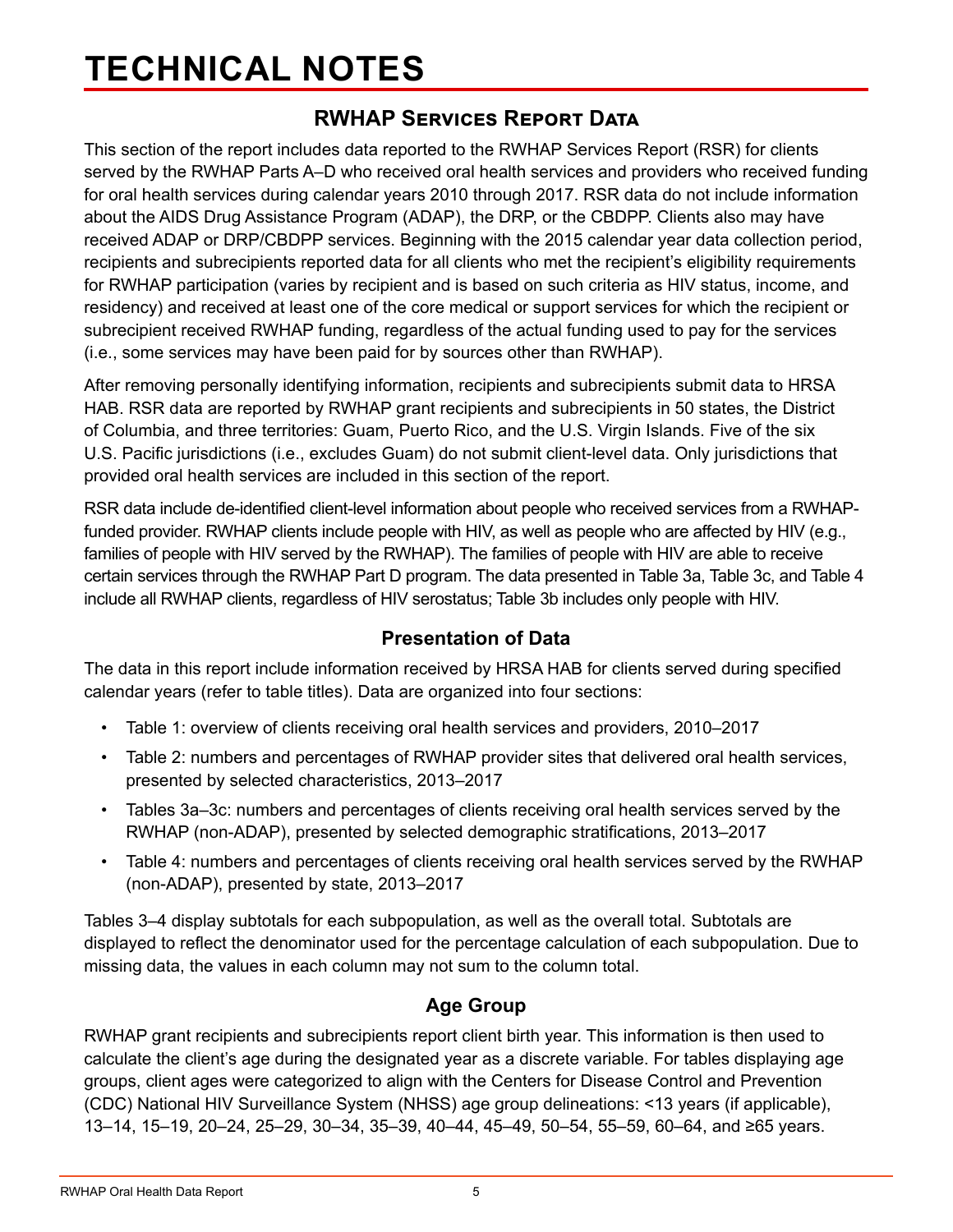#### **Race/Ethnicity**

Recipients and subrecipients report race/ethnicity information for RWHAP clients according to Office of Management and Budget standards. Race and ethnicity are submitted as separate variables and combined for analysis. The race/ethnicity variable is categorized as American Indian or Alaska Native, Asian, black or African American, Hispanic or Latino, Native Hawaiian or other Pacific Islander, white, and multiple races (two or more categories of race reported).

In this report, clients categorized by race were not Hispanic or Latino; the number of clients reported in each race category may, however, include clients whose ethnicity was not reported.

RWHAP grant recipients and subrecipients are expected to make every effort to obtain and report race and ethnicity, based on each client's self-report. Self-identification is the preferred means of obtaining this information.

#### **Gender**

Gender designations in this report are male, female, or transgender. Transgender is an umbrella term used to identify persons whose sex assigned at birth does not match their current gender identity or expression. Transgender clients are subsequently classified as male-to-female (MTF), female-tomale (FTM), or transgender unknown (may include transgender people who do not identify with the transgender variable options). Gender-related data are based on client self-report.

From 2010 through 2013, RSR variables for gender included *current gender*, with the options of male, female, and transgender, and a subsequent variable for *transgender identity* (this variable captured the options of FTM, MTF, or transgender unknown). In 2014, HRSA HAB began requiring that gender be reported using a two-step method: *sex assigned at birth* (male or female) was added and the *current gender* variable was replaced with *current gender identity* (male, female, transgender); the *transgender identity* variable remained intact.

Gender data displayed for 2013–2014 reflect only the *current gender* and *transgender identity* variables. The additional information available from *sex assigned at birth* was not incorporated for 2014 analyses in order for HRSA HAB to evaluate the quality of the data for that variable and to determine the methodology for data analysis. The 2015–2017 data included in this report use the two-step method for determining gender identity, which takes into account *sex assigned at birth, current gender identity*, and *transgender identity*.

#### **Transmission Risk Category**

Transmission risk category is the term for the classification that summarizes a client's possible HIV risk factors; the summary classification results from selecting, from a presumed hierarchical order of probability, the single risk factor most likely to have been responsible for transmission.

For tables displaying data for all clients served by RWHAP, transmission risk category data include clients with HIV and those who have unknown HIV serostatus (i.e., children with indeterminate serostatus and other clients with transmission risk factors for HIV but missing HIV serostatus data).

Transmission risk categories are presented separately by gender (i.e., male, female, transgender).

- For male clients, transmission risk categories are male-to-male sexual contact, injection drug use, male-to-male sexual contact and injection drug use, heterosexual contact, perinatal infection, and other.
- For female clients, transmission risk categories are heterosexual contact, injection drug use, perinatal infection, and other.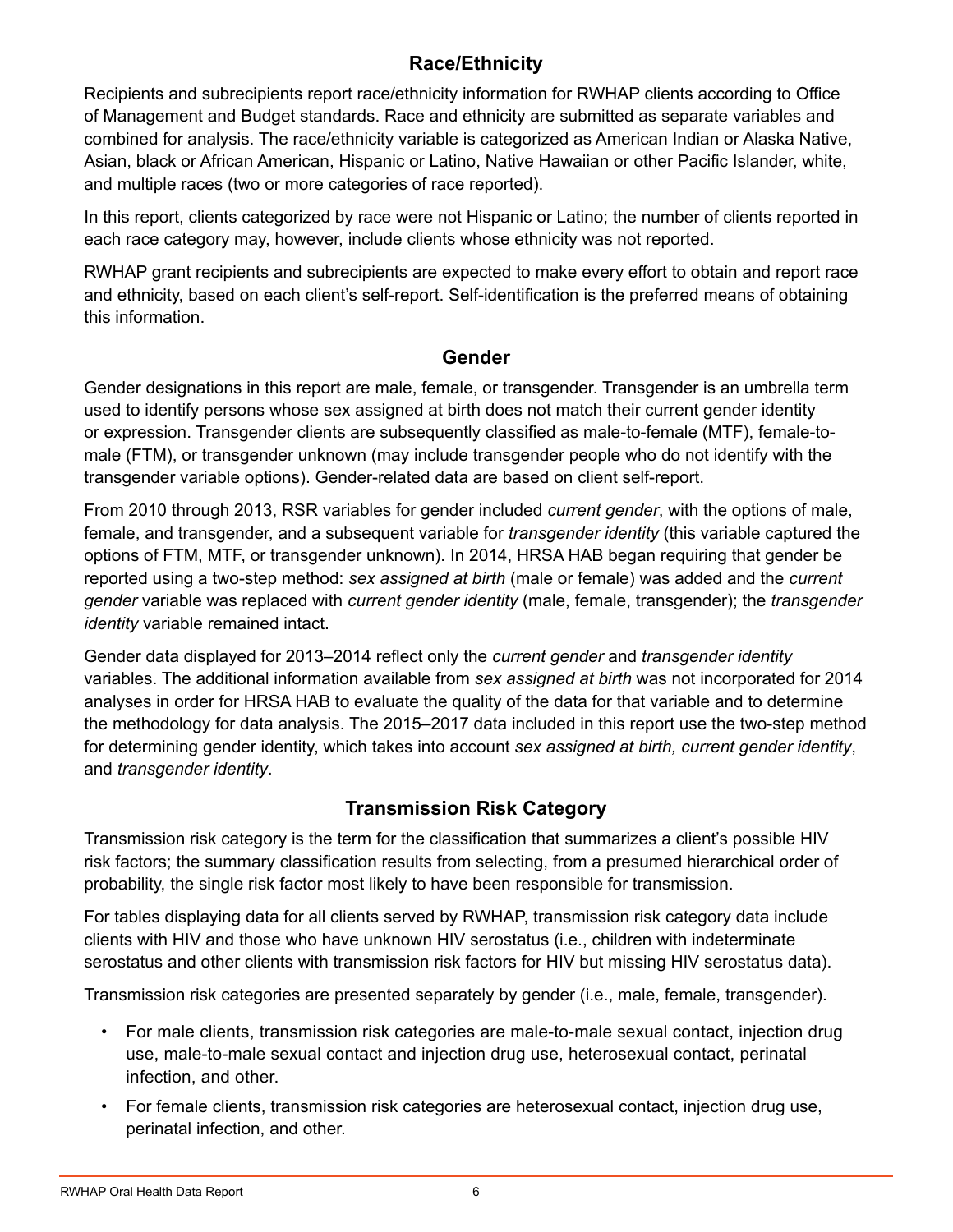• For transgender clients, transmission risk categories have been modified to be more reflective of the transgender experience of transmission risk, while continuing to follow a relative hierarchy of likelihood for transmission. That is, transmission risk category data for transgender clients are presented as sexual contact, injection drug use, sexual contact and injection drug use, perinatal infection, and other.

The definitions of transmission risk categories are adapted from CDC's NHSS definitions for transmission categories [3]. Clients with more than one reported risk factor are classified in the transmission risk category listed first in the hierarchy. The only exceptions are (1) men who had sexual contact with other men and who injected drugs and (2) perinatal infection; these groups make up separate transmission risk categories. The risk categories are defined, in order of the hierarchy, as follows:

- *• Male-to-male sexual contact:* Male clients who report sexual contact with other men (i.e., homosexual contact) and males who report sexual contact with both men and women (i.e., bisexual contact).
- *• Injection drug use:* Clients who report use of drugs intravenously or through skin-popping.
- *• Male-to-male sexual contact and injection drug use:* Male clients who report sexual contact with other men, or sexual contact with both men and women, and report the use of drugs intravenously or through skin-popping.
- *• Heterosexual contact:* Clients who report specific heterosexual contact with an individual with, or at increased risk for, HIV infection (e.g., a person who injects drugs).
- *• Perinatal infection:* This category is exclusively for infants and children with infection attributed to perinatal transmission/mother-to-child transmission. This category includes clients born after 1980 with HIV and whose infection is attributed to perinatal transmission, as well as infants with indeterminate serostatus.
- *• Other:* Clients who report transmission from the receipt of transfusion of blood, blood components, or tissue; clients who report hemophilia/coagulation disorder. Beginning with 2014 data collection, unknown risk factor was no longer included in the classification of other transmission risk, nor was it collected as a separate category for the RSR. All analyses in this report have been adjusted for consistency from 2013 through 2017 to only include blood transfusion or hemophilia/coagulation disorder.

For transgender clients, the following transmission risk category hierarchy is used:

- *• Sexual contact:* Transgender clients who report any sexual transmission risk.
- *• Injection drug use:* Transgender clients who report use of drugs intravenously or through skinpopping.
- *• Sexual contact and injection drug use:* Transgender clients who report sexual contact and report the use of drugs intravenously or through skin-popping.
- *• Perinatal infection:* as above.
- *• Other:* as above.

It is important to note that data by transmission risk category presented in this report are based on the self-reported risk factor *most likely to have been responsible for the original transmission of HIV;* data may not be reflective of current behavior (e.g., injection drug use).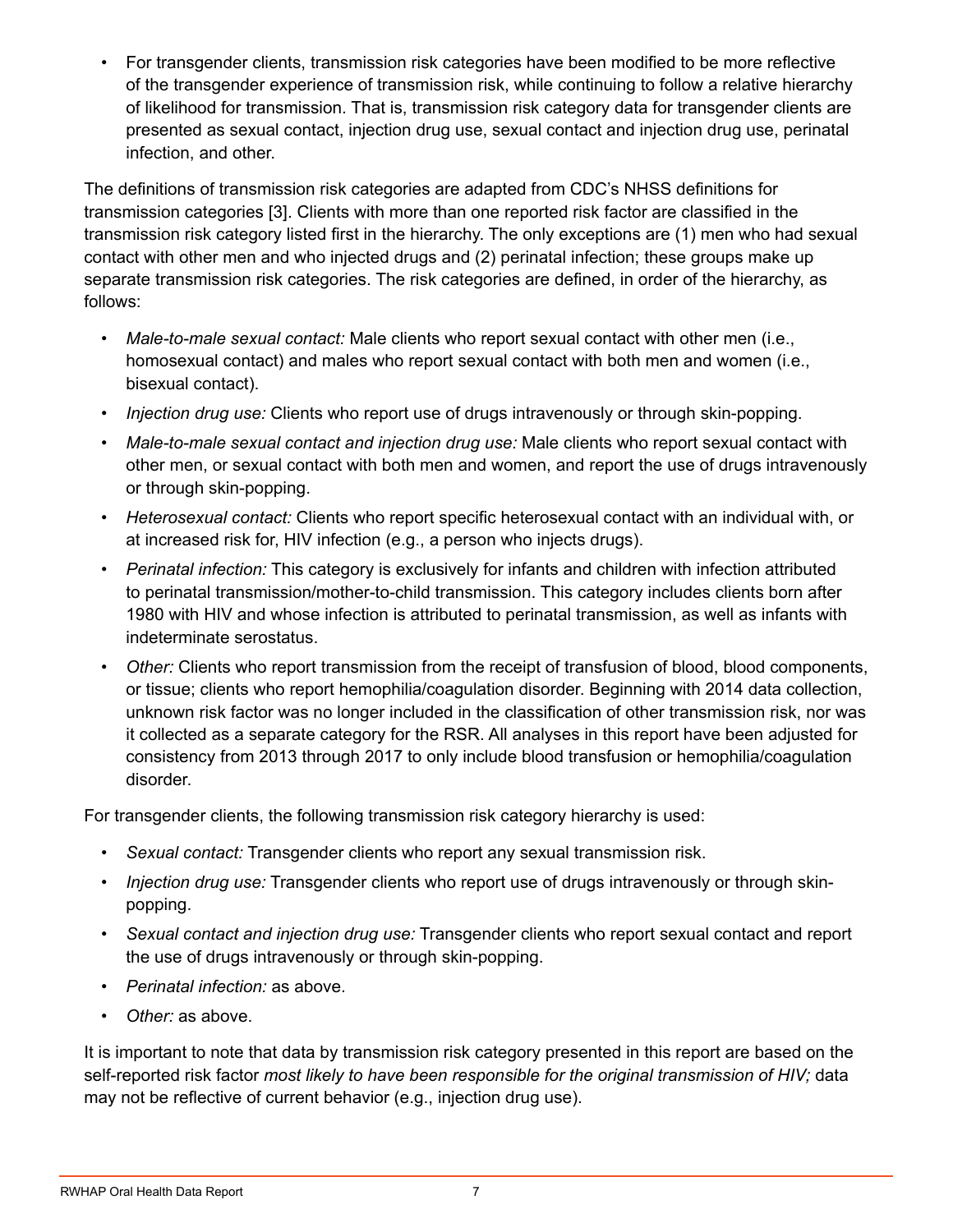#### **Poverty Level**

Poverty level characterizes the client's income as a percentage of the FPL at the end of the reporting period [4,5]. For 2012 and 2013, poverty levels were categorized as 0–100% FPL, 101–200% FPL, 201–300% FPL, and >300% FPL. For 2014 through 2017, poverty levels were categorized as 0–100% FPL, 101–138% FPL, 139–250% FPL, 251–400% FPL, and >400% FPL.

#### **Health Care Coverage**

RWHAP grant recipients and subrecipients report all sources of health care coverage that each client had for any part of the reporting period. These data are further categorized for analysis. In 2013, health care coverage was categorized as private only, Medicare only, Medicaid only, other public, other private, no coverage (uninsured), and multiple coverages.

The categorization schema was changed in the 2014 RSR to include a more granular classification of health care coverage. For 2014 through 2017, health care coverage was categorized as private employer, private individual, Medicare, Medicaid, Medicare and Medicaid (dual eligibility), Veterans Administration, Indian Health Service, other plan, no coverage, and multiple coverages. The Medicaid classification also includes the Children's Health Insurance Program (CHIP) and other public state health care coverage programs.

#### **Housing Status**

The housing status variable captures the client's housing status at the end of the reporting period and is categorized as stable permanent housing, temporary housing, or unstable housing. The definitions for each of these categories are based on the Housing Opportunities for Persons with AIDS Program Annual Progress Report Measuring Performance Outcomes: form HUD-40110-C and the McKinney-Vento Act, Title 42 US Code, Sec. 11302, General definition of homeless individual [6,7].

#### **State**

State data are displayed in Table 4. State-level analyses include data submitted for all Parts of the RWHAP. In addition, state delineation of data is based on provider location, rather than client location. Clients receiving services in multiple states are not included in state-specific totals; these clients make up less than 2% of the total RWHAP population.

In addition, data presented by state are not limited to entities receiving RWHAP Part B funding; all tables include data for all clients served by RWHAP providers in the state, regardless of the source of RWHAP funding (i.e., Parts A, B, C, and D data are included).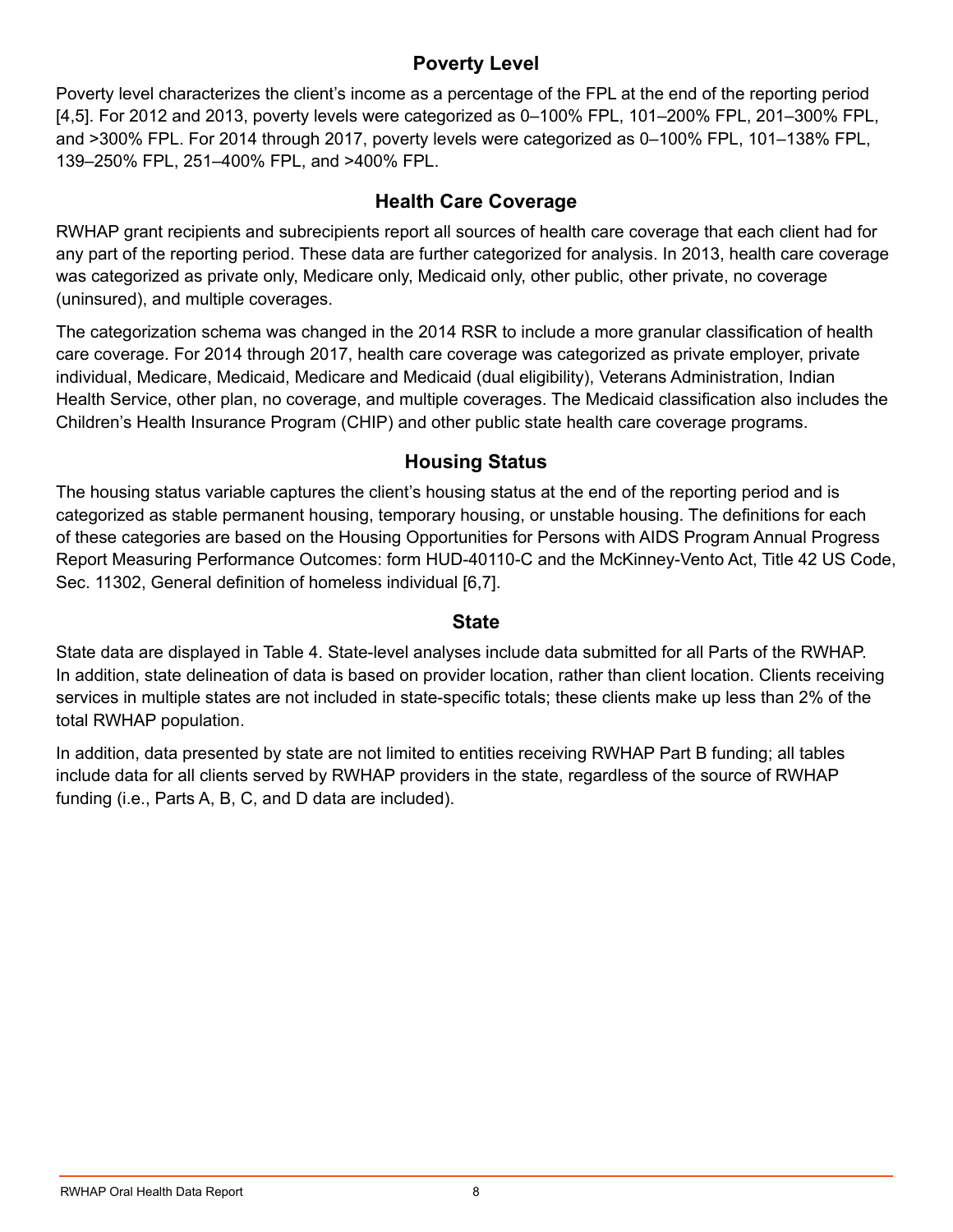### <span id="page-12-0"></span>**REFERENCES**

- 1. Centers for Disease Control and Prevention. HIV Surveillance Report, 2017; vol. 29. Published November 2018. Available from [www.cdc.gov/hiv/library/reports/hiv-surveillance.html.](http://www.cdc.gov/hiv/library/reports/hiv-surveillance.html)
- 2. Ryan White HIV/AIDS Program Services: Eligible Individuals & Allowable Uses of Funds. Policy Clarification Notice (PCN) #16-02. Revised 10/22/18. Available at <u>hab.hrsa.gov/[sites/default/files/](https://hab.hrsa.gov/sites/default/files/hab/program-grants-management/ServiceCategoryPCN_16-02Final.pdf)</u> . [hab/program-grants-management/ServiceCategoryPCN\\_16-02Final.pdf](https://hab.hrsa.gov/sites/default/files/hab/program-grants-management/ServiceCategoryPCN_16-02Final.pdf)
- 3. Centers for Disease Control and Prevention. HIV Surveillance Report, 2017; vol. 29. Published November 2018. Available from [www.cdc.gov/hiv/library/reports/hiv-surveillance.html.](http://www.cdc.gov/hiv/library/reports/hiv-surveillance.html)
- 4. *Federal Register*, Annual Update of the HHS Poverty Guidelines. Available from [www.federalregister.](http://www.federalregister.gov/documents/2016/01/25/2016-01450/annual-update-of-the-hhs-poverty-guidelines) . [gov/documents/2016/01/25/2016-01450/annual-update-of-the-hhs-poverty-guidelines](http://www.federalregister.gov/documents/2016/01/25/2016-01450/annual-update-of-the-hhs-poverty-guidelines)
- 5. U.S. Department of Health and Human Services, Office of the Assistant Secretary for Planning and Evaluation. Prior HHS Poverty Guidelines and Federal Register References. Available from <u>[aspe.](https://aspe.hhs.gov/prior-hhs-poverty-guidelines-and-federal-register-references)</u> . [hhs.gov/prior-hhs-poverty-guidelines-and-federal-register-references](https://aspe.hhs.gov/prior-hhs-poverty-guidelines-and-federal-register-references)
- 6. McKinney-Vento Act, Title 42 US Code, Sec. 11302, General definition of homeless individual. Available from [www.govinfo.gov/app/details/USCODE-2010-title42/USCODE-2010-title42-chap119-](http://www.govinfo.gov/app/details/USCODE-2010-title42/USCODE-2010-title42-chap119-subchapI-sec11302) . [subchapI-sec11302](http://www.govinfo.gov/app/details/USCODE-2010-title42/USCODE-2010-title42-chap119-subchapI-sec11302)
- 7. Housing Opportunities for Persons with AIDS Program, Annual Progress Report, Measuring Performance Outcomes, form HUD-40110-C. Available from [www.hudexchange.info/resource/1012/](http://www.hudexchange.info/resource/1012/hopwa-annual-progress-report-apr-form-hud-40110-c/) . [hopwa-annual-progress-report-apr-form-hud-40110-c/](http://www.hudexchange.info/resource/1012/hopwa-annual-progress-report-apr-form-hud-40110-c/)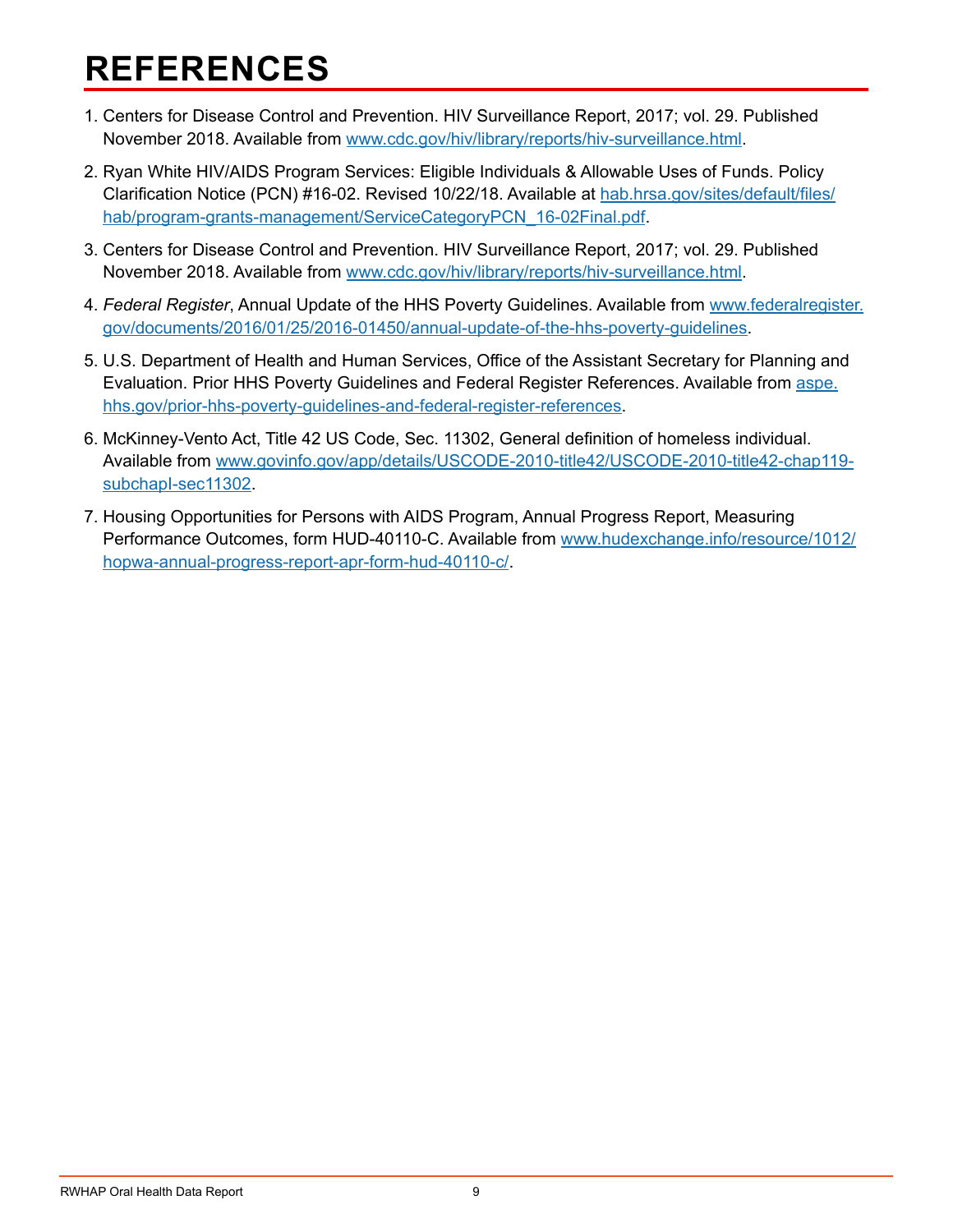# <span id="page-13-0"></span>**Tables**

### **RWHAP PARTS A–D ORAL HEALTH SERVICES**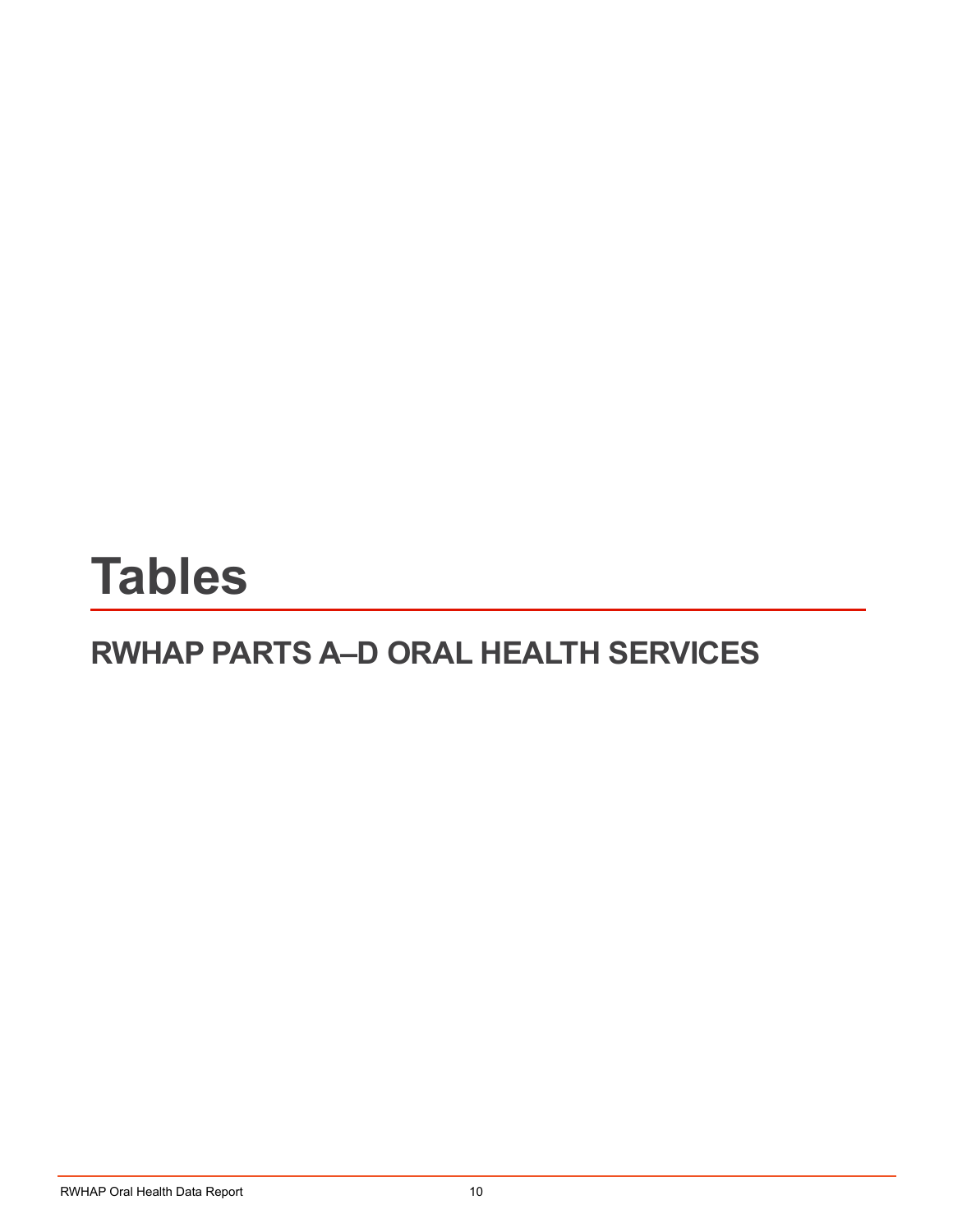<span id="page-14-0"></span>**Table 1. Ryan White HIV/AIDS Program clients (non-ADAP) who received Parts A–D oral health services and providers that delivered oral health services, by year and selected characteristics, 2010–2017—United States and 3 territories**

| Year | Number of oral health<br>clients | <b>Percent of all RWHAP</b><br>clients receiving oral<br>health services | Total number of oral<br>health providers |
|------|----------------------------------|--------------------------------------------------------------------------|------------------------------------------|
| 2010 | 88,132                           | 15.8                                                                     | 509                                      |
| 2011 | 89.189                           | 16.4                                                                     | 511                                      |
| 2012 | 90,339                           | 16.8                                                                     | 512                                      |
| 2013 | 91,569                           | 17.5                                                                     | 512                                      |
| 2014 | 92.418                           | 18.0                                                                     | 522                                      |
| 2015 | 88,335                           | 16.6                                                                     | 505                                      |
| 2016 | 88,458                           | 16.0                                                                     | 491                                      |
| 2017 | 86.676                           | 16.2                                                                     | 486                                      |

*Note:* All data are reported through the RWHAP Services Report.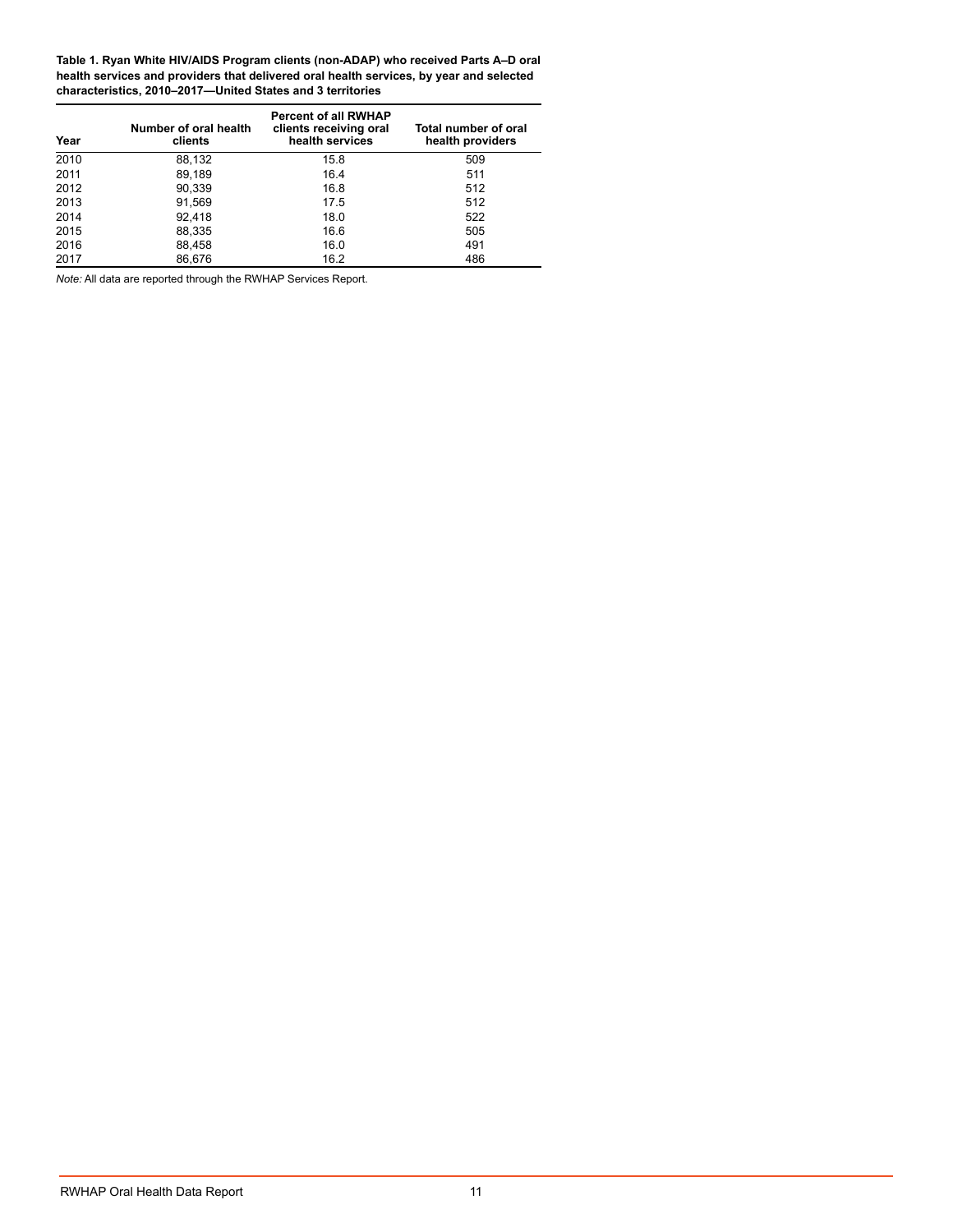<span id="page-15-0"></span>**Table 2. Ryan White HIV/AIDS Program provider sites that delivered oral health services, by year and selected characteristics, 2013–2017—United States and 3 territories**

 $\vec{\tilde{\omega}}$ 

|                                                         |                | 2013 |                | 2014        |                | 2015<br>2016 |                |             | 2017           |               |
|---------------------------------------------------------|----------------|------|----------------|-------------|----------------|--------------|----------------|-------------|----------------|---------------|
|                                                         | No.            | %    | No.            | %           | No.            | $\%$         | No.            | $\%$        | No.            | $\frac{9}{6}$ |
| Provider type                                           |                |      |                |             |                |              |                |             |                |               |
| Hospital or university-based clinic                     | 113            | 22.1 | 106            | 20.3        | 104            | 20.6         | 101            | 20.6        | 94             | 19.3          |
| Publicly funded community health center                 | 152            | 29.7 | 155            | 29.7        | 140            | 27.7         | 140            | 28.5        | 148            | 30.5          |
| Publicly funded community mental health center          | $\mathbf 0$    | 0.0  | 3              | 0.6         | $\overline{2}$ | 0.4          | $\mathbf 0$    | 0.0         | $\mathbf 0$    | 0.0           |
| Other community-based service organization              | 132            | 25.8 | 130            | 24.9        | 135            | 26.7         | 133            | 27.1        | 124            | 25.5          |
| Health department                                       | 88             | 17.2 | 95             | 18.2        | 89             | 17.6         | 85             | 17.3        | 91             | 18.7          |
| Substance abuse treatment center                        | $\overline{1}$ | 0.2  | $\overline{1}$ | 0.2         | $\overline{2}$ | 0.4          | $\overline{1}$ | 0.2         | $\mathbf{1}$   | 0.2           |
| Solo/group private medical practice                     | 4              | 0.8  | 3              | 0.6         | $\overline{4}$ | 0.8          | $\overline{2}$ | 0.4         | 3              | 0.6           |
| Agency reporting for multiple fee-for-service providers | 4              | 0.8  | 5              | 1.0         | $\overline{4}$ | 0.8          | 3              | 0.6         | 3              | 0.6           |
| People Living with HIV/AIDS coalition                   | 0              | 0.0  | $\mathbf 0$    | 0.0         | $\mathbf 0$    | 0.0          | $\mathbf 0$    | 0.0         | 0              | 0.0           |
| <b>VA facility</b>                                      | 0              | 0.0  | $\mathbf 0$    | 0.0         | $\mathbf 0$    | 0.0          | $\mathbf 0$    | 0.0         | $\mathbf 0$    | 0.0           |
| Other provider type                                     | 18             | 3.5  | 24             | 4.6         | 25             | 5.0          | 26             | 5.3         | 22             | 4.5           |
| Delivered non-oral health services                      |                |      |                |             |                |              |                |             |                |               |
| Yes                                                     | 465            | 90.8 | 475            | 91.0        | 466            | 92.3         | 452            | 92.1        | 449            | 92.4          |
| No                                                      | 47             | 9.2  | 47             | 9.0         | 39             | 7.7          | 39             | 7.9         | 37             | 7.6           |
|                                                         |                |      |                |             |                |              |                |             |                |               |
| <b>Delivered RWHAP OAHS</b>                             |                |      |                |             |                |              |                |             |                |               |
| Yes                                                     | 416            | 81.2 | 426            | 81.6        | 397            | 78.6         | 388            | 79.0        | 393            | 80.9          |
| No                                                      | 96             | 18.8 | 96             | 18.4        | 108            | 21.4         | 103            | 21.0        | 93             | 19.1          |
| Section 330 funding                                     |                |      |                |             |                |              |                |             |                |               |
| Yes                                                     | 127            | 24.8 | 134            | 25.7        | 123            | 24.4         | 132            | 26.9        | 141            | 29.0          |
| <b>No</b>                                               | 71             | 13.9 | 31             | 5.9         | 378            | 74.9         | 352            | 71.7        | 341            | 70.2          |
| Unknown                                                 | 314            | 61.3 | 357            | 68.4        | $\overline{4}$ | 0.8          | $\overline{7}$ | 1.4         | $\overline{4}$ | 0.8           |
| Ownership type                                          |                |      |                |             |                |              |                |             |                |               |
| Public/local                                            | 90             | 17.6 | 91             | 17.4        | 88             | 17.4         | 85             | 17.3        | 87             | 17.9          |
| Public/state                                            | 70             | 13.7 | 77             | 14.8        | 67             | 13.3         | 64             | 13.0        | 67             | 13.8          |
| Public/federal                                          | 9              | 1.8  | 9              | 1.7         | $\overline{7}$ | 1.4          | 9              | 1.8         | 8              | 1.6           |
| Private, nonprofit                                      | 319            | 62.3 | 326            | 62.5        | 322            | 63.8         | 312            | 63.5        | 308            | 63.4          |
| Private, for-profit                                     | 10             | 2.0  | 10             | 1.9         | 10             | 2.0          | 10             | 2.0         | $\overline{7}$ | 1.4           |
| Unincorporated                                          | $\mathbf 0$    | 0.0  | 0              | 0.0         | $\mathbf 0$    | 0.0          | $\mathbf 0$    | 0.0         | $\mathbf 0$    | 0.0           |
| Other                                                   | 14             | 2.7  | 9              | 1.7         | 11             | 2.2          | 11             | 2.2         | 9              | 1.9           |
|                                                         |                |      |                |             |                |              |                |             |                |               |
| Faith-based organization                                |                |      |                |             |                |              |                |             |                |               |
| Yes                                                     | 18             | 5.1  | 16             | 4.7<br>95.3 | 14             | 2.8<br>97.2  | 14             | 2.9<br>97.1 | 16<br>470      | 3.3           |
| No                                                      | 336            | 94.9 | 322            |             | 491            |              | 477            |             |                | 96.7          |
| Number of RWHAP oral health clients                     |                |      |                |             |                |              |                |             |                |               |
| $≤100$                                                  | 309            | 60.4 | 325            | 62.3        | 319            | 63.2         | 296            | 60.3        | 290            | 59.7          |
| 101-250                                                 | 109            | 21.3 | 103            | 19.7        | 88             | 17.4         | 88             | 17.9        | 98             | 20.2          |
| 251-500                                                 | 43             | 8.4  | 43             | 8.2         | 48             | 9.5          | 57             | 11.6        | 52             | 10.7          |
| >500                                                    | 51             | 10.0 | 51             | 9.8         | 50             | 9.9          | 50             | 10.2        | 46             | 9.5           |
| RWHAP funding received <sup>a</sup>                     |                |      |                |             |                |              |                |             |                |               |
| Part A                                                  | 175            | 23.6 | 178            | 24.1        | 185            | 22.9         | 175            | 22.1        | 182            | 23.3          |
| Part B                                                  | 259            | 35.0 | 264            | 35.8        | 339            | 42.0         | 358            | 45.1        | 339            | 43.4          |
| Part C                                                  | 251            | 33.9 | 244            | 33.1        | 230            | 28.5         | 214            | 27.0        | 213            | 27.2          |
| Part D                                                  | 55             | 7.4  | 52             | 7.0         | 54             | 6.7          | 46             | 5.8         | 48             | 6.1           |
| Part F                                                  | $\mathbf 0$    | 0.0  | $\mathbf 0$    | 0.0         | $\Omega$       | 0.0          | $\Omega$       | 0.0         | $\Omega$       | 0.0           |
|                                                         |                |      |                |             |                |              |                |             |                |               |
| <b>Total</b> <sup>b</sup>                               | 512            |      | 522            |             | 505            |              | 491            |             | 486            |               |

*Abbreviation:* OAHS, outpatient ambulatory health services

*Note:* All data are reported through the RWHAP Services Report.

a RWHAP funding received includes funding for oral health services.

b Subtotals for each subpopulation are displayed to reflect the denominator used for the percentage calculation of each subpopulation; due to missing data, the values in each column may not sum to the column total.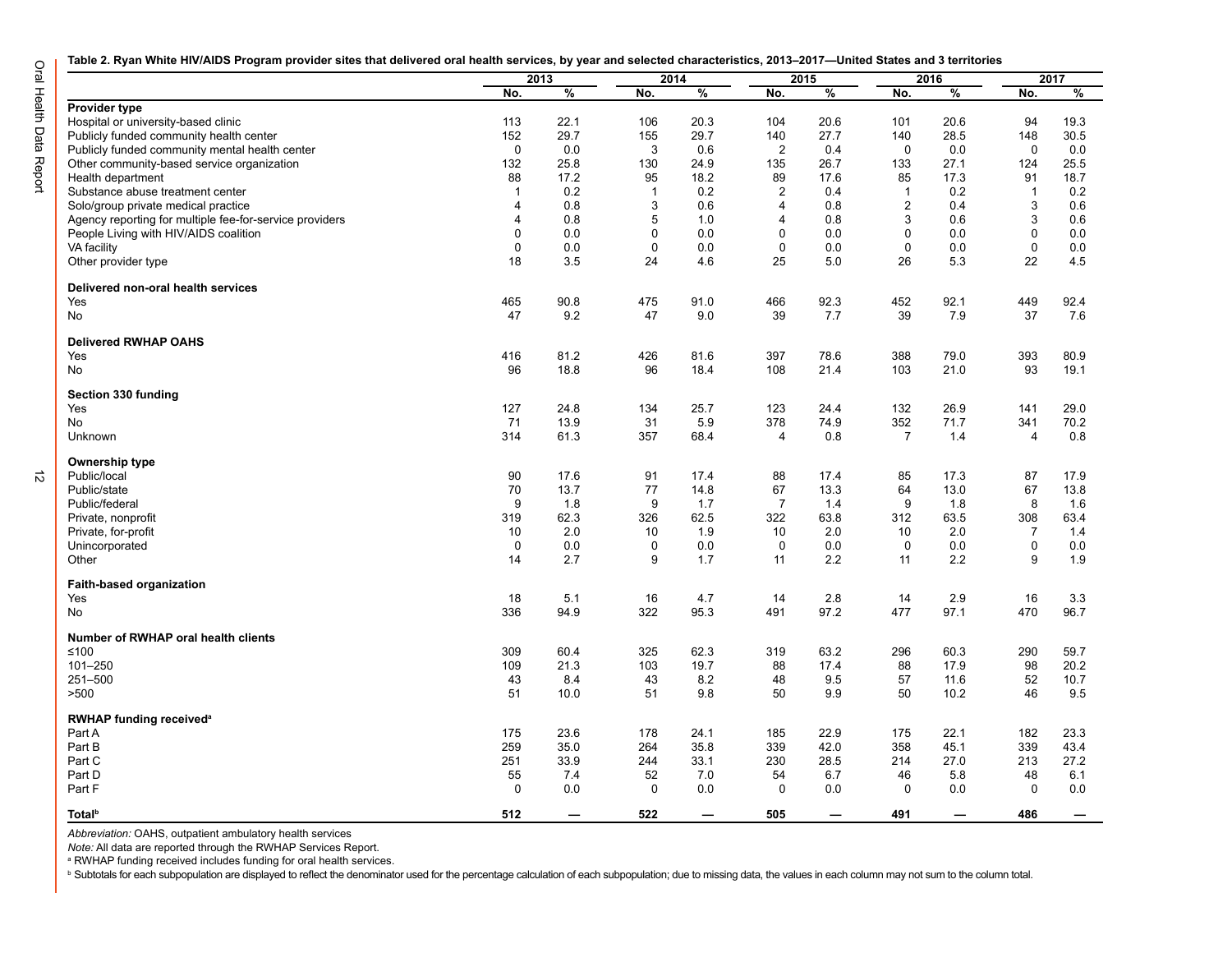<span id="page-16-0"></span>

|                                                    |        | 2013  |        | 2014  |        | 2015  |                | 2016  |        | 2017  |  |
|----------------------------------------------------|--------|-------|--------|-------|--------|-------|----------------|-------|--------|-------|--|
|                                                    | No.    | %     | No.    | %     | No.    | %     | No.            | %     | No.    | %     |  |
| Age group (yr)                                     |        |       |        |       |        |       |                |       |        |       |  |
| < 13                                               | 33     | < 0.1 | 42     | < 0.1 | 24     | < 0.1 | 31             | < 0.1 | 33     | < 0.1 |  |
| $13 - 14$                                          | 13     | < 0.1 | 14     | 0.1   | 9      | < 0.1 | $\overline{7}$ | < 0.1 | 9      | < 0.1 |  |
| $15 - 19$                                          | 161    | 0.2   | 139    | 0.2   | 105    | 0.1   | 110            | 0.1   | 105    | 0.1   |  |
| $20 - 24$                                          | 2,255  | 2.5   | 2,088  | 2.3   | 1,781  | 2.0   | 1,665          | 1.9   | 1,514  | 1.7   |  |
| $25 - 29$                                          | 5,067  | 5.5   | 5,171  | 5.6   | 4,950  | 5.6   | 4,985          | 5.6   | 4,983  | 5.7   |  |
| $30 - 34$                                          | 6,782  | 7.4   | 6,908  | 7.5   | 6,242  | 7.1   | 6,194          | 7.0   | 6,320  | 7.3   |  |
| $35 - 39$                                          | 8,114  | 8.9   | 8,148  | 8.8   | 7,741  | 8.8   | 7,817          | 8.8   | 7,546  | 8.7   |  |
| $40 - 44$                                          | 11,670 | 12.7  | 10,704 | 11.6  | 9.403  | 10.6  | 8.908          | 10.1  | 8,506  | 9.8   |  |
| 45-49                                              | 16,732 | 18.3  | 15,825 | 17.1  | 14,103 | 16.0  | 13,034         | 14.7  | 11,748 | 13.6  |  |
| $50 - 54$                                          | 17,805 | 19.4  | 18,227 | 19.7  | 17,289 | 19.6  | 16,866         | 19.1  | 15,497 | 17.9  |  |
| $55 - 59$                                          | 12,398 | 13.5  | 13,120 | 14.2  | 13,558 | 15.3  | 14,099         | 15.9  | 14,412 | 16.6  |  |
| 60-64                                              | 6,549  | 7.2   | 7,335  | 7.9   | 7,738  | 8.8   | 8,586          | 9.7   | 9,067  | 10.5  |  |
| ≥65                                                | 3,989  | 4.4   | 4,607  | 5.0   | 5,385  | 6.1   | 6,156          | 7.0   | 6,932  | 8.0   |  |
| <b>Subtotal</b>                                    | 91,568 | 100.0 | 92,328 | 100.0 | 88,328 | 100.0 | 88,458         | 100.0 | 86,672 | 100.0 |  |
| Race/ethnicity                                     |        |       |        |       |        |       |                |       |        |       |  |
| American Indian/Alaska Native                      | 420    | 0.5   | 316    | 0.3   | 287    | 0.3   | 333            | 0.4   | 342    | 0.4   |  |
| Asian                                              | 965    | 1.1   | 1,045  | 1.1   | 1,017  | 1.2   | 1,121          | 1.3   | 1,063  | 1.2   |  |
| <b>Black/African American</b>                      | 37,241 | 41.1  | 37,751 | 41.1  | 36,800 | 41.8  | 37,058         | 42.1  | 36,558 | 42.3  |  |
| Hispanic/Latino <sup>a</sup>                       | 21,880 | 24.2  | 22,310 | 24.3  | 22,011 | 25.0  | 22,107         | 25.1  | 21,905 | 25.4  |  |
| Native Hawaiian/Pacific Islander                   | 149    | 0.2   | 132    | 0.1   | 127    | 0.1   | 135            | 0.2   | 92     | 0.1   |  |
| White                                              | 28,147 | 31.1  | 27,976 | 30.5  | 26,399 | 30.0  | 26,424         | 30.0  | 25,574 | 29.6  |  |
| Multiple races                                     | 1,765  | 1.9   | 2,234  | 2.4   | 1,469  | 1.7   | 867            | 1.0   | 798    | 0.9   |  |
| <b>Subtotal</b>                                    | 90,567 | 100.0 | 91,764 | 100.0 | 88,110 | 100.0 | 88,045         | 100.0 | 86,332 | 100.0 |  |
| Gender                                             |        |       |        |       |        |       |                |       |        |       |  |
| Male                                               | 68,025 | 74.3  | 68,621 | 74.3  | 65,532 | 74.3  | 65,595         | 74.3  | 63,936 | 73.8  |  |
| Female                                             | 22,800 | 24.9  | 22,908 | 24.8  | 21,841 | 24.8  | 21,697         | 24.6  | 21,468 | 24.8  |  |
| Transgender                                        | 726    | 0.8   | 801    | 0.9   | 829    | 0.9   | 1,021          | 1.2   | 1,272  | 1.5   |  |
| Subtotal                                           | 91,551 | 100.0 | 92,330 | 100.0 | 88,202 | 100.0 | 88,313         | 100.0 | 86,676 | 100.0 |  |
| <b>Transmission risk category</b>                  |        |       |        |       |        |       |                |       |        |       |  |
| <b>Male client</b>                                 |        |       |        |       |        |       |                |       |        |       |  |
| Male-to-male sexual contact                        | 42,516 | 67.8  | 43,130 | 68.0  | 42,023 | 68.6  | 41,372         | 69.1  | 40,275 | 69.6  |  |
| Injection drug use                                 | 4,106  | 6.5   | 3,803  | 6.0   | 3,437  | 5.6   | 3,153          | 5.3   | 2,800  | 4.8   |  |
| Male-to-male sexual contact and injection drug use | 2,408  | 3.8   | 2,336  | 3.7   | 2,006  | 3.3   | 1,784          | 3.0   | 2,032  | 3.5   |  |
| Heterosexual contact <sup>b</sup>                  | 13,111 | 20.9  | 13,563 | 21.4  | 13,219 | 21.6  | 12,947         | 21.6  | 12,237 | 21.1  |  |
| Perinatal infection                                | 201    | 0.3   | 219    | 0.3   | 189    | 0.3   | 226            | 0.4   | 214    | 0.4   |  |
| Other <sup>c</sup>                                 | 366    | 0.6   | 375    | 0.6   | 390    | 0.6   | 375            | 0.6   | 316    | 0.5   |  |
| Subtotal <sup>d</sup>                              | 62,708 | 100.0 | 63,426 | 100.0 | 61,264 | 100.0 | 59,857         | 100.0 | 57,874 | 100.0 |  |
| <b>Female client</b>                               |        |       |        |       |        |       |                |       |        |       |  |
| Injection drug use                                 | 2,072  | 10.1  | 1,893  | 9.1   | 1,668  | 8.2   | 1,468          | 7.5   | 1,490  | 7.7   |  |
| Heterosexual contact <sup>b</sup>                  | 17,965 | 87.3  | 18,353 | 88.1  | 18,039 | 88.9  | 17,593         | 89.7  | 17,343 | 89.6  |  |
| Perinatal infection                                | 249    | 1.2   | 301    | 1.4   | 298    | 1.5   | 279            | 1.4   | 304    | 1.6   |  |
| Other <sup>c</sup>                                 | 300    | 1.5   | 288    | 1.4   | 276    | 1.4   | 271            | 1.4   | 216    | 1.1   |  |
| <b>Subtotald</b>                                   | 20,586 | 100.0 | 20,835 | 100.0 | 20,281 | 100.0 | 19,611         | 100.0 | 19,353 | 100.0 |  |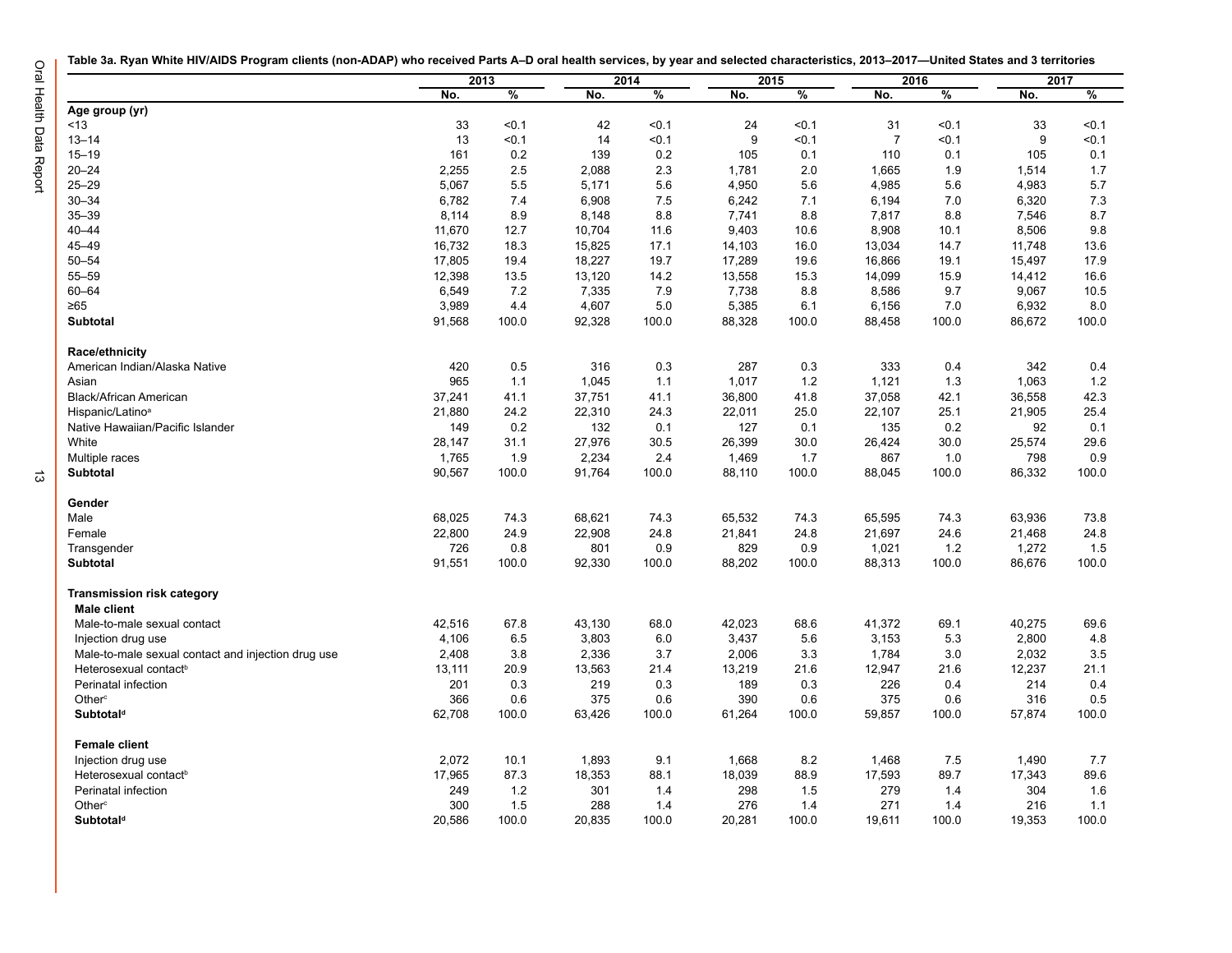Oral Health Data Report 14 Oral Health Data Report

**Table 3a. Ryan White HIV/AIDS Program clients (non-ADAP) who received Parts A–D oral health services, by year and selected characteristics, 2013–2017—United States and 3 territories** *(cont.)*

|                                                    |                | 2013                     | 2014                     |                          | 2015           |                          |             | 2016                             |             | 2017                     |
|----------------------------------------------------|----------------|--------------------------|--------------------------|--------------------------|----------------|--------------------------|-------------|----------------------------------|-------------|--------------------------|
|                                                    | No.            | $\frac{9}{6}$            | No.                      | $\frac{9}{6}$            | No.            | $\frac{9}{6}$            | No.         | $\overline{\frac{9}{6}}$         | No.         | $\frac{9}{6}$            |
| <b>Transmission risk category</b>                  |                |                          |                          |                          |                |                          |             |                                  |             |                          |
| <b>Transgender client</b>                          |                |                          |                          |                          |                |                          |             |                                  |             |                          |
| Sexual contact <sup>e</sup>                        | 611            | 92.7                     | 675                      | 93.5                     | 697            | 91.7                     | 821         | 92.9                             | 977         | 93.7                     |
| Injection drug use                                 | 6              | 0.9                      | 9                        | 1.2                      | 17             | 2.2                      | 16          | 1.8                              | 13          | $1.2$                    |
| Sexual contact <sup>e</sup> and injection drug use | 37             | 5.6                      | 32                       | 4.4                      | 41             | 5.4                      | 42          | 4.8                              | 50          | 4.8                      |
| Perinatal infection                                | $\mathbf{1}$   | 0.2                      | 3                        | 0.4                      | $\overline{2}$ | 0.3                      | $\mathbf 0$ | 0.0                              | $\mathbf 0$ | 0.0                      |
| Other <sup>c</sup>                                 | $\overline{4}$ | 0.6                      | 3                        | 0.4                      | 3              | 0.4                      | 5           | 0.6                              | 3           | 0.3                      |
| Subtotal <sup>d</sup>                              | 659            | 100.0                    | 722                      | 100.0                    | 760            | 100.0                    | 884         | 100.0                            | 1,043       | 100.0                    |
| Federal poverty level <sup>f</sup>                 |                |                          |                          |                          |                |                          |             |                                  |             |                          |
| $0 - 100%$                                         | 56,388         | 63.7                     | $\overline{\phantom{0}}$ | —                        |                | <u>—</u>                 |             |                                  |             |                          |
| 101-200%                                           | 24,213         | 27.4                     | —                        |                          |                | -                        |             |                                  |             | —                        |
| 201-300%                                           | 5,895          | 6.7                      |                          | —                        |                | -                        |             |                                  |             | -                        |
| $>300\%$                                           | 1,986          | 2.2                      | —                        | -                        | —              | —                        | -           | $\overbrace{\phantom{12322111}}$ |             | -                        |
| Subtotal                                           | 88,482         | 100.0                    |                          |                          |                |                          |             |                                  |             |                          |
| $0 - 100%$                                         |                | $\overline{\phantom{m}}$ | 52,240                   | 60.0                     | 54,981         | 63.3                     | 51,096      | 59.8                             | 48,484      | 58.9                     |
| 101-138%                                           |                | $\overline{\phantom{0}}$ | 13,454                   | 15.5                     | 12,938         | 14.9                     | 12,943      | 15.2                             | 12,120      | 14.7                     |
| 139-250%                                           | —              | $\overline{\phantom{m}}$ | 15,163                   | 17.4                     | 14,631         | 16.8                     | 15,865      | 18.6                             | 15,798      | 19.2                     |
| 251-400%                                           | -              |                          | 3,877                    | 4.5                      | 3,705          | 4.3                      | 4,559       | 5.3                              | 4,659       | 5.7                      |
| >400%                                              | —              | $\overline{\phantom{m}}$ | 2,325                    | 2.7                      | 625            | 0.7                      | 923         | 1.1                              | 1,285       | 1.6                      |
| Subtotal                                           |                |                          | 87,059                   | 100.0                    | 86,880         | 100.0                    | 85,386      | 100.0                            | 82,346      | 100.0                    |
| Health care coveragef                              |                |                          |                          |                          |                |                          |             |                                  |             |                          |
| Private only                                       | 6,923          | 7.7                      |                          |                          |                |                          |             |                                  |             |                          |
| Medicare only                                      | 9,533          | 10.7                     |                          |                          |                | $\sim$                   |             | $\overline{\phantom{0}}$         |             | $\overline{\phantom{0}}$ |
| Medicaid only                                      | 17,696         | 19.8                     |                          | —                        |                | -                        |             |                                  |             | -                        |
| Other public                                       | 7,529          | 8.4                      | $\overline{\phantom{0}}$ | $\overline{\phantom{0}}$ |                | $\sim$                   |             | $\overline{\phantom{a}}$         |             | $\overline{\phantom{0}}$ |
| Other private                                      | 1,704          | 1.9                      |                          |                          |                | and the                  |             |                                  |             | -                        |
| No coverage                                        | 26,287         | 29.4                     | $\overline{\phantom{0}}$ | —                        | -              | $\overline{\phantom{0}}$ |             |                                  |             | -                        |
| Multiple coverages                                 | 19,742         | 22.1                     |                          | $\overline{\phantom{0}}$ |                | $\overline{\phantom{0}}$ |             |                                  |             | $\sim$                   |
| <b>Subtotal</b>                                    | 89,414         | 100.0                    |                          | $\overline{\phantom{0}}$ |                | $\overline{\phantom{0}}$ |             |                                  |             | —                        |
| Private employer                                   |                |                          | 3,347                    | 3.7                      | 4,638          | 5.3                      | 4,882       | 5.6                              | 5,032       | 5.8                      |
| Private individual                                 | -              | $\overline{\phantom{m}}$ | 4,191                    | 4.6                      | 6,577          | 7.5                      | 6,874       | 7.8                              | 6,798       | 7.9                      |
| Medicare                                           | -              | $\qquad \qquad -$        | 10,956                   | 12.0                     | 11,447         | 13.0                     | 11,510      | 13.1                             | 11,515      | 13.4                     |
| Medicaid                                           | —              | $\overline{\phantom{m}}$ | 24,411                   | 26.8                     | 22,706         | 25.9                     | 22,582      | 25.7                             | 21,128      | 24.5                     |
| Medicare and Medicaid                              | —              | $\overline{\phantom{m}}$ | 9,910                    | 10.9                     | 9,338          | 10.6                     | 8,694       | 9.9                              | 8,956       | 10.4                     |
| Veterans Administration                            | —              | $\qquad \qquad -$        | 316                      | 0.3                      | 353            | 0.4                      | 335         | 0.4                              | 321         | 0.4                      |
| Indian Health Service                              | —              | $\overline{\phantom{0}}$ | 8                        | < 0.1                    | 16             | < 0.1                    | 8           | < 0.1                            | 6           | < 0.1                    |
| Other plan                                         | —              | $\overline{\phantom{m}}$ | 4,416                    | 4.9                      | 2,383          | 2.7                      | 1,740       | 2.0                              | 1,783       | 2.1                      |
| No coverage                                        |                | —                        | 23,856                   | 26.2                     | 18,135         | 20.7                     | 19,983      | 22.8                             | 19,590      | 22.7                     |
| Multiple coverages                                 |                |                          | 9,600                    | 10.5                     | 12,129         | 13.8                     | 11,123      | 12.7                             | 11,028      | 12.8                     |
| <b>Subtotal</b>                                    |                |                          | 91,011                   | 100.0                    | 87,722         | 100.0                    | 87,731      | 100.0                            | 86,157      | 100.0                    |

 $\frac{1}{4}$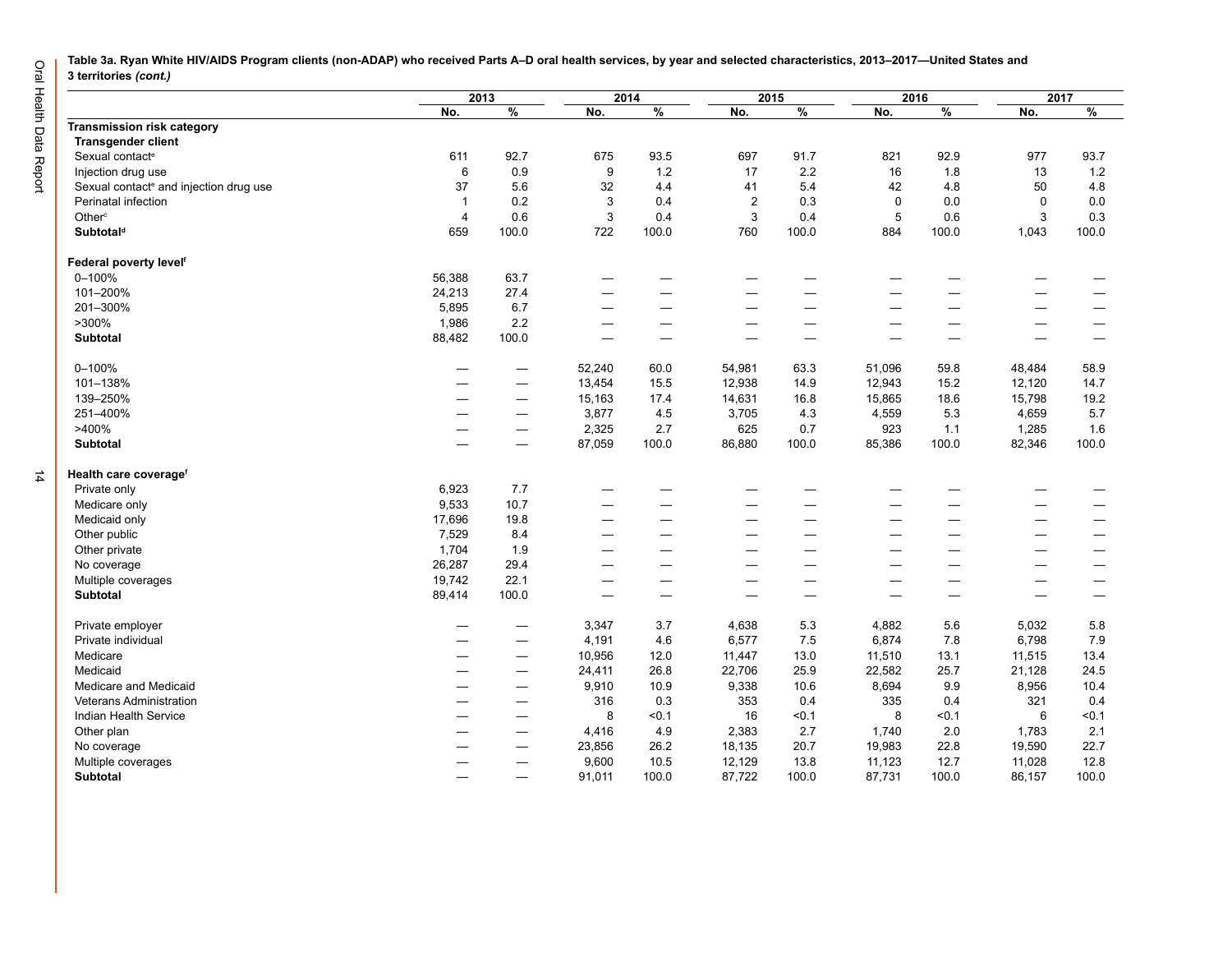**Table 3a. Ryan White HIV/AIDS Program clients (non-ADAP) who received Parts A–D oral health services, by year and selected characteristics, 2013–2017—United States and 3 territories** *(cont.)*

|                       |        | 2013              |        | 2014              |        | 2015  |        | 2016  |        | 2017                     |
|-----------------------|--------|-------------------|--------|-------------------|--------|-------|--------|-------|--------|--------------------------|
|                       | No.    |                   | No.    |                   | No.    | 7٥    | No.    | %     | No.    | %                        |
| <b>Housing status</b> |        |                   |        |                   |        |       |        |       |        |                          |
| Stable                | 74,268 | 85.3              | 76,311 | 85.8              | 74,269 | 86.0  | 74,324 | 87.5  | 74,102 | 89.8                     |
| Temporary             | 10,116 | 11.6              | 9,612  | 10.8              | 8,317  | 9.6   | 7,091  | 8.3   | 5,409  | 6.6                      |
| Unstable              | 2,714  | 3.1               | 3,056  | 3.4               | 3,739  | 4.3   | 3,546  | 4.2   | 3,033  | 3.7                      |
| Subtotal              | 87,098 | 100.0             | 88,979 | 100.0             | 86,325 | 100.0 | 84,961 | 100.0 | 82,544 | 100.0                    |
| Total <sup>9</sup>    | 91,569 | $\hspace{0.05cm}$ | 92,418 | $\hspace{0.05cm}$ | 88,335 |       | 88,458 |       | 86,676 | $\overline{\phantom{0}}$ |

*Note:* All data are reported through the RWHAP Services Report.

a Hispanics/Latinos can be of any race.

 $^{\rm b}$  Heterosexual contact with a person known to have, or to be at high risk for, HIV infection.

c Includes hemophilia and blood transfusion.

d Subtotals are reflective of available gender and transmission risk category information. The subtotal values for each gender-specific transmission risk category may not sum to the subtotals for each gender overall.

e Includes any sexual transmission risk category reported by transgender clients.

<sup>f</sup> Data collected in 2014–2017 used different categories than previous years. See Technical Notes for additional details.

<sup>g</sup> Subtotals for each subpopulation are displayed to reflect the denominator used for the percentage calculation of each subpopulation; due to missing data, the values in each column may not sum to the column total.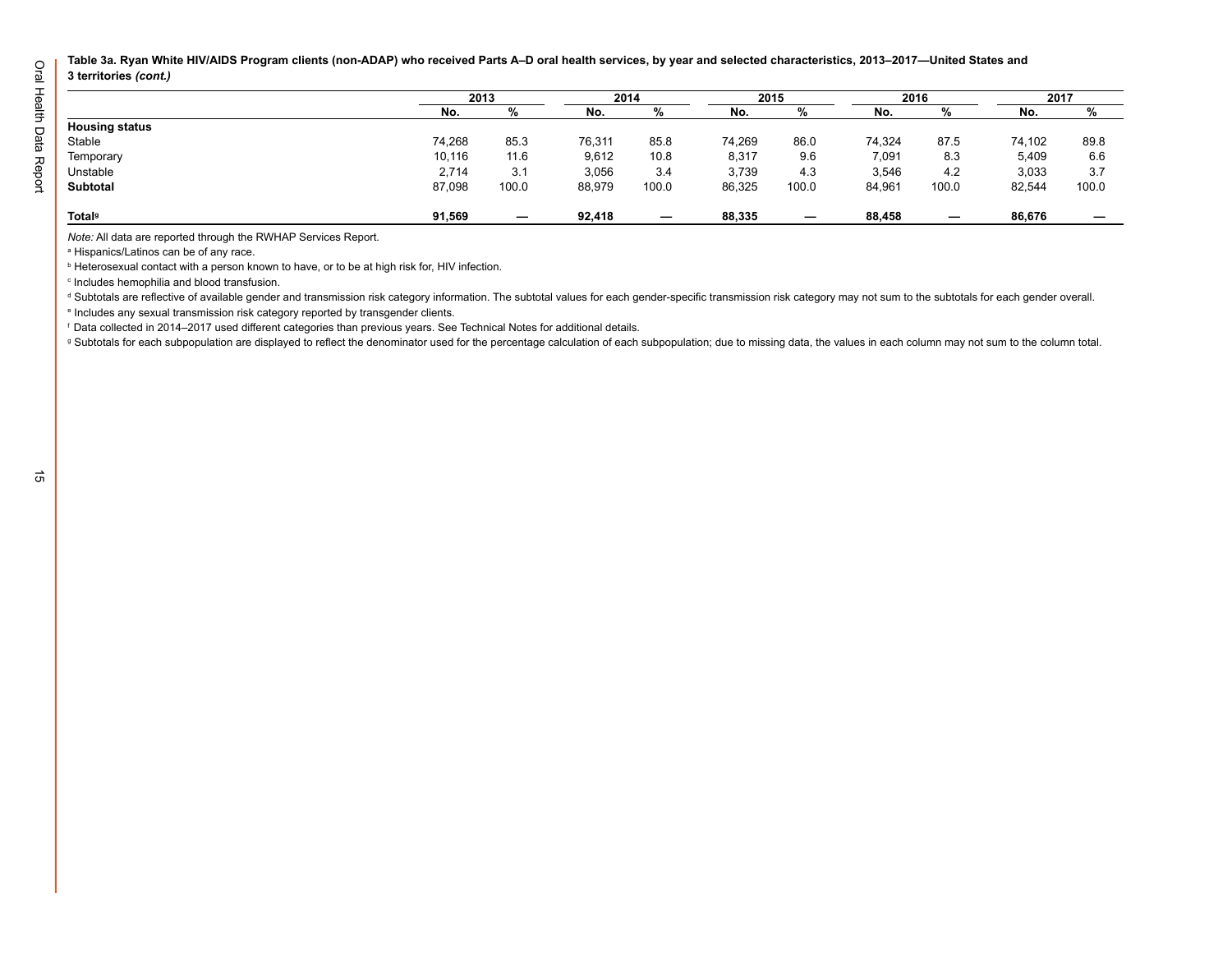| Table 3b. Ryan White HIV/AIDS Program clients with HIV (non-ADAP) who received Parts A-D oral health services, by year and selected characteristics, 2013-2017-United States and |  |
|----------------------------------------------------------------------------------------------------------------------------------------------------------------------------------|--|
| 3 territories                                                                                                                                                                    |  |

|                                                    | 2013   |       |        | 2014  |        | 2015                     |                | 2016            |        | 2017  |  |
|----------------------------------------------------|--------|-------|--------|-------|--------|--------------------------|----------------|-----------------|--------|-------|--|
|                                                    | No.    | %     | No.    | %     | No.    | $\overline{\frac{9}{6}}$ | No.            | $\overline{\%}$ | No.    | %     |  |
| Age group (yr)                                     |        |       |        |       |        |                          |                |                 |        |       |  |
| ~13                                                | 32     | $0.1$ | 27     | < 0.1 | 20     | < 0.1                    | 29             | < 0.1           | 24     | < 0.1 |  |
| $13 - 14$                                          | 13     | < 0.1 | 13     | < 0.1 | 8      | < 0.1                    | $\overline{7}$ | < 0.1           | 8      | $0.1$ |  |
| $15 - 19$                                          | 160    | 0.2   | 137    | 0.1   | 104    | 0.1                      | 106            | 0.1             | 99     | 0.1   |  |
| $20 - 24$                                          | 2,247  | 2.5   | 2,086  | 2.3   | 1,779  | 2.0                      | 1,642          | 1.9             | 1,466  | 1.8   |  |
| $25 - 29$                                          | 5,034  | 5.5   | 5,160  | 5.6   | 4,942  | 5.6                      | 4,930          | 5.6             | 4,862  | 5.9   |  |
| $30 - 34$                                          | 6,740  | 7.4   | 6,876  | 7.5   | 6,222  | 7.1                      | 6,140          | 7.0             | 6,118  | 7.4   |  |
| $35 - 39$                                          | 8,073  | 8.9   | 8,116  | 8.8   | 7,721  | 8.8                      | 7,749          | 8.9             | 7,296  | 8.8   |  |
| $40 - 44$                                          | 11,618 | 12.8  | 10,642 | 11.6  | 9,380  | 10.7                     | 8,819          | 10.1            | 8,245  | 9.9   |  |
| $45 - 49$                                          | 16,650 | 18.3  | 15,748 | 17.2  | 14,061 | 16.0                     | 12,913         | 14.8            | 11,288 | 13.6  |  |
| $50 - 54$                                          | 17,681 | 19.4  | 18,114 | 19.7  | 17,222 | 19.6                     | 16,682         | 19.1            | 14,853 | 17.9  |  |
| $55 - 59$                                          | 12,294 | 13.5  | 13,027 | 14.2  | 13,501 | 15.3                     | 13,941         | 15.9            | 13,729 | 16.5  |  |
| $60 - 64$                                          | 6,477  | 7.1   | 7,279  | 7.9   | 7,698  | 8.7                      | 8,486          | 9.7             | 8,591  | 10.3  |  |
| $\geq 65$                                          | 3,944  | 4.3   | 4,562  | 5.0   | 5,351  | 6.1                      | 6,039          | 6.9             | 6,486  | 7.8   |  |
| Subtotal                                           | 90,963 | 100.0 | 91,787 | 100.0 | 88,009 | 100.0                    | 87,483         | 100.0           | 83,065 | 100.0 |  |
| Race/ethnicity                                     |        |       |        |       |        |                          |                |                 |        |       |  |
| American Indian/Alaska Native                      | 419    | 0.5   | 316    | 0.3   | 285    | 0.3                      | 328            | 0.4             | 324    | 0.4   |  |
| Asian                                              | 960    | 1.1   | 1,042  | 1.1   | 1,016  | 1.2                      | 1,107          | 1.3             | 1,031  | 1.2   |  |
| Black/African American                             | 36,940 | 41.0  | 37,390 | 41.0  | 36,598 | 41.7                     | 36,764         | 42.2            | 35,133 | 42.4  |  |
| Hispanic/Latino <sup>a</sup>                       | 21,815 | 24.2  | 22,276 | 24.4  | 21,993 | 25.0                     | 21,914         | 25.2            | 21,446 | 25.9  |  |
| Native Hawaiian/Pacific Islander                   | 146    | 0.2   | 132    | 0.1   | 127    | 0.1                      | 134            | 0.2             | 82     | 0.1   |  |
| White                                              | 28,053 | 31.1  | 27,874 | 30.5  | 26,333 | 30.0                     | 26,021         | 29.9            | 24,096 | 29.1  |  |
| Multiple races                                     | 1,764  | 2.0   | 2,229  | 2.4   | 1,468  | 1.7                      | 858            | 1.0             | 726    | 0.9   |  |
| Subtotal                                           | 90,097 | 100.0 | 91,259 | 100.0 | 87,820 | 100.0                    | 87,126         | 100.0           | 82,838 | 100.0 |  |
| Gender                                             |        |       |        |       |        |                          |                |                 |        |       |  |
| Male                                               | 67,607 | 74.3  | 68,277 | 74.4  | 65,320 | 74.3                     | 64,878         | 74.3            | 61,308 | 73.8  |  |
| Female                                             | 22,625 | 24.9  | 22,716 | 24.7  | 21,728 | 24.7                     | 21,468         | 24.6            | 20,578 | 24.8  |  |
| Transgender                                        | 718    | 0.8   | 798    | 0.9   | 829    | 0.9                      | 1,017          | 1.2             | 1,182  | 1.4   |  |
| <b>Subtotal</b>                                    | 90,950 | 100.0 | 91,791 | 100.0 | 87,877 | 100.0                    | 87,363         | 100.0           | 83,068 | 100.0 |  |
| Transmission risk category                         |        |       |        |       |        |                          |                |                 |        |       |  |
| <b>Male client</b>                                 |        |       |        |       |        |                          |                |                 |        |       |  |
| Male-to-male sexual contact                        | 42,510 | 67.8  | 43,126 | 68.0  | 42,019 | 68.6                     | 41,352         | 69.1            | 40,275 | 69.6  |  |
| Injection drug use                                 | 4,106  | 6.5   | 3,800  | 6.0   | 3,436  | 5.6                      | 3,152          | 5.3             | 2,800  | 4.8   |  |
| Male-to-male sexual contact and injection drug use | 2,398  | 3.8   | 2,335  | 3.7   | 2,004  | 3.3                      | 1,784          | 3.0             | 2,032  | 3.5   |  |
| Heterosexual contact <sup>b</sup>                  | 13,110 | 20.9  | 13,557 | 21.4  | 13,218 | 21.6                     | 12,945         | 21.6            | 12,237 | 21.1  |  |
| Perinatal infection                                | 201    | 0.3   | 214    | 0.3   | 188    | 0.3                      | 226            | 0.4             | 213    | 0.4   |  |
| Other <sup>c</sup>                                 | 366    | 0.6   | 375    | 0.6   | 390    | 0.6                      | 375            | 0.6             | 316    | 0.5   |  |
| <b>Subtotald</b>                                   | 62,691 | 100.0 | 63,407 | 100.0 | 61,255 | 100.0                    | 59,834         | 100.0           | 57,873 | 100.0 |  |
| <b>Female client</b>                               |        |       |        |       |        |                          |                |                 |        |       |  |
| Injection drug use                                 | 2,072  | 10.1  | 1,892  | 9.1   | 1,666  | 8.2                      | 1,467          | 7.5             | 1,490  | 7.7   |  |
| Heterosexual contact <sup>b</sup>                  | 17,965 | 87.3  | 18,350 | 88.1  | 18,031 | 89.0                     | 17,588         | 89.7            | 17,343 | 89.6  |  |
| Perinatal infection                                | 249    | $1.2$ | 298    | 1.4   | 297    | 1.5                      | 279            | 1.4             | 304    | 1.6   |  |
| Other <sup>c</sup>                                 | 300    | 1.5   | 288    | 1.4   | 276    | 1.4                      | 271            | 1.4             | 216    | 1.1   |  |
| Subtotal <sup>d</sup>                              | 20,586 | 100.0 | 20,828 | 100.0 | 20,270 | 100.0                    | 19,605         | 100.0           | 19,353 | 100.0 |  |

<span id="page-19-0"></span>Oral Health Data Report 16 Oral Health Data Report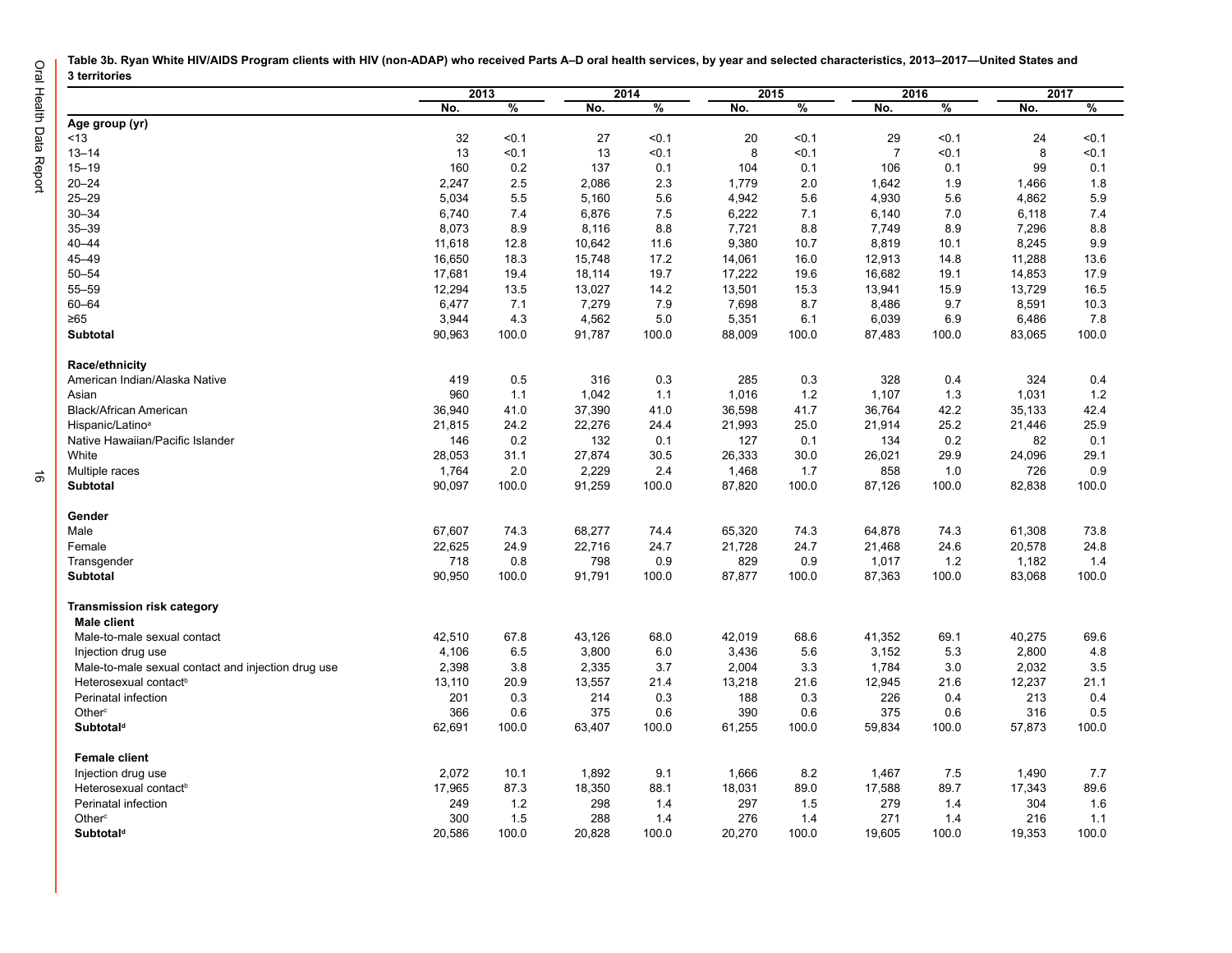Oral Health Data Report 17 Oral Health Data Report

**Table 3b. Ryan White HIV/AIDS Program clients with HIV (non-ADAP) who received Parts A–D oral health services, by year and selected characteristics, 2013–2017—United States and 3 territories** *(cont.)*

|                                                    |                          | 2013              |                          | 2014                     |                         | 2015                     |             | 2016                     | 2017   |                                  |
|----------------------------------------------------|--------------------------|-------------------|--------------------------|--------------------------|-------------------------|--------------------------|-------------|--------------------------|--------|----------------------------------|
|                                                    | No.                      | %                 | No.                      | %                        | No.                     | %                        | No.         | $\frac{9}{6}$            | No.    | $\overline{\%}$                  |
| Transmission risk category                         |                          |                   |                          |                          |                         |                          |             |                          |        |                                  |
| <b>Transgender client</b>                          |                          |                   |                          |                          |                         |                          |             |                          |        |                                  |
| Sexual contact <sup>e</sup>                        | 611                      | 92.7              | 675                      | 93.5                     | 697                     | 91.7                     | 821         | 92.9                     | 977    | 93.7                             |
| Injection drug use                                 | 6                        | 0.9               | 9                        | 1.2                      | 17                      | 2.2                      | 16          | 1.8                      | 13     | $1.2$                            |
| Sexual contact <sup>e</sup> and injection drug use | 37                       | 5.6               | 32                       | 4.4                      | 41                      | 5.4                      | 42          | 4.8                      | 50     | 4.8                              |
| Perinatal infection                                | $\overline{1}$           | 0.2               | 3                        | 0.4                      | $\overline{\mathbf{c}}$ | 0.3                      | $\mathbf 0$ | 0.0                      | 0      | 0.0                              |
| Other <sup>c</sup>                                 | $\overline{4}$           | 0.6               | 3                        | 0.4                      | 3                       | 0.4                      | 5           | 0.6                      | 3      | 0.3                              |
| <b>Subtotald</b>                                   | 659                      | 100.0             | 722                      | 100.0                    | 760                     | 100.0                    | 884         | 100.0                    | 1,043  | 100.0                            |
| Federal poverty levelf                             |                          |                   |                          |                          |                         |                          |             |                          |        |                                  |
| $0 - 100%$                                         | 56,112                   | 63.7              |                          | —                        |                         |                          |             |                          |        |                                  |
| 101-200%                                           | 24,127                   | 27.4              |                          | —                        |                         | $\overline{\phantom{0}}$ |             |                          |        |                                  |
| 201-300%                                           | 5,833                    | 6.6               |                          | —                        |                         | -                        |             |                          |        | -                                |
| >300%                                              | 1,985                    | 2.3               |                          | $\qquad \qquad -$        | ٠                       | —                        |             | -                        |        |                                  |
| Subtotal                                           | 88,057                   | 100.0             |                          |                          | --                      | —                        |             | -                        |        | —                                |
| $0 - 100%$                                         |                          |                   | 52,159                   | 60.0                     | 54,947                  | 63.3                     | 51,027      | 59.8                     | 48,438 | 58.9                             |
| 101-138%                                           |                          | -                 | 13,451                   | 15.5                     | 12,935                  | 14.9                     | 12,931      | 15.2                     | 12,106 | 14.7                             |
| 139-250%                                           | —                        |                   | 15,158                   | 17.4                     | 14,628                  | 16.8                     | 15,848      | 18.6                     | 15,789 | 19.2                             |
| 251-400%                                           | --                       |                   | 3,877                    | 4.5                      | 3,704                   | 4.3                      | 4,554       | 5.3                      | 4,628  | 5.6                              |
| >400%                                              | —                        | $\qquad \qquad -$ | 2,325                    | 2.7                      | 625                     | 0.7                      | 923         | 1.1                      | 1,285  | 1.6                              |
| <b>Subtotal</b>                                    |                          | $\qquad \qquad -$ | 86,970                   | 100.0                    | 86,839                  | 100.0                    | 85,283      | 100.0                    | 82,246 | 100.0                            |
| Health care coverage <sup>f</sup>                  |                          |                   |                          |                          |                         |                          |             |                          |        |                                  |
| Private only                                       | 6,875                    | 7.7               |                          | -                        |                         |                          |             |                          |        |                                  |
| Medicare only                                      | 9,484                    | 10.7              | —                        | $\overline{\phantom{0}}$ |                         | $\overline{\phantom{0}}$ |             | —                        |        | —                                |
| Medicaid only                                      | 17,568                   | 19.8              | $\overline{\phantom{0}}$ | $\overline{\phantom{0}}$ | -                       | —                        |             |                          |        | —                                |
| Other public                                       | 7,487                    | 8.4               | —                        | $\overline{\phantom{0}}$ | --                      | —                        |             |                          |        | —                                |
| Other private                                      | 1,683                    | 1.9               |                          |                          |                         |                          |             |                          |        |                                  |
| No coverage                                        | 26,094                   | 29.4              |                          | —                        | ٠                       | $\overline{\phantom{0}}$ | -           | -                        | -      |                                  |
| Multiple coverages                                 | 19,675                   | 22.1              |                          | —                        |                         | —                        |             |                          |        |                                  |
| <b>Subtotal</b>                                    | 88,866                   | 100.0             |                          | $\overline{\phantom{0}}$ |                         |                          |             | $\overline{\phantom{0}}$ |        | $\overbrace{\phantom{12322111}}$ |
| Private employer                                   |                          |                   | 3,314                    | 3.7                      | 4,628                   | 5.3                      | 4,798       | 5.5                      | 4,834  | 5.8                              |
| Private individual                                 | $\overline{\phantom{0}}$ | $\qquad \qquad -$ | 4,181                    | 4.6                      | 6,571                   | 7.5                      | 6,848       | 7.9                      | 6,600  | 8.0                              |
| Medicare                                           | -                        |                   | 10,908                   | 12.0                     | 11,416                  | 13.1                     | 11,398      | 13.1                     | 10,846 | 13.1                             |
| Medicaid                                           | —                        |                   | 24,236                   | 26.8                     | 22,642                  | 25.9                     | 22,241      | 25.6                     | 20,064 | 24.3                             |
| Medicare and Medicaid                              | -                        |                   | 9,908                    | 10.9                     | 9,335                   | 10.7                     | 8,629       | 9.9                      | 8,757  | 10.6                             |
| Veterans Administration                            | —                        |                   | 315                      | 0.3                      | 349                     | 0.4                      | 324         | 0.4                      | 268    | 0.3                              |
| Indian Health Service                              | -                        |                   | 8                        | < 0.1                    | 16                      | < 0.1                    | 8           | < 0.1                    | 6      | < 0.1                            |
| Other plan                                         | —                        |                   | 4,412                    | 4.9                      | 2,381                   | 2.7                      | 1,726       | 2.0                      | 1,707  | 2.1                              |
| No coverage                                        |                          | -                 | 23,685                   | 26.2                     | 17,977                  | 20.6                     | 19,833      | 22.8                     | 18,757 | 22.7                             |
| Multiple coverages                                 | —                        |                   | 9,596                    | 10.6                     | 12,128                  | 13.9                     | 11,028      | 12.7                     | 10,804 | 13.1                             |
| <b>Subtotal</b>                                    |                          | -                 | 90,563                   | 100.0                    | 87,443                  | 100.0                    | 86,833      | 100.0                    | 82,643 | 100.0                            |
|                                                    |                          |                   |                          |                          |                         |                          |             |                          |        |                                  |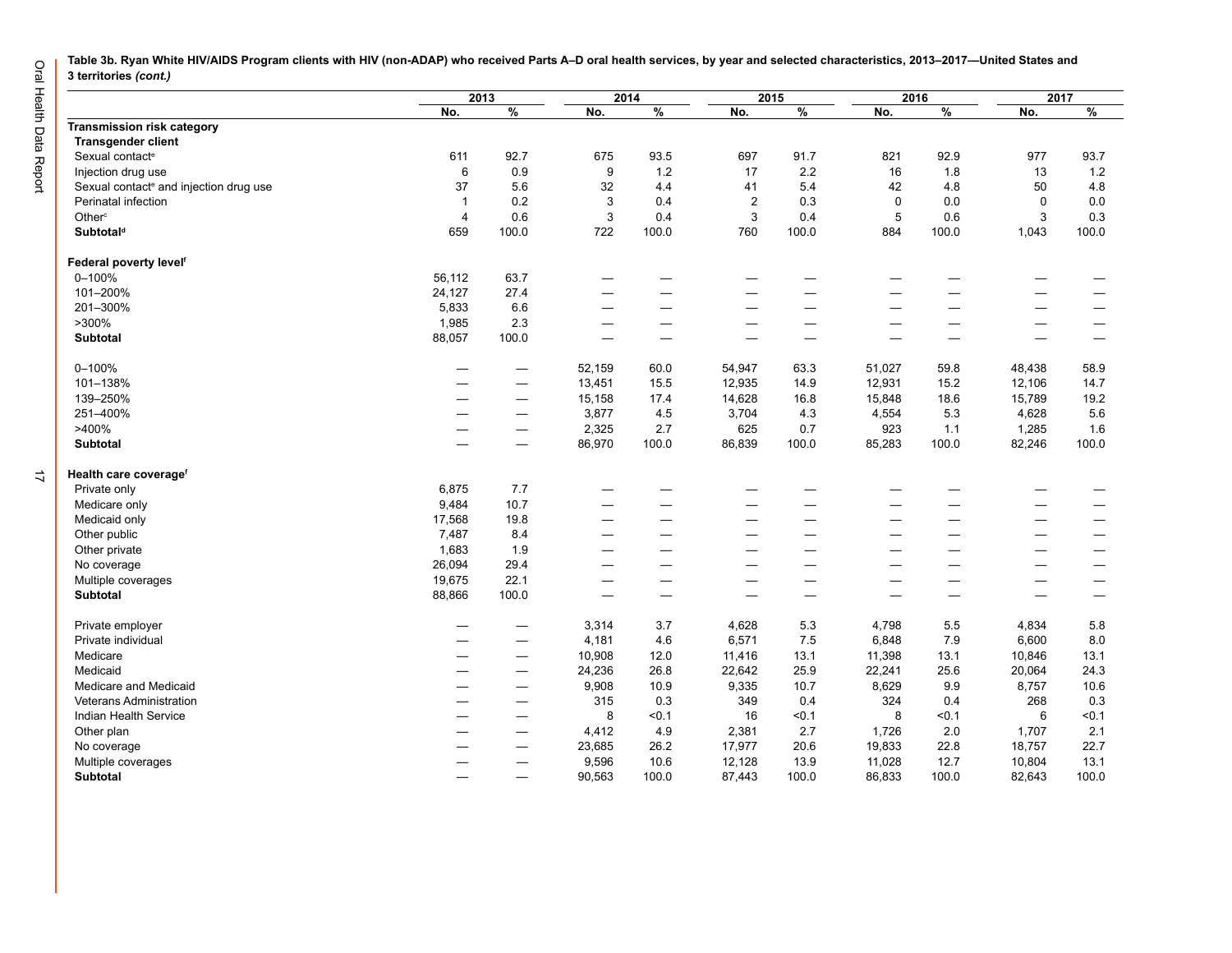**Table 3b. Ryan White HIV/AIDS Program clients with HIV (non-ADAP) who received Parts A–D oral health services, by year and selected characteristics, 2013–2017—United States and 3 territories** *(cont.)*

|                       |        | 2013  |        | 2014                     |        | 2015                     |        | 2016  |        | 2017  |
|-----------------------|--------|-------|--------|--------------------------|--------|--------------------------|--------|-------|--------|-------|
|                       | No.    |       | No.    | %                        | No.    | 70                       | No.    | %     | No.    | %     |
| <b>Housing status</b> |        |       |        |                          |        |                          |        |       |        |       |
| Stable                | 73,872 | 85.2  | 76,238 | 85.8                     | 74,233 | 86.0                     | 74,212 | 87.5  | 73,958 | 89.8  |
| Temporary             | 10,098 | 11.6  | 9,601  | 10.8                     | 8,316  | 9.6                      | 7,070  | 8.3   | 5,396  | 6.6   |
| Unstable              | 2,712  | 3.1   | 3,053  | 3.4                      | 3,737  | 4.3                      | 3,542  | 4.2   | 3,022  | 3.7   |
| <b>Subtotal</b>       | 86,682 | 100.0 | 88,892 | 100.0                    | 86,286 | 100.0                    | 84,824 | 100.0 | 82,376 | 100.0 |
| Total <sup>9</sup>    | 90.964 | -     | 91.866 | $\overline{\phantom{m}}$ | 88,009 | $\overline{\phantom{a}}$ | 87.483 |       | 83,068 |       |

*Note:* All data are reported through the RWHAP Services Report.

a Hispanics/Latinos can be of any race.

 $^{\rm b}$  Heterosexual contact with a person known to have, or to be at high risk for, HIV infection.

c Includes hemophilia and blood transfusion.

d Subtotals are reflective of available gender and transmission risk category information. The subtotal values for each gender-specific transmission risk category may not sum to the subtotals for each gender overall.

e Includes any sexual transmission risk category reported by transgender clients.

<sup>f</sup> Data collected in 2014–2017 used different categories than previous years. See Technical Notes for additional details.

<sup>g</sup> Subtotals for each subpopulation are displayed to reflect the denominator used for the percentage calculation of each subpopulation; due to missing data, the values in each column may not sum to the column total.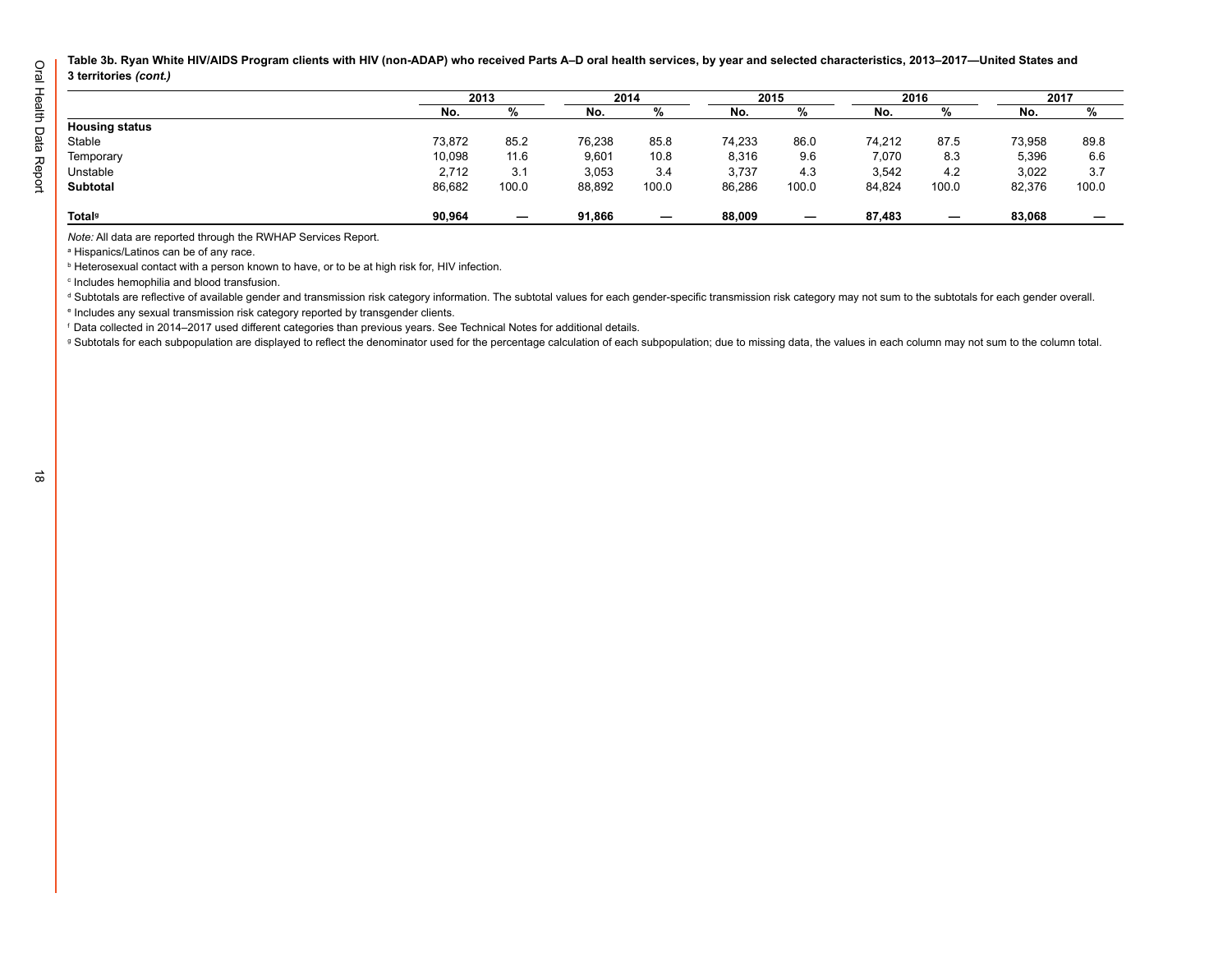<span id="page-22-0"></span>**Table 3c. Ryan White HIV/AIDS Program clients (non-ADAP), by receipt of oral health services and selected characteristics, 2017—United States and 3 territories**

|                                                    | All RWHAP clients |       | Oral health clients |       |
|----------------------------------------------------|-------------------|-------|---------------------|-------|
|                                                    | No.               | %     | No.                 | %     |
| Age group (yr)                                     |                   |       |                     |       |
| <13                                                | 4,973             | 0.9   | 33                  | $0.1$ |
| 13-14                                              | 541               | 0.1   | 9                   | < 0.1 |
| 15–19                                              | 3,607             | 0.7   | 105                 | 0.1   |
| 20–24                                              | 19,397            | 3.6   | 1,514               | 1.7   |
| 25–29                                              | 44,684            | 8.4   | 4,983               | 5.7   |
| 30–34                                              | 49,148            | 9.2   | 6,320               | 7.3   |
| 35–39                                              | 51,427            | 9.6   | 7,546               | 8.7   |
| 40–44                                              | 51,546            | 9.6   | 8,506               | 9.8   |
| 45–49                                              | 67,622            | 12.6  | 11,748              | 13.6  |
| 50–54                                              | 84,736            | 15.8  | 15,497              | 17.9  |
| 55–59                                              | 73,824            | 13.8  | 14,412              | 16.6  |
| 60–64                                              | 46,864            | 8.8   | 9,067               | 10.5  |
| ≥65                                                | 36,433            | 6.8   | 6,932               | 8.0   |
| Subtotal                                           | 534,802           | 100.0 | 86,672              | 100.0 |
| Race/ethnicity                                     |                   |       |                     |       |
| American Indian/Alaska Native                      | 2,911             | 0.5   | 342                 | 0.4   |
| Asian                                              | 7,383             | 1.4   | 1,063               | 1.2   |
| Black/African American                             | 250,168           | 47.1  | 36,558              | 42.3  |
| Hispanic/Latino <sup>b</sup>                       | 122,956           | 23.1  | 21,905              | 25.4  |
| Native Hawaiian/Pacific Islander                   | 957               | 0.2   | 92                  | 0.1   |
| White                                              | 140,471           | 26.4  | 25,574              | 29.6  |
| Multiple races                                     | 6,503             | 1.2   | 798                 | 0.9   |
| Subtotal                                           | 531,349           | 100.0 | 86,332              | 100.0 |
| Gender                                             |                   |       |                     |       |
| Male                                               | 380,229           | 71.1  | 63,936              | 73.8  |
| Female                                             | 145,046           | 27.1  | 21,468              | 24.8  |
| Transgender                                        | 9,475             | 1.8   | 1,272               | 1.5   |
| Subtotal                                           | 534,750           | 100.0 | 86,676              | 100.0 |
| Transmission risk category                         |                   |       |                     |       |
| Male client                                        |                   |       |                     |       |
| Male-to-male sexual contact                        | 219,732           | 64.7  | 40,275              | 69.6  |
| Injection drug use                                 | 20,755            | 6.1   | 2,800               | 4.8   |
| Male-to-male sexual contact and injection drug use | 11,059            | 3.3   | 2,032               | 3.5   |
| Heterosexual contact <sup>b</sup>                  | 81,356            | 24.0  | 12,237              | 21.1  |
| Perinatal infection                                | 4,432             | 1.3   | 214                 | 0.4   |
| Other <sup>c</sup>                                 | 2,163             | 0.6   | 316                 | 0.5   |
| <b>Subtotald</b>                                   | 339,497           | 100.0 | 57,874              | 100.0 |
|                                                    |                   |       |                     |       |
| <b>Female client</b>                               |                   |       |                     |       |
| Injection drug use                                 | 10,790            | 8.5   | 1,490               | 7.7   |
| Heterosexual contact <sup>b</sup>                  | 109,301           | 86.0  | 17,343              | 89.6  |
| Perinatal infection                                | 5,425             | 4.3   | 304                 | 1.6   |
| Other <sup>c</sup>                                 | 1,564             | 1.2   | 216                 | 1.1   |
| <b>Subtotald</b>                                   | 127,080           | 100.0 | 19,353              | 100.0 |
| <b>Transgender client</b>                          |                   |       |                     |       |
| Sexual contact <sup>e</sup>                        | 7,027             | 91.7  | 977                 | 93.7  |
| Injection drug use                                 | 138               | 1.8   | 13                  | 1.2   |
| Sexual contacte and injection drug use             | 387               | 5.1   | 50                  | 4.8   |
| Perinatal infection                                | 68                | 0.9   | 0                   | 0.0   |
| Other <sup>c</sup>                                 | 41                | 0.5   | 3                   | 0.3   |
| <b>Subtotald</b>                                   | 7,661             | 100.0 | 1,043               | 100.0 |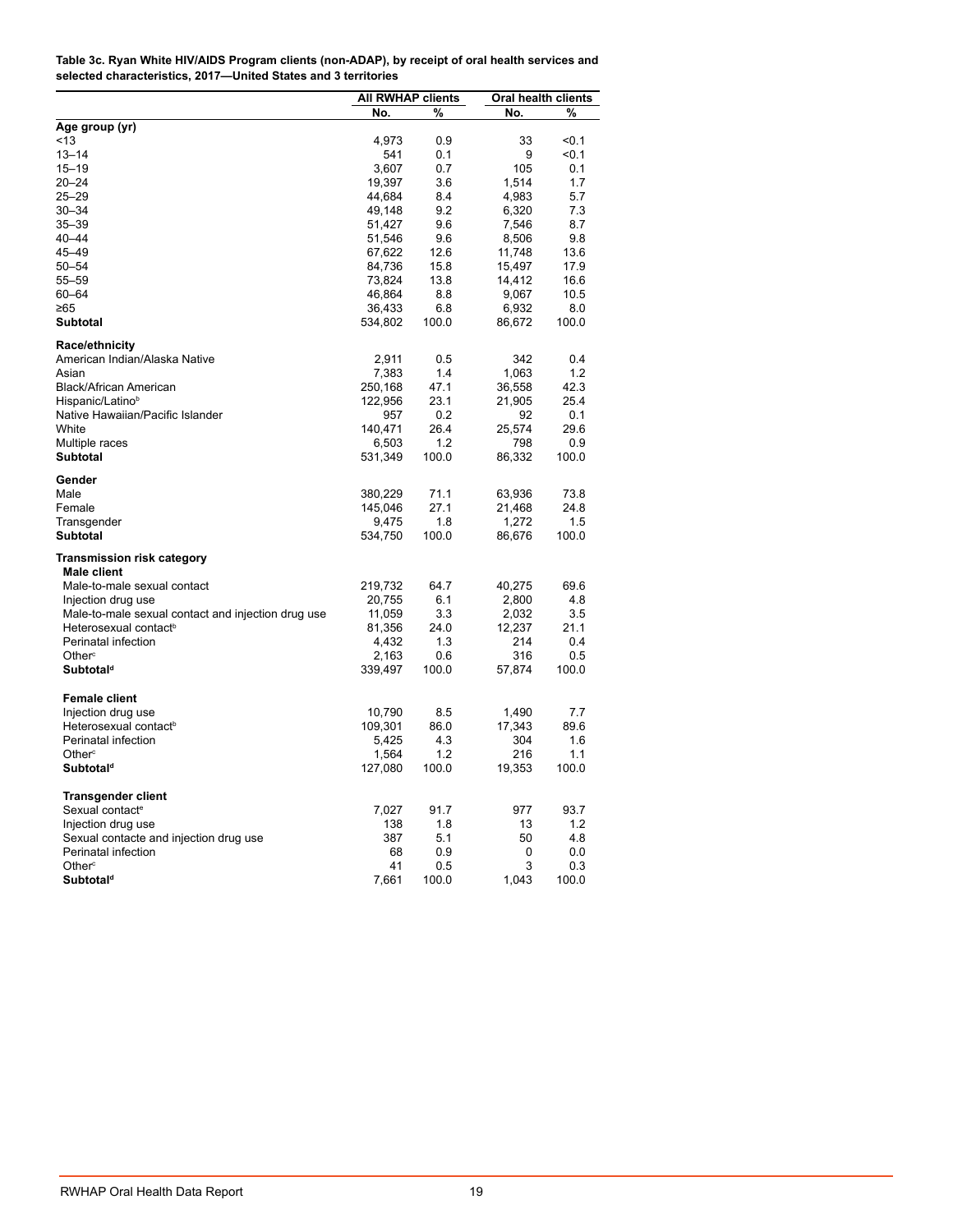**Table 3c. Ryan White HIV/AIDS Program clients (non-ADAP), by receipt of oral health services and selected characteristics, 2017—United States and 3 territories** *(cont.)*

|                                | <b>All RWHAP clients</b> |       |        | Oral health clients |
|--------------------------------|--------------------------|-------|--------|---------------------|
|                                | No.                      | %     | No.    | %                   |
| Federal poverty level          |                          |       |        |                     |
| $0 - 100%$                     | 310,127                  | 62.8  | 48,484 | 58.9                |
| 101-138%                       | 57.483                   | 11.6  | 12,120 | 14.7                |
| 139-250%                       | 81,950                   | 16.6  | 15,798 | 19.2                |
| 251-400%                       | 31,937                   | 6.5   | 4,659  | 5.7                 |
| >400%                          | 12,504                   | 2.5   | 1,285  | 1.6                 |
| <b>Subtotal</b>                | 494,001                  | 100.0 | 82,346 | 100.0               |
| Health care coverage           |                          |       |        |                     |
| Private employer               | 48,582                   | 9.5   | 5,032  | 5.8                 |
| Private individual             | 39.130                   | 7.7   | 6.798  | 7.9                 |
| Medicare                       | 54.424                   | 10.7  | 11.515 | 13.4                |
| Medicaid                       | 166,439                  | 32.6  | 21,128 | 24.5                |
| Medicare and Medicaid          | 39,303                   | 7.7   | 8,956  | 10.4                |
| <b>Veterans Administration</b> | 1,342                    | 0.3   | 321    | 0.4                 |
| Indian Health Service          | 229                      | < 0.1 | 6      | < 0.1               |
| Other plan                     | 8,976                    | 1.8   | 1,783  | 2.1                 |
| No coverage                    | 103,008                  | 20.2  | 19,590 | 22.7                |
| Multiple coverages             | 48,755                   | 9.6   | 11,028 | 12.8                |
| <b>Subtotal</b>                | 510,188                  | 100.0 | 86,157 | 100.0               |
| <b>Housing status</b>          |                          |       |        |                     |
| Stable                         | 436,036                  | 87.1  | 74,102 | 89.8                |
| Temporary                      | 39.203                   | 7.8   | 5,409  | 6.6                 |
| Unstable                       | 25.629                   | 5.1   | 3.033  | 3.7                 |
| <b>Subtotal</b>                | 500,868                  | 100.0 | 82,544 | 100.0               |
| <b>Total</b> <sup>f</sup>      | 534,903                  |       | 86,676 |                     |

*Note:* All data are reported through the RWHAP Services Report.

a Hispanics/Latinos can be of any race.

 $^{\rm b}$  Heterosexual contact with a person known to have, or to be at high risk for, HIV infection.

c Includes hemophilia and blood transfusion.

<sup>d</sup> Subtotals are reflective of available gender and transmission risk category information. The subtotal values for each gender-specific transmission risk category may not sum to the subtotals for each gender overall.

e Includes any sexual transmission risk category reported by transgender clients.

<sup>f</sup> Subtotals for each subpopulation are displayed to reflect the denominator used for the percentage calculation of each subpopulation; due to missing data, the values in each column may not sum to the column total.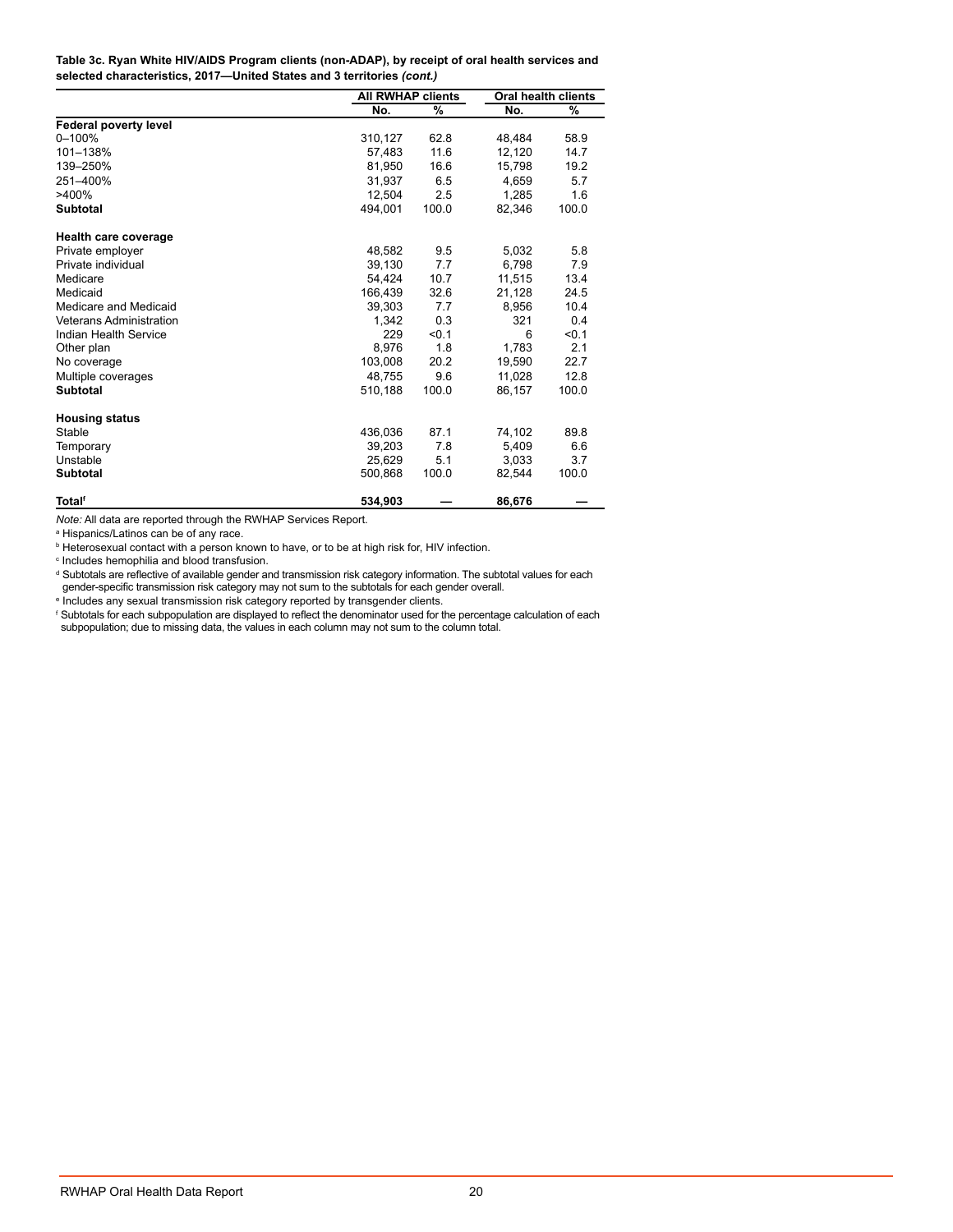<span id="page-24-0"></span>

| Table 4. Ryan White HIV/AIDS Program clients (non-ADAP), by state and receipt of oral |
|---------------------------------------------------------------------------------------|
| health services, 2017-United States and 3 territories                                 |

|                      |                          | Oral health clients |      |
|----------------------|--------------------------|---------------------|------|
|                      | <b>All RWHAP clients</b> | No.                 | %    |
| <b>State</b>         |                          |                     |      |
| Alabama              | 9,113                    | 2,032               | 22.3 |
| Alaska               | 653                      | 66                  | 10.1 |
| Arizona              | 8,261                    | 2,053               | 24.9 |
| Arkansas             | 2,388                    | 266                 | 11.1 |
| California           | 54,815                   | 9,550               | 17.4 |
| Colorado             | 7,129                    | 1,242               | 17.4 |
| Connecticut          | 5,071                    | 779                 | 15.4 |
| Delaware             | 2,056                    | 0                   | 0.0  |
| District of Columbia | 7,110                    | 1,288               | 18.1 |
| Florida              | 54,706                   | 12,476              | 22.8 |
| Georgia              | 22,752                   | 4,718               | 20.7 |
| Hawaii               | 1,118                    | 0                   | 0.0  |
| Idaho                | 821                      | 133                 | 16.2 |
| Illinois             | 24,628                   | 4,256               | 17.3 |
| Indiana              | 2,726                    | 127                 | 4.7  |
| lowa                 | 1,864                    | 153                 | 8.2  |
| Kansas               | 753                      | 32                  | 4.2  |
| Kentucky             | 4,751                    | 611                 | 12.9 |
| Louisiana            | 12,707                   | 2,116               | 16.7 |
| Maine                | 835                      | 338                 | 40.5 |
| Maryland             | 16,077                   | 2,727               | 17.0 |
| Massachusetts        | 13,165                   | 2,326               | 17.7 |
| Michigan             | 9,082                    | 1,009               | 11.1 |
| Minnesota            | 4,567                    | 448                 | 9.8  |
| Mississippi          | 4,134                    | 528                 | 12.8 |
| Missouri             | 8,875                    | 1,911               | 21.5 |
| Montana              | 419                      | 81                  | 19.3 |
| Nebraska             | 1,242                    | 354                 | 28.5 |
| Nevada               | 3,972                    | 481                 | 12.1 |
| New Hampshire        | 982                      | 134                 | 13.6 |
| New Jersey           | 16,802                   | 2,437               | 14.5 |
| New Mexico           | 2,083                    | 0                   | 0.0  |
| <b>New York</b>      | 51,048                   | 3,289               | 6.4  |
| North Carolina       | 16,903                   | 2,154               | 12.7 |
| North Dakota         | 268                      | 27                  | 10.1 |
| Ohio                 | 12,182                   | 1,364               | 11.2 |
| Oklahoma             | 3,105                    | 500                 | 16.1 |
| Oregon               | 3,558                    | 113                 | 3.2  |
| Pennsylvania         | 26,071                   | 3,065               | 11.8 |
| Rhode Island         | 2,067                    | 224                 | 10.8 |
| South Carolina       | 11,369                   | 1.451               | 12.8 |
| South Dakota         | 510                      | 224                 | 43.9 |
| Tennessee            | 13,655                   | 1,352               | 9.9  |
| Texas                | 43,266                   | 8,791               | 20.3 |
| Utah                 | 1,601                    | 191                 | 11.9 |
| Vermont              | 585                      | 0                   | 0.0  |
| Virginia             | 9,973                    | 2,323               | 23.3 |
| Washington           | 5,736                    | 1,130               | 19.7 |
| West Virginia        | 788                      | 57                  | 7.2  |
| Wisconsin            | 4,924                    | 1,295               | 26.3 |
| Wyoming              | 185                      | 55                  | 29.7 |
| <b>Subtotal</b>      | 513,451                  | 82,277              | 16.0 |
| <b>Territory</b>     |                          |                     |      |
| Guam                 | 33                       | 0                   | 0.0  |
| Puerto Rico          | 11,716                   | 1,908               | 16.3 |
| U.S. Virgin Islands  | 223                      | 28                  | 12.6 |
| <b>Subtotal</b>      | 11,972                   | 1,936               | 16.2 |
| Total                | 525,423                  | 84,213              | 16.0 |

*Note:* All data are reported through the RWHAP Services Report.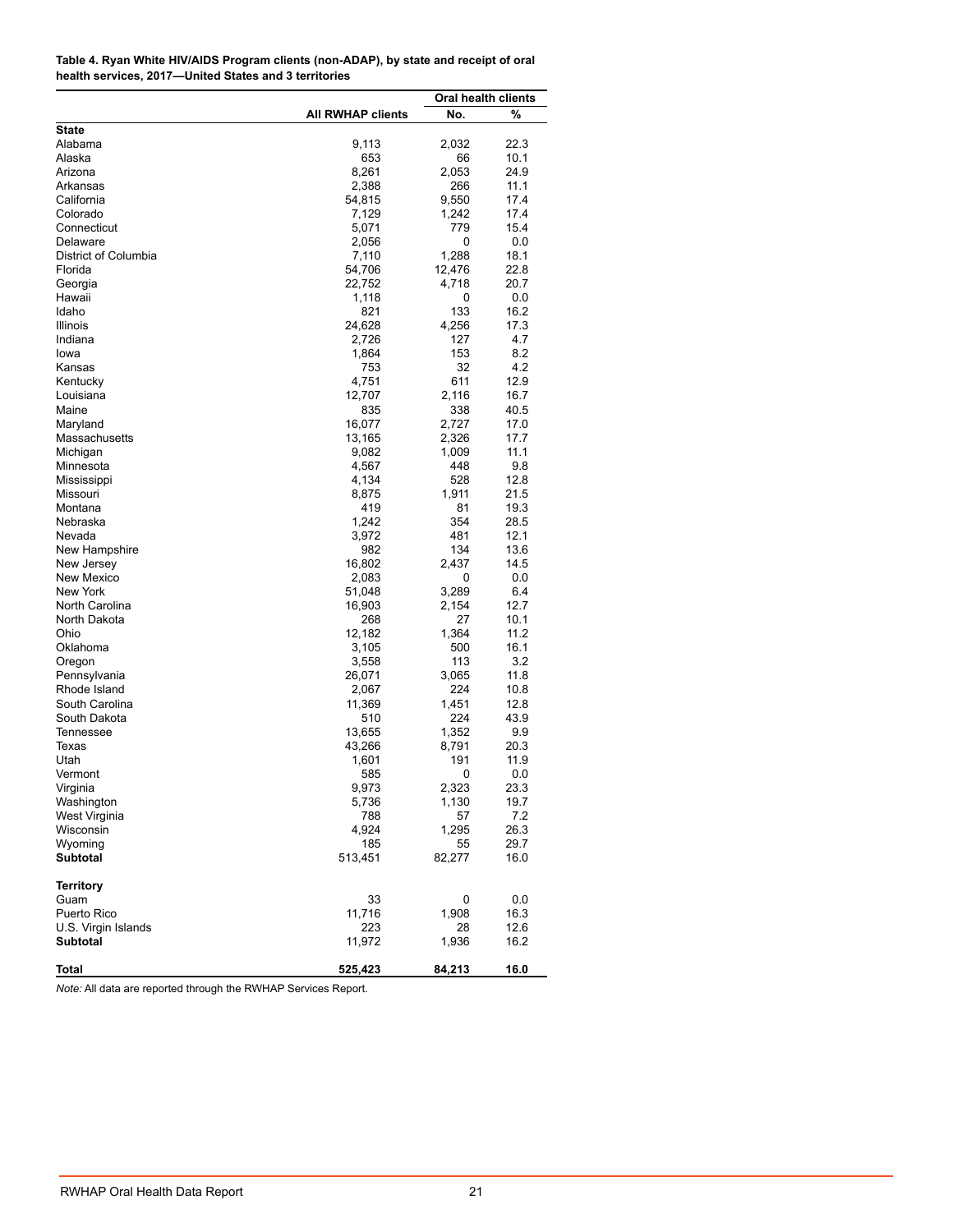### <span id="page-25-0"></span>**DENTAL REIMBURSEMENT PROGRAM AND COMMUNITY-BASED DENTAL PARTNERSHIP PROGRAM**

The RWHAP Part F includes the Dental Reimbursement Program (DRP) and Community-Based Dental Partnership Program (CBDPP), which provides funding to dental education program and institutions for the delivery of oral health services and training for oral health providers. These programs improve access to oral health care services for low-income people with HIV and support education and clinical training for dental students, dental hygiene students, dental residents, or other dental providers in community-based settings to deliver dental care to people with HIV. The funding of dental education programs and institutions differentiates RWHAP Part F DRP and CBDPP from RWHAP Parts A–D oral health services and the training delivered through AETCs.

First funded in 1994, the DRP assists institutions with accredited dental or dental hygiene education programs by retroactively defraying their unreimbursed costs associated with providing oral health care to people with HIV.

First funded in 2002, the CBDPP assists dental institutions that practice in community-based settings. The CBDPP works through multi-partner collaborations between dental education and dental hygiene education programs and community-based dentists and dental clinics.

Eligible applicants for both the DRP and the CBDPP are institutions that have dental or dental hygiene education programs accredited by the Commission on Dental Accreditation (e.g., dental schools, hospitals with postdoctoral dental residency programs, community colleges with dental hygiene programs).

### **Highlights of Analyses**

#### **DRP and CBDPP Program Trainees**

**The DRP provided training to approximately 11,500 people each year.** From July 2016 through June 2017, 11,473 providers were trained through the DRP (Table 5a). Nearly three-quarters of providers trained were pre-doctoral dental students (72.5%), 21.7% were dental residents or postdoctoral dentists, and 5.9% were dental hygiene students (Table 6a).

- From July 2016 through June 2017, 9,676 providers trained through the DRP received formal didactic instruction (Table 6a). Nearly two-thirds of providers trained through the DRP who received formal didactic instruction were predoctoral dental students (70.9%), and 21.1% were dental residents or postdoctoral dentists.
- From July 2016 through June 2017, 6,134 providers trained through the DRP received formal clinical training (Table 6a). More than one-half of these providers were predoctoral dental students (59.8%), and 29.0% were dental residents or postdoctoral dentists.

**The CBDPP provided training to approximately 34,000 people each year.** In 2017, 3,768 providers were trained through the CBDPP (Table 5b). Nearly three-quarters of providers were predoctoral dental students (72.8%), 12.3% were dental residents or postdoctoral dentists, and 14.9% were dental hygiene students (Table 6b).

• In 2017, 2,101 providers trained through the CBDPP received formal didactic instruction (Table 11b). More than three-quarters of providers trained through the CBDPP who received formal didactic instruction were predoctoral dental students (77.9%), and 9.7% were dental residents or postdoctoral dentists.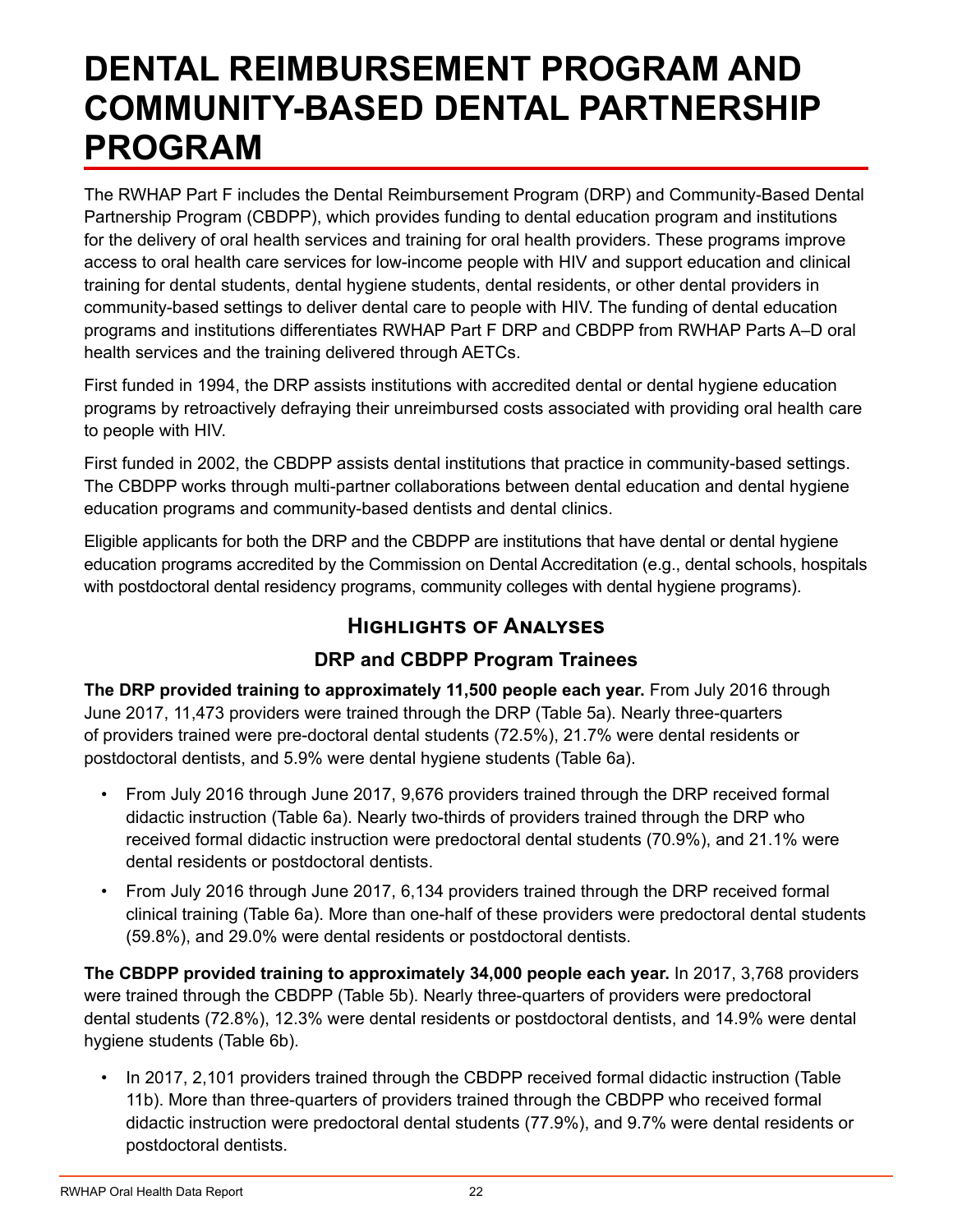• In 2017, 1,437 providers trained through the CBDPP received clinical training (Table 6b). Approximately two-thirds of providers trained through the CBDPP who received clinical training were predoctoral dental students (64.0%), and 16.8% were dental residents or postdoctoral dentists.

#### **DRP and CBDPP Oral Health Care Visits**

**DRP-reimbursed sites support, on average, approximately 240,000 oral health care visits each year.** From July 2016 through June 2017, the DRP supported 181,002 oral health visits (Table 5a). The greatest number of oral health care visits supported by DRP reimbursements was 298,490 in July 2011 through June 2012 (Table 5a).

From July 2016 through June 2017, 28.7% of oral health care visits by DRP clients were for diagnostic services, 11.5% were for restorative services, 8.9% were for preventive services, and 8.3% were for periodontic services (Table 7a).

**CBDPP-funded sites support, on average, approximately 30,000 oral health care visits each year.** In 2017, the CBDPP supported 38,634 oral health visits (Table 5b). During 2004 through 2017, the number oral health visits supported by the CBDPP ranged from 17,349 to 42,884 visits (Table 5b).

In 2017, 28.8% of oral health care visits by CBDPP clients were for diagnostic services, 14.0% were for preventive services, and 12.6% were for oral health education/health promotion services (Table 7b).

#### **DRP and CBDPP Clients**

**Per funding year, on average, the DRP reimburses the delivery of oral health care to approximately 35,000 clients and the CBDPP funds oral health care for approximately 5,000 clients.** 

- From July 2016 through June 2017, 27,847 clients received services from DRP-reimbursed providers (Table 5a). The number of clients who received services from DRP-reimbursed providers each funding cycle peaked at 41,464 clients (July 2011–June 2012) (Table 5a).
- In 2017, 4,855 clients received services from CBDPP-funded providers (Table 5b). The number of clients who received services from CBDPP-funded providers during 2004 through 2016 ranged from 3,234 to 6,337 (Table 5b).

#### **Clients who receive DRP and CBDPP-supported services are similar to the overall RWHAP client population.**

- **More than half of DRP and CBDPP clients are aged 45 and older.** From July 2016 through June 2017, people aged 45 and older accounted for 70.6% of all DRP clients (Table 8a). In 2017, 66.3% of all CBDPP clients were aged 45 and older (Table 8b). The percentage of DRP clients aged 45 and older increased over time from 52.3% (July 2012–June 2013); the percentage of CBDPP clients aged 45 and older remained relatively stable over time.
- **A significant proportion of DRP and CBDPP clients are from racial/ethnic minority populations.** From July 2016 through June 2017, 47.2% of DRP clients identified as black/African American and 27.3% identified as Hispanic/Latino (Table 8a). In 2017, 33.3% of CBDPP clients identified as black/African American and 22.3% identified as Hispanic/Latino (Table 8b). The percentage of DRP and CBDPP clients who identified as black/African American has decreased slightly over time.
- **More than two-thirds of DRP clients and more than three-quarters of CBDPP clients are male.**  From July 2016 through June 2017, 67.1% of DRP clients were male, 32.5% were female, and 0.4% were transgender (Table 8a). In 2017, 75.8% of CBDPP clients were male, 23.2% were female, and 1.1% were transgender. The percentage distribution has remained consistent over time.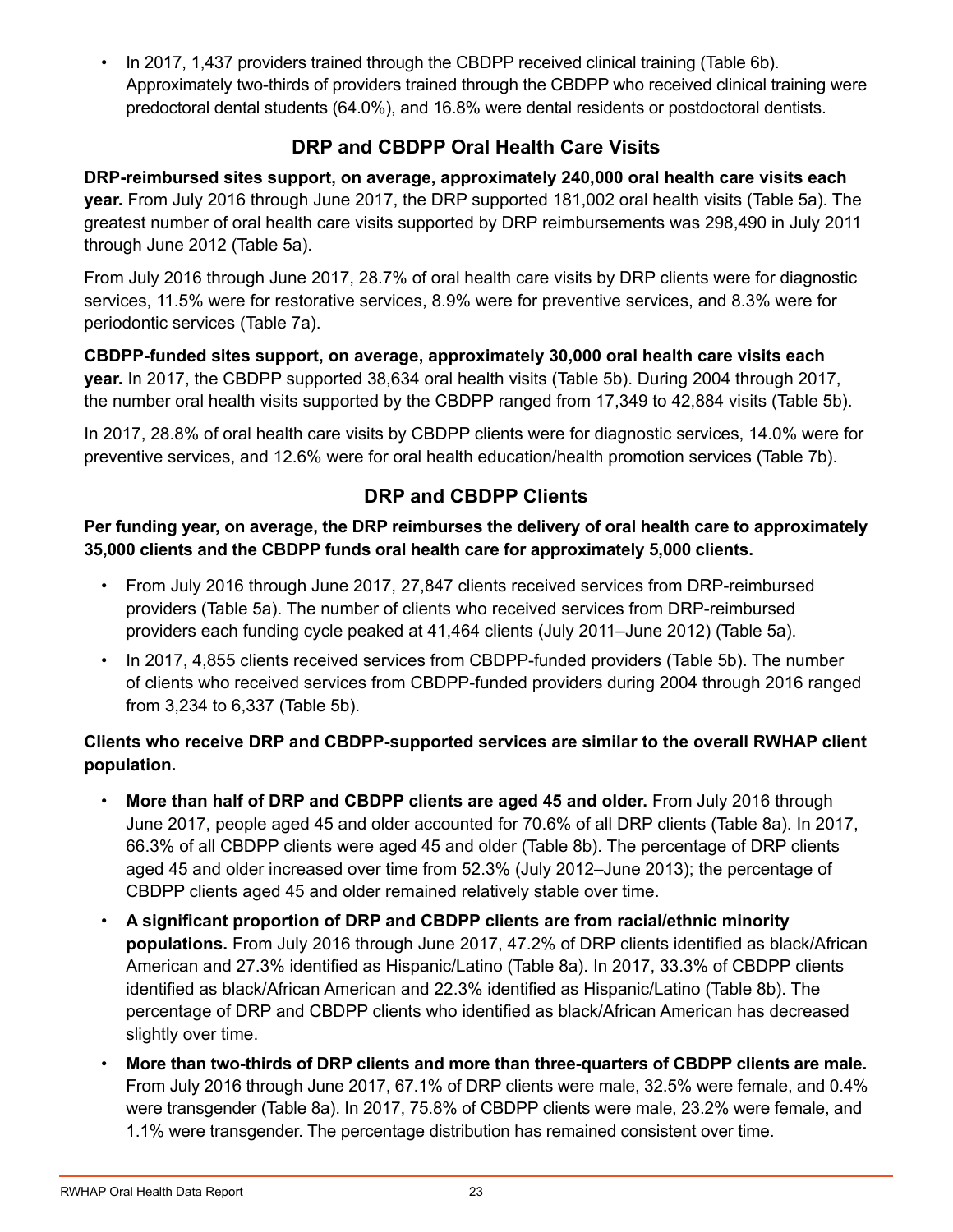• **The majority of DRP and CBDPP clients are living at or below 100% of the FPL.** From July 2016 through June 2017, 62.2% of DRP clients were living at or below 100% FPL (Table 8a), a decrease from 72.5% during July 2012 through June 2013. In 2017, 49.7% of CBDPP clients were living at or below 100% FPL (Table 8b), a decrease from 2013 (62.9%).

**Nearly half of DRP clients and nearly two-thirds of CBDPP clients had at least partial health care coverage.** From July 2016 through June 2017, 53.0% of DRP clients had at least partial health care coverage (Table 8a), an increase from July 2012 through June 2013 (44.4%). Among DRP clients with health care coverage from July 2016 through June 2017, 63.2% were covered by Medicaid. In 2017, 58.1% of CBDPP clients had health care coverage (Table 8b), an increase from 2013 (42.9%). Among CBDPP clients with health care coverage in 2017, 49.8% were covered by Medicaid.

**Nearly two-thirds of DRP clients and one-fifth of CBDPP clients visited a primary medical provider at the same institution and site as where they received oral health care.** From July 2016 through June 2017, 63.2% of DRP clients visited a primary medical provider at the same institution and site as where they received oral health care (Table 8a). In 2017, 20.0% of CBDPP clients visited a primary medical provider at the same institution and site as where they received oral health care (Table 8b).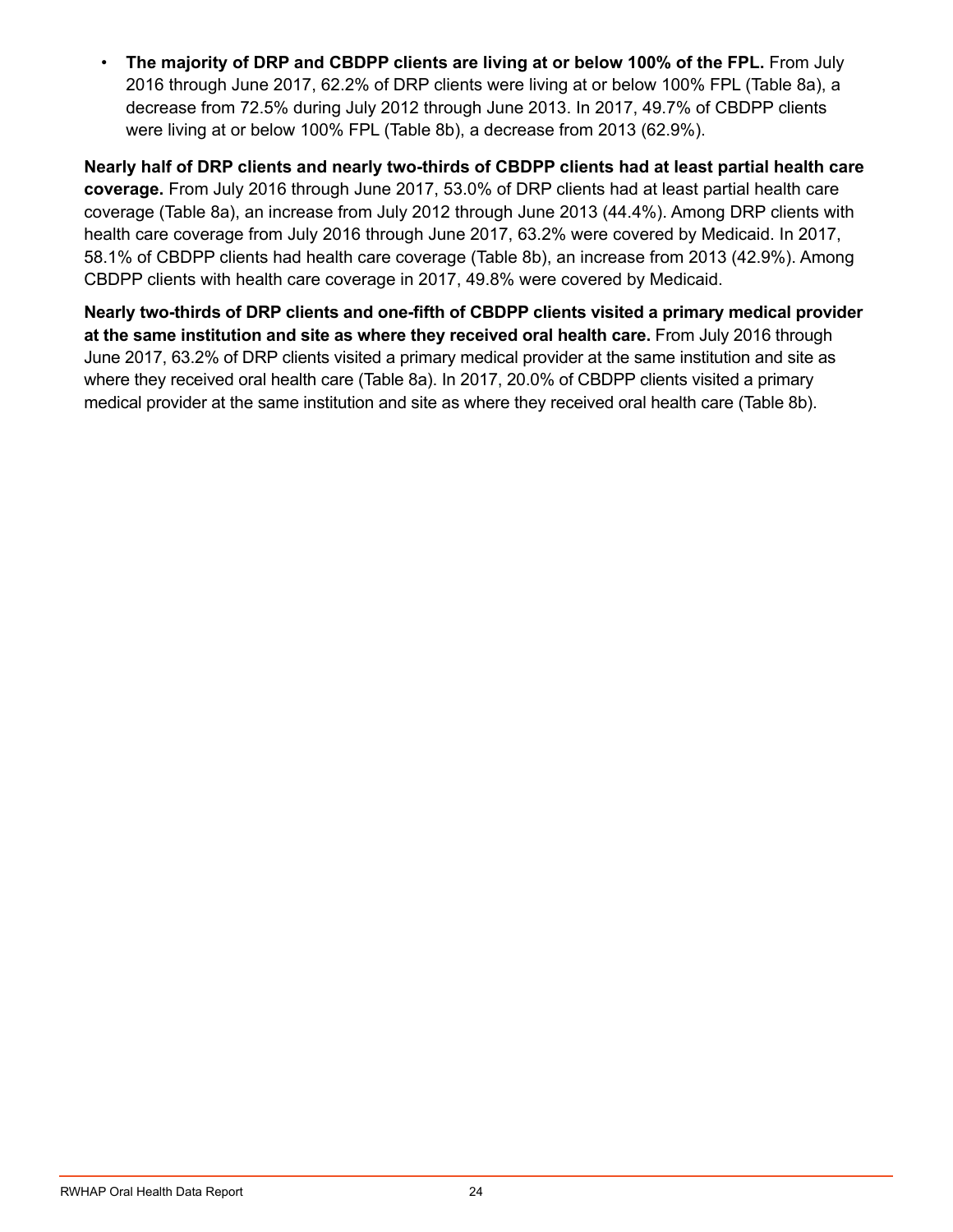# <span id="page-28-0"></span>**TECHNICAL NOTES**

#### **Dental Reimbursement Program and Community-Based Dental Partnership Program Data**

The DRP and CBDPP section of the report includes data reported to the DSR for all clients served by and providers trained through the DRP (July 2003 through June 2016) and the CBDPP (January 2004 through December 2016). DSR data do not include information about the RWHAP Parts A–D-funded services (including oral health services) or the ADAP; this information is reported through other data systems. Clients in the DSR data may also receive RWHAP Parts A–D-funded services and/or ADAP services.

DRP and CBDPP recipients submit aggregate data to HRSA HAB through the DSR Database Utility. DSR data are aggregated at the recipient level and include client demographics and oral health services provided; types and sources of funding received and expenditure incurred; staffing and training of predoctoral, postdoctoral, dental hygiene providers, and other non-student providers; additional DRP information, including narrative texts on unique features of each program; and additional CBDPP information, including community partners and target populations.

RWHAP DRP recipients submit data about clients served and training administered during each July 1 to June 30 period (e.g., July 1, 2016, to June 30, 2017). RWHAP CBDPP recipients submit data about clients served and training administered from January 1 to December 31 (e.g., January 1, 2017, to December 31, 2017).

#### **Presentation of Data**

The data in this section of the report include information submitted to HRSA HAB about clients served by and providers trained through the DRP (July 2003–June 2017) and the CBDPP (January 2004–December 2017). Data are organized into the following sections:

- Tables 5a–5b: overview of the DRP (Table 5a) and CBDPP (Table 5b), presented for all available years of data
- Tables 6a–6b: numbers and percentages of provider trainees reached by the DRP (Table 6a) and CBDPP (Table 6b), presented by trainee type for the 5 most recent years of data
- Tables 7a–7b: numbers and percentages of clients receiving services by the DRP (Table 7a) and CBDPP (Table 7b), presented by type of service received for the 5 most recent years of data
- Tables 8a–8b: numbers and percentages of clients served by the DRP (Table 8a) and CBDPP (Table 8b), presented by selected demographics for the 5 most recent years of data

Tables 9a–9b display subtotals for each subpopulation, as well as the overall total. Subtotals are displayed to reflect the denominator used for the percentage calculation of each subpopulation. Due to missing data, the values in each column may not sum to the column total.

#### **Age Group**

RWHAP DRP and CBDPP grant recipients report the aggregate number of clients in the following age categories: <13 years, 13–24, 25–44, 45–64, and ≥65 years.

#### **Race and Ethnicity**

RWHAP DRP and CBDPP grant recipients report aggregate race and ethnicity information for clients according to Office of Management and Budget standards. RWHAP DRP and CBDPP grant recipients are expected to make every effort to obtain and report race and ethnicity, based on each client's self-report. Self-identification is the preferred means of obtaining this information.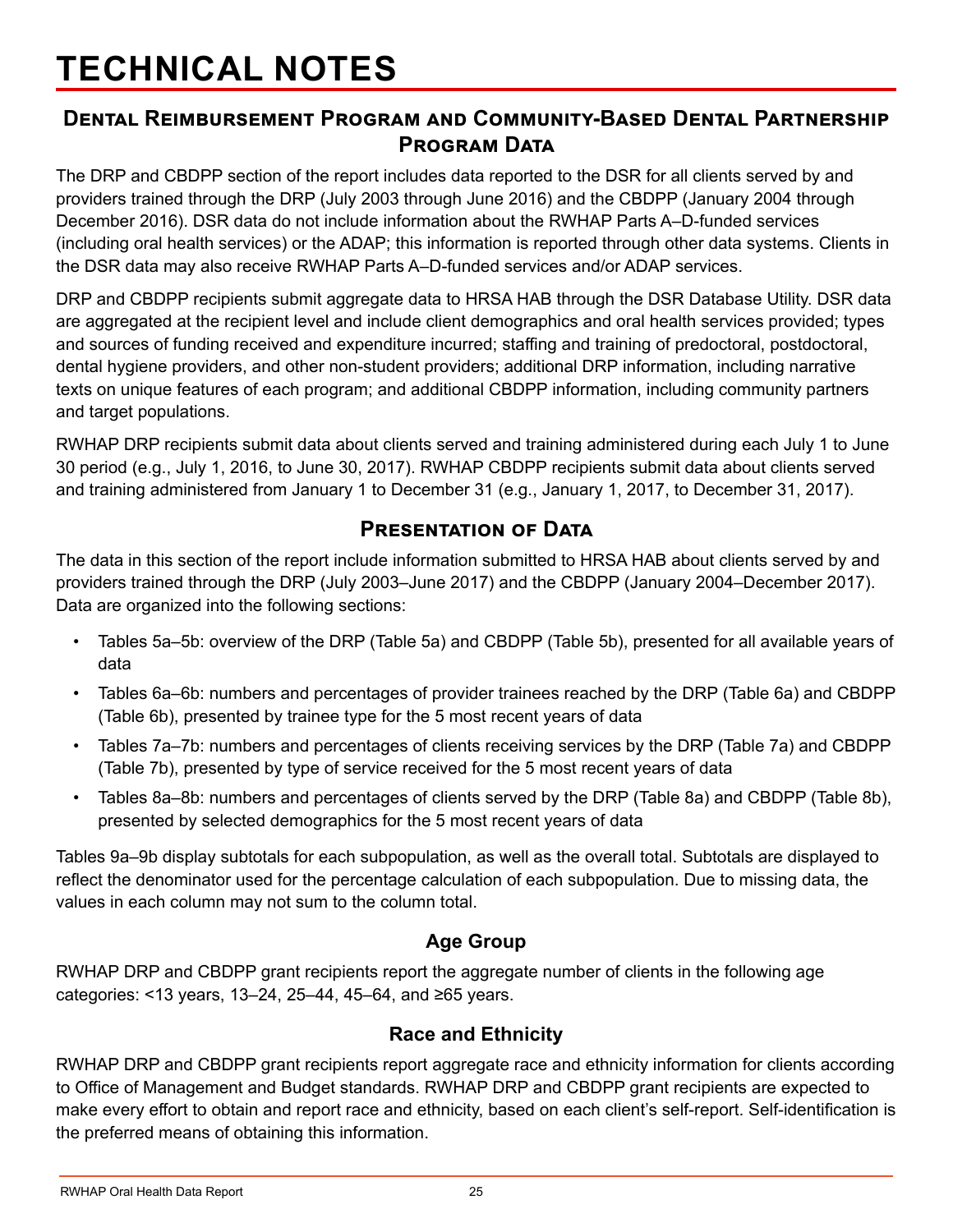Race and ethnicity are submitted as separate variables. Since race and ethnicity data are reported in aggregate, the information cannot be combined into a single race/ethnicity variable.

The race variable is categorized as American Indian or Alaska Native, Asian, black or African American, Native Hawaiian or other Pacific Islander, white, and multiple races (two or more categories of race reported). Race information is regardless of Hispanic/Latino ethnicity.

The ethnicity variable is categorized as Hispanic or Latino, or non-Hispanic or -Latino.

#### **Gender**

Gender designations in this report are male, female, or transgender. Transgender is an umbrella term used to identify persons whose sex assigned at birth does not match their current gender identity or expression. Gender-related data are based on client self-report of their current gender identity. Recipients report the aggregate number of clients of each gender.

#### **Poverty Level**

Poverty level characterizes the client's income as a percentage of the FPL at the end of the reporting period. Poverty levels were categorized as 0–100% FPL, 101–200% FPL, 201–300% FPL, >300% FPL. Recipients report the aggregate number of clients in each poverty category.

#### **Health Care Coverage**

For clients whose oral health care was partially covered by third-party payors, DRP and CBDPP grant recipients report the aggregate number of clients by payment source. These data are further categorized for analysis. Payment source was categorized as Medicaid), Medicare, other public insurance (e.g., TRICARE, the Veterans Administration), private insurance (including HMO/managed care), or other (e.g., CHIP).

#### **Service Type**

DRP and CBDPP grant recipients report the total number of visits by patients for different types of oral health services. Service types are categorized as anesthesia/sedation/nitrous oxide analgesia/palliative care, diagnostic, emergency services, endodontic, nutrition counseling, oral and maxillofacial surgery, oral health education/health promotion, oral medicine/oral pathology, periodontic, preventive, prosthodontic, restorative, tobacco prevention/cessation, and other services.

#### **Staffing and Training**

DRP and CBDPP grant recipients report the total number of provider trainees enrolled and the type of training received. Provider trainees are categorized as predoctoral dental students, dental residents or postdoctoral students, dental hygiene students, and other non-student dental providers. Grant recipients report the total number of trainees in each category who were enrolled in all years of the recipient's school or program, received formal didactic instruction in medical assessment or oral health management for patients with HIV, or gained experience providing direct clinical services for patients with HIV.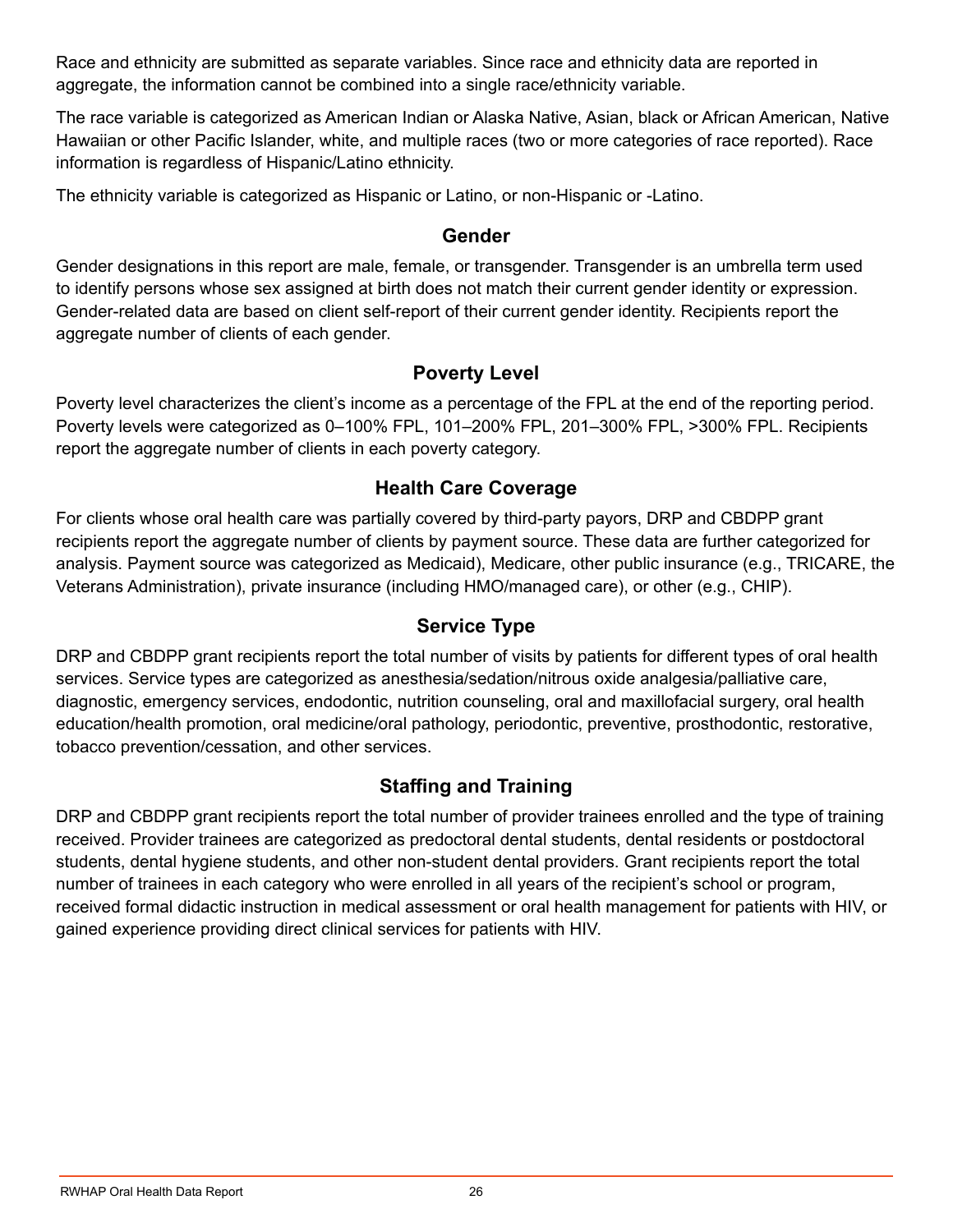# <span id="page-30-0"></span>**Tables**

### **DENTAL REIMBURSEMENT PROGRAM AND COMMUNITY-BASED DENTAL PARTNERSHIP PROGRAM**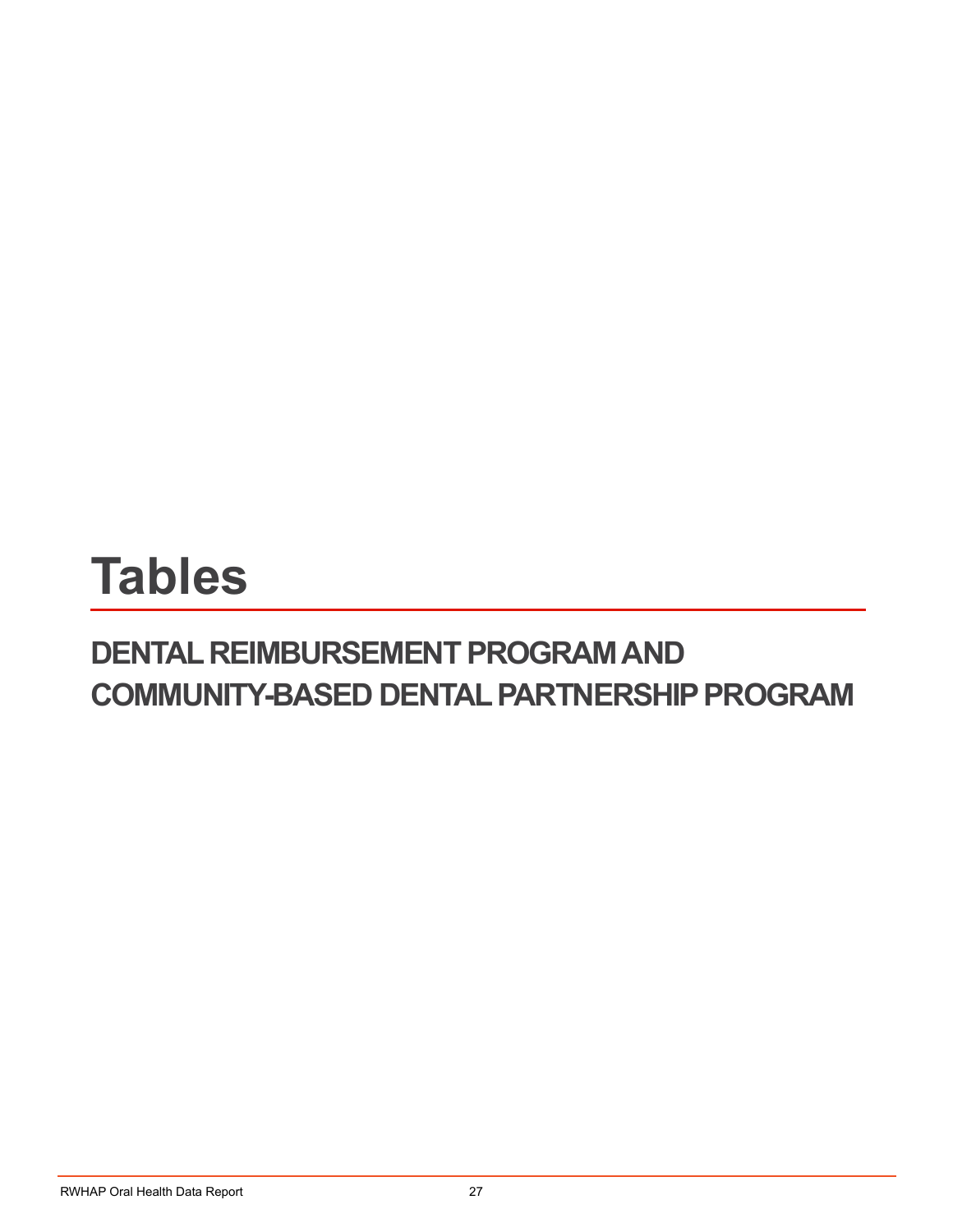<span id="page-31-0"></span>**Table 5a. Ryan White HIV/AIDS Program Dental Reimbursement Program (DRP), by year and selected characteristics, 2003–2017—United States**

|                     |                             | <b>New clients served</b> |      | Number of visits by | Number of         |
|---------------------|-----------------------------|---------------------------|------|---------------------|-------------------|
| Year                | <b>Total clients served</b> | No.                       | %    | all clients         | providers trained |
| July 2003-June 2004 | 31.050                      | 9.863                     | 31.8 | 188.306             | 13.753            |
| July 2004-June 2005 | 34.394                      | 10.894                    | 31.7 | 197.908             | 13.377            |
| July 2005-June 2006 | 32.819                      | 10.273                    | 31.3 | 196.389             | 11,838            |
| July 2006-June 2007 | 36,193                      | 12.667                    | 35.0 | 227,696             | 12,146            |
| July 2007-June 2008 | 35.474                      | 12.389                    | 34.9 | 244.580             | 11.380            |
| July 2008-June 2009 | 35.659                      | 10.515                    | 29.5 | 268.918             | 12.609            |
| July 2009-June 2010 | 37.194                      | 10.058                    | 27.0 | 270.773             | 11.745            |
| July 2010-June 2011 | 39,810                      | 11.529                    | 29.0 | 282.091             | 12,277            |
| July 2011-June 2012 | 41.464                      | 12.366                    | 29.8 | 298.490             | 12.290            |
| July 2012-June 2013 | 39.138                      | 10.460                    | 26.7 | 287,538             | 12,529            |
| July 2013-June 2014 | 38,436                      | 10.005                    | 26.0 | 237.063             | 13,247            |
| July 2014-June 2015 | 37.532                      | 10.929                    | 29.1 | 256.946             | 11.596            |
| July 2015-June 2016 | 36.455                      | 9.637                     | 26.4 | 256.020             | 12.395            |
| July 2016-June 2017 | 27,847                      | 7,495                     | 26.9 | 181,002             | 11,473            |

*Note:* All data are reported through the RWHAP Dental Services Report.

#### **Table 5b. Ryan White HIV/AIDS Program Community-Based Dental Partnership Program (CBDPP), by year and selected characteristics, 2003–2017—United States**

|      |                             |       | New clients served | Number of visits by | Number of         |
|------|-----------------------------|-------|--------------------|---------------------|-------------------|
| Year | <b>Total clients served</b> | No.   | %                  | all clients         | providers trained |
| 2004 | 3,234                       | 948   | 29.3               | 17,349              | 1,599             |
| 2005 | 3,996                       | 1,542 | 38.6               | 19,863              | 2,231             |
| 2006 | 4,328                       | 1.560 | 36.0               | 22,567              | 2,536             |
| 2007 | 4.745                       | 2,030 | 42.8               | 24,564              | 3.076             |
| 2008 | 5,384                       | 1.505 | 28.0               | 24,653              | 3,081             |
| 2009 | 5,879                       | 2,042 | 34.7               | 33,668              | 3,206             |
| 2010 | 5,888                       | 1,860 | 31.6               | 42,884              | 3,380             |
| 2011 | 6,011                       | 1.663 | 27.7               | 41,234              | 3,639             |
| 2012 | 5.364                       | 1.317 | 24.6               | 32,442              | 4,001             |
| 2013 | 6,337                       | 1,312 | 20.7               | 34,514              | 3,162             |
| 2014 | 5,189                       | 1.205 | 23.2               | 19,426              | 3,808             |
| 2015 | 5,963                       | 1,537 | 25.8               | 34,149              | 3,705             |
| 2016 | 4,745                       | 1,284 | 27.1               | 38,491              | 3,453             |
| 2017 | 4,855                       | 1,210 | 24.9               | 38,634              | 3,768             |

*Note:* All data are reported through the RWHAP Dental Services Report.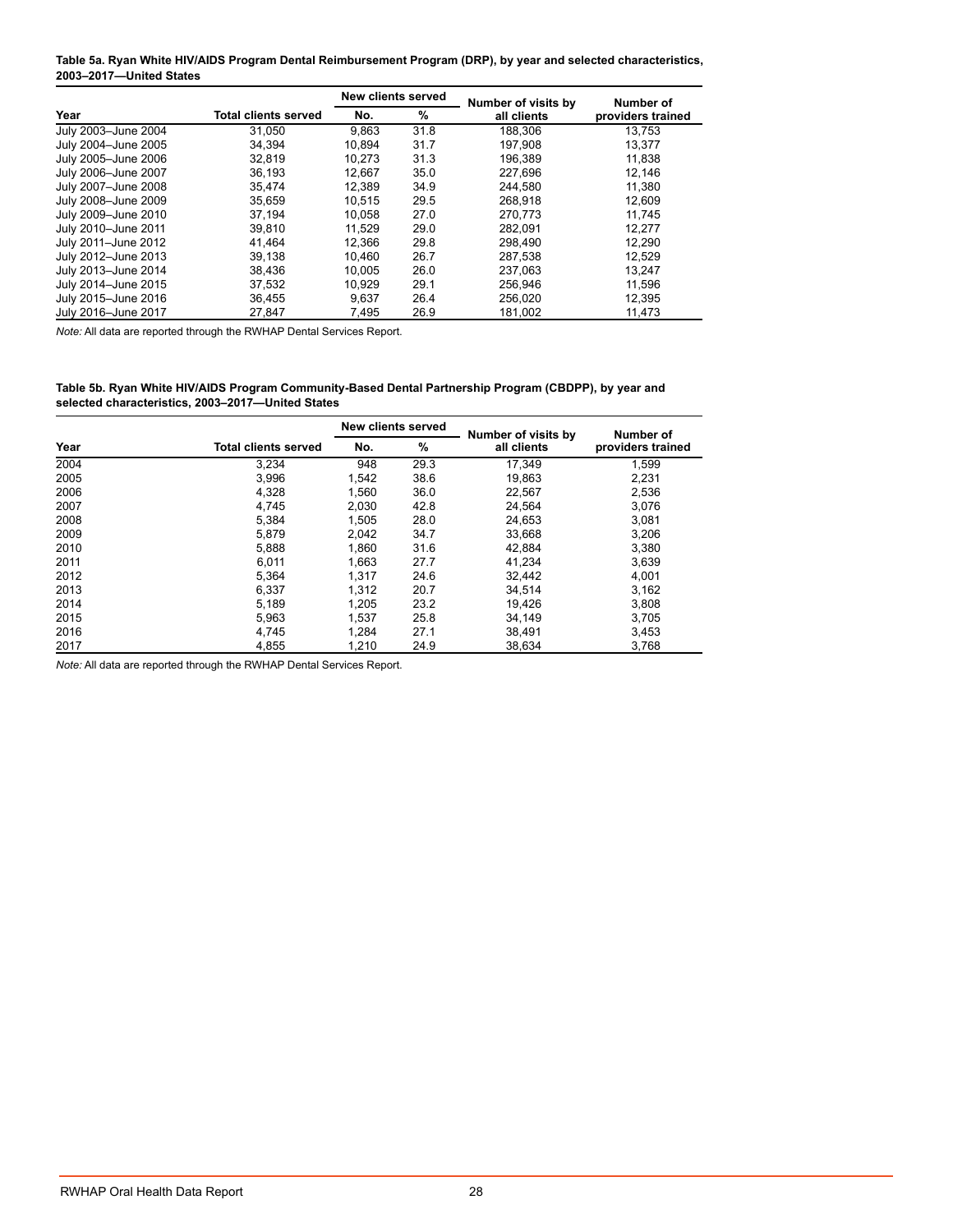29

<span id="page-32-0"></span>**Table 6a. Ryan White HIV/AIDS Program Dental Reimbursement Program (DRP) provider trainees, by year and selected characteristics, July 2012–July 2017—United States**

|                                                            |        | July 2012-June 2013 | July 2013-June 2014 |       | July 2014-June 2015 |       | July 2015-June 2016 |       | July 2016-June 2017 |       |
|------------------------------------------------------------|--------|---------------------|---------------------|-------|---------------------|-------|---------------------|-------|---------------------|-------|
|                                                            | No.    | %                   | No.                 | %     | No.                 | %     | No.                 | %     | No.                 | %     |
| Provider trainees enrolled                                 |        |                     |                     |       |                     |       |                     |       |                     |       |
| Predoctoral dental students                                | 8,928  | 71.3                | 9,564               | 72.2  | 8,021               | 69.2  | 8,636               | 69.7  | 8,315               | 72.5  |
| Dental residents or postdoctoral students                  | 2,820  | 22.5                | 2.831               | 21.4  | 2.813               | 24.3  | 3,018               | 24.3  | 2.484               | 21.7  |
| Dental hygiene students                                    | 781    | 6.2                 | 852                 | 6.4   | 762                 | 6.6   | 741                 | 6.0   | 674                 | 5.9   |
| <b>Subtotal</b>                                            | 12,529 | 100.0               | 13,247              | 100.0 | 11,596              | 100.0 | 12,395              | 100.0 | 11,473              | 100.0 |
| Provider trainees who received formal didactic instruction |        |                     |                     |       |                     |       |                     |       |                     |       |
| Predoctoral dental students                                | 7.753  | 66.9                | 8.394               | 67.5  | 7.074               | 65.5  | 7.401               | 65.6  | 6.864               | 70.9  |
| Dental residents or postdoctoral students                  | 2,475  | 21.3                | 2,563               | 20.6  | 2,531               | 23.5  | 2,669               | 23.7  | 2,042               | 21.1  |
| Dental hygiene students                                    | 649    | 5.6                 | 750                 | 6.0   | 680                 | 6.3   | 672                 | 6.0   | 585                 | 6.0   |
| Other non-student dental providers                         | 720    | 6.2                 | 728                 | 5.9   | 507                 | 4.7   | 534                 | 4.7   | 185                 | 1.9   |
| Subtotal                                                   | 11,597 | 100.0               | 12.435              | 100.0 | 10,792              | 100.0 | 11,276              | 100.0 | 9,676               | 100.0 |
| Provider trainees who received clinical training           |        |                     |                     |       |                     |       |                     |       |                     |       |
| Predoctoral dental students                                | 4.043  | 57.4                | 4,226               | 58.5  | 4,011               | 53.9  | 3,767               | 52.5  | 3.666               | 59.8  |
| Dental residents or postdoctoral students                  | 2.035  | 28.9                | 1.984               | 27.5  | 2.213               | 29.7  | 2,370               | 33.0  | 1.779               | 29.0  |
| Dental hygiene students                                    | 447    | 6.4                 | 483                 | 6.7   | 477                 | 6.4   | 411                 | 5.7   | 377                 | 6.1   |
| Other non-student dental providers                         | 514    | 7.3                 | 526                 | 7.3   | 742                 | 10.0  | 631                 | 8.8   | 312                 | 5.1   |
| <b>Subtotal</b>                                            | 7,039  | 100.0               | 7.219               | 100.0 | 7.443               | 100.0 | 7.179               | 100.0 | 6,134               | 100.0 |

*Note:* All data are reported through the RWHAP Dental Services Report.

**Table 6b. Ryan White HIV/AIDS Program Community-Based Dental Partnership Program (CBDPP) trainees, by year and selected characteristics, 2013–2017—United States**

|                                                            | 2013<br>2014<br>2015<br>2016 |       | 2017  |       |       |       |       |       |       |       |
|------------------------------------------------------------|------------------------------|-------|-------|-------|-------|-------|-------|-------|-------|-------|
|                                                            | No.                          | %     | No.   | %     | No.   | %     | No.   | %     | No.   | %     |
| Trainees/students enrolled                                 |                              |       |       |       |       |       |       |       |       |       |
| Predoctoral dental students                                | 2.199                        | 69.5  | 2,674 | 70.2  | 2,608 | 70.4  | 2,459 | 71.2  | 2.744 | 72.8  |
| Dental residents or postdoctoral students                  | 542                          | 17.1  | 740   | 19.4  | 715   | 19.3  | 684   | 19.8  | 464   | 12.3  |
| Dental hygiene students                                    | 421                          | 13.3  | 394   | 10.3  | 382   | 10.3  | 310   | 9.0   | 560   | 14.9  |
| Subtotal                                                   | 3,162                        | 100.0 | 3,808 | 100.0 | 3,705 | 100.0 | 3,453 | 100.0 | 3,768 | 100.0 |
| Trainees/students who received formal didactic instruction |                              |       |       |       |       |       |       |       |       |       |
| Predoctoral dental students                                | 1.613                        | 51.6  | .766  | 54.1  | 2.060 | 59.7  | 1.907 | 60.9  | 1.636 | 77.9  |
| Dental residents or postdoctoral students                  | 470                          | 15.0  | 654   | 20.0  | 645   | 18.7  | 607   | 19.4  | 204   | 9.7   |
| Dental hygiene students                                    | 342                          | 10.9  | 321   | 9.8   | 282   | 8.2   | 232   | 7.4   | 194   | 9.2   |
| Other non-student dental providers                         | 701                          | 22.4  | 525   | 16.1  | 461   | 13.4  | 386   | 12.3  | 67    | 3.2   |
| Subtotal                                                   | 3,126                        | 100.0 | 3,266 | 100.0 | 3,448 | 100.0 | 3,132 | 100.0 | 2,101 | 100.0 |
| Trainees/students who received clinical training           |                              |       |       |       |       |       |       |       |       |       |
| Predoctoral dental students                                | 733                          | 39.5  | 877   | 41.6  | 990   | 45.5  | 966   | 45.7  | 919   | 64.0  |
| Dental residents or postdoctoral students                  | 407                          | 21.9  | 572   | 27.2  | 516   | 23.7  | 528   | 25.0  | 242   | 16.8  |
| Dental hygiene students                                    | 321                          | 17.3  | 282   | 13.4  | 284   | 13.1  | 238   | 11.3  | 194   | 13.5  |
| Other non-student dental providers                         | 397                          | 21.4  | 375   | 17.8  | 384   | 17.7  | 380   | 18.0  | 82    | 5.7   |
| <b>Subtotal</b>                                            | 1,858                        | 100.0 | 2,106 | 100.0 | 2,174 | 100.0 | 2,112 | 100.0 | 1,437 | 100.0 |

*Note:* All data are reported through the RWHAP Dental Services Report.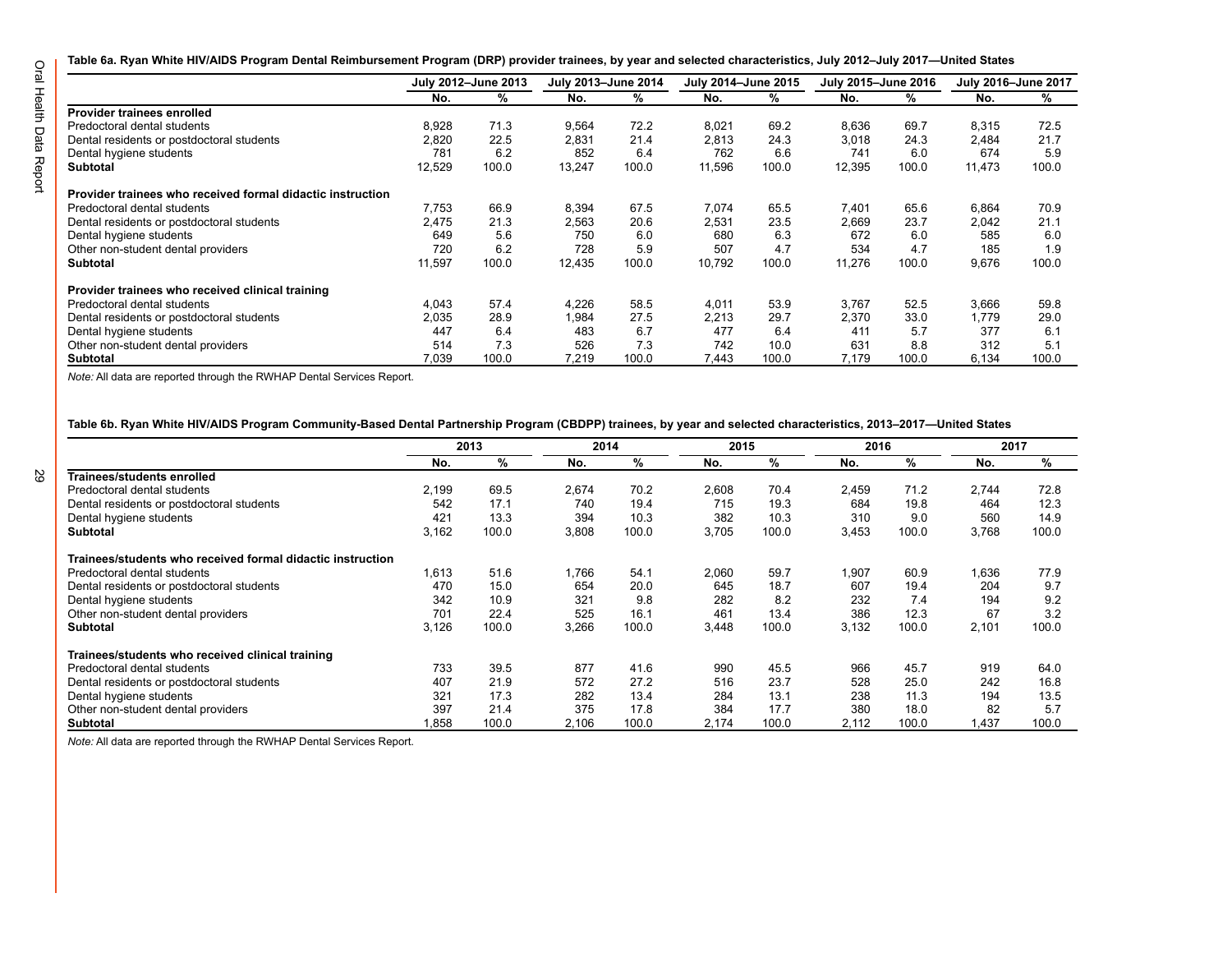<span id="page-33-0"></span>**Table 7a. Ryan White HIV/AIDS Program Dental Reimbursement Program (DRP) by year and visit type, July 2012–June 2017—United States**

|                                                             |         | July 2012-June 2013 |         | July 2013-June 2014 |         | July 2014-June 2015 |         | July 2015-June 2016 |         | July 2016-June 2017 |
|-------------------------------------------------------------|---------|---------------------|---------|---------------------|---------|---------------------|---------|---------------------|---------|---------------------|
| Visit type                                                  | No.     | %                   | No.     | %                   | No.     | %                   | No.     | %                   | No.     | %                   |
| Anesthesia/sedation/nitrous oxide analgesia/palliative care | 5,046   | 1.8                 | 6,112   | 2.6                 | 6,078   | 2.4                 | 5,759   | 2.2                 | 3,744   | 2.1                 |
| Diagnostic                                                  | 64.064  | 22.3                | 51.366  | 21.7                | 65.535  | 25.5                | 63.870  | 24.9                | 51.884  | 28.7                |
| <b>Emergency services</b>                                   | 10,208  | 3.6                 | 9,093   | 3.8                 | 8.249   | 3.2                 | 8.548   | 3.3                 | 6,023   | 3.3                 |
| Endodontic                                                  | 5,441   | 1.9                 | 5,412   | 2.3                 | 5,194   | 2.0                 | 5,576   | 2.2                 | 4,651   | 2.6                 |
| Nutrition counseling                                        | 13,340  | 4.6                 | 14.094  | 5.9                 | 14.423  | 5.6                 | 15,397  | 6.0                 | 6,387   | 3.5                 |
| Oral and maxillofacial surgery                              | 19.972  | 6.9                 | 15.630  | 6.6                 | 17.488  | 6.8                 | 16.779  | 6.6                 | 11.742  | 6.5                 |
| Oral health education/health promotion                      | 29.802  | 10.4                | 23,118  | 9.8                 | 25.261  | 9.8                 | 24.365  | 9.5                 | 14.648  | 8.1                 |
| Oral medicine/oral pathology                                | 6,325   | 2.2                 | 5,760   | 2.4                 | 5,749   | 2.2                 | 5,769   | 2.3                 | 2,542   | 1.4                 |
| Other                                                       | 5,063   | 1.8                 | 7,046   | 3.0                 | 6,254   | 2.4                 | 7,153   | 2.8                 | 5,543   | 3.1                 |
| Periodontic                                                 | 22.328  | 7.8                 | 16.695  | 7.0                 | 16.343  | 6.4                 | 16,620  | 6.5                 | 14,955  | 8.3                 |
| Preventive                                                  | 28.908  | 10.1                | 24.288  | 10.2                | 25.792  | 10.0                | 26.288  | 10.3                | 16.128  | 8.9                 |
| Prosthodontic                                               | 20,415  | 7.1                 | 16.869  | 7.1                 | 18.459  | 7.2                 | 18.368  | 7.2                 | 17.081  | 9.4                 |
| Restorative                                                 | 41.349  | 14.4                | 27.583  | 11.6                | 28.976  | 11.3                | 29.528  | 11.5                | 20.861  | 11.5                |
| Tobacco prevention/cessation                                | 15.277  | 5.3                 | 13.997  | 5.9                 | 13.145  | 5.1                 | 12.000  | 4.7                 | 4,813   | 2.7                 |
| Total                                                       | 287,538 | 100.0               | 237.063 | 100.0               | 256.946 | 100.0               | 256,020 | 100.0               | 181.002 | 100.0               |

*Note:* All data are reported through the RWHAP Dental Services Report.

**Table 7b. Ryan White HIV/AIDS Program Community-Based Dental Partnership Program (CBDPP), by year and visit type, 2013–2017—United States**

|                                                             | 2013   |       |        | 2014  |        | 2015  |        | 2016  |        | 2017  |
|-------------------------------------------------------------|--------|-------|--------|-------|--------|-------|--------|-------|--------|-------|
| <b>Visit type</b>                                           | No.    | %     | No.    | %     | No.    | %     | No.    | %     | No.    | %     |
| Anesthesia/sedation/nitrous oxide analgesia/palliative care | 100    | 0.3   | 182    | 0.9   | 234    | 0.7   | 206    | 0.5   | 178    | 0.5   |
| Diagnostic                                                  | 6,833  | 19.8  | 4,274  | 22.0  | 9,588  | 28.1  | 9,349  | 24.3  | 11.124 | 28.8  |
| <b>Emergency services</b>                                   | 1,159  | 3.4   | 775    | 4.0   | 1,055  | 3.1   | 1,041  | 2.7   | 964    | 2.5   |
| Endodontic                                                  | 447    | 1.3   | 539    | 2.8   | 644    | 1.9   | 290    | 0.8   | 249    | 0.6   |
| Nutrition counseling                                        | 393    | 1.1   | 393    | 2.0   | 473    | 1.4   | 1,687  | 4.4   | 1,096  | 2.8   |
| Oral and maxillofacial surgery                              | 3.276  | 9.5   | 998    | 5.1   | 1.936  | 5.7   | 2.166  | 5.6   | 1.720  | 4.5   |
| Oral health education/health promotion                      | 4.175  | 12.1  | 2.022  | 10.4  | 2,279  | 6.7   | 4.158  | 10.8  | 4,868  | 12.6  |
| Oral medicine/oral pathology                                | 121    | 0.4   | 9      | < 0.1 | 68     | 0.2   | 102    | 0.3   | 114    | 0.3   |
| Other                                                       | 810    | 2.3   | 572    | 2.9   | 670    | 2.0   | 1,410  | 3.7   | 2,022  | 5.2   |
| Periodontic                                                 | 2.457  | 7.1   | 1,852  | 9.5   | 3,015  | 8.8   | 2,812  | 7.3   | 2,822  | 7.3   |
| Preventive                                                  | 4,305  | 12.5  | 2.848  | 14.7  | 4,461  | 13.1  | 5,582  | 14.5  | 5,422  | 14.0  |
| Prosthodontic                                               | 3,004  | 8.7   | 2,081  | 10.7  | 3,618  | 10.6  | 2,881  | 7.5   | 1,977  | 5.1   |
| Restorative                                                 | 5,937  | 17.2  | 2.395  | 12.3  | 5.263  | 15.4  | 5,454  | 14.2  | 4,844  | 12.5  |
| Tobacco prevention/cessation                                | 1,497  | 4.3   | 486    | 2.5   | 845    | 2.5   | 1,353  | 3.5   | 1,234  | 3.2   |
| Total                                                       | 34,514 | 100.0 | 19,426 | 100.0 | 34,149 | 100.0 | 38,491 | 100.0 | 38,634 | 100.0 |

*Note:* All data are reported through the RWHAP Dental Services Report.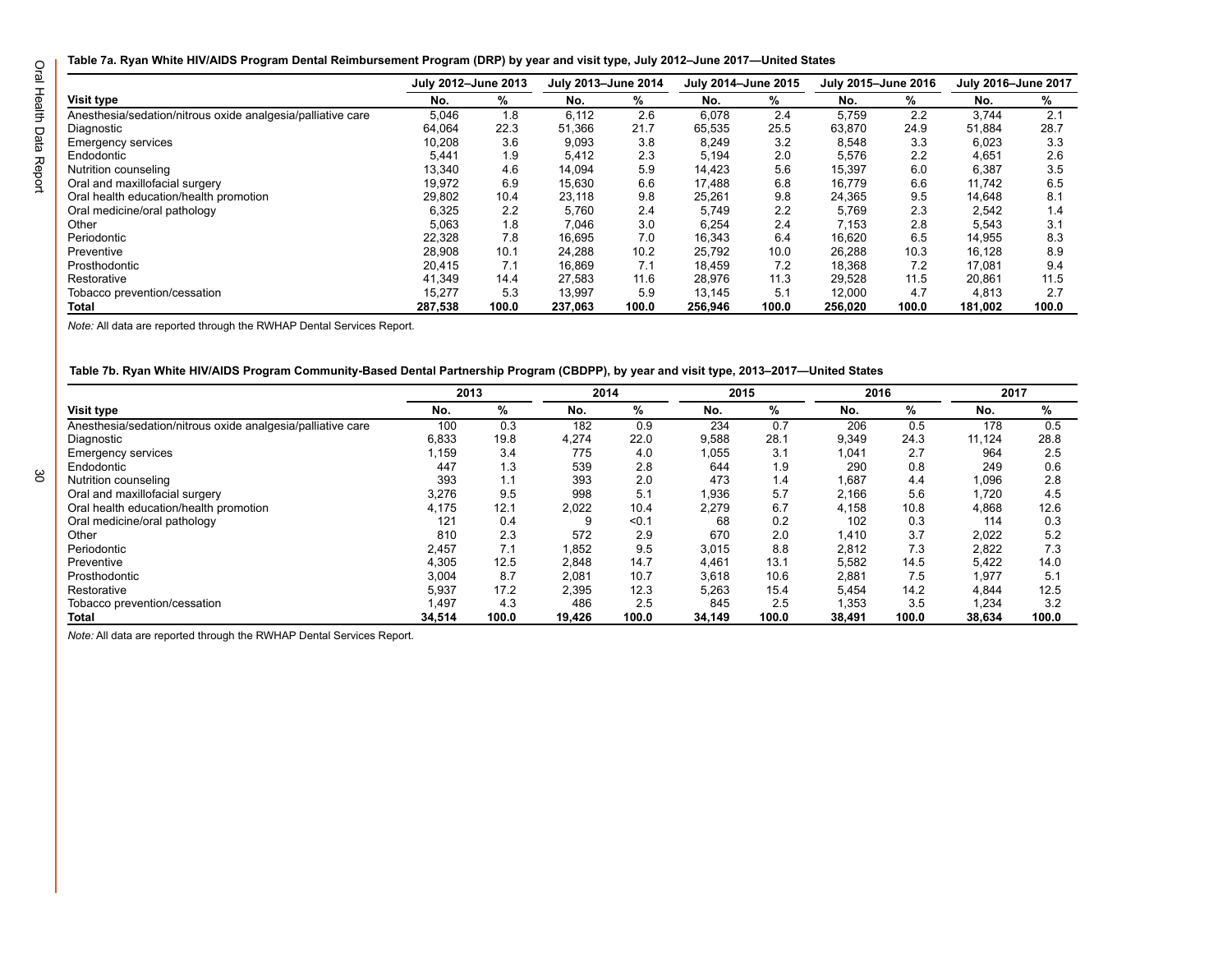<span id="page-34-0"></span>**Table 8a. Ryan White HIV/AIDS Program Dental Reimbursement Program (DRP) clients, by year and selected characteristics, July 2012–June 2017—United States**

| No.<br>%<br>%<br>%<br>%<br>No.<br>%<br>No.<br>No.<br>No.<br>37,532<br>100.0<br>39,138<br>100.0<br>38,436<br>100.0<br>100.0<br>36,455<br>100.0<br>27,847<br>Clients served, overall<br>New clients served<br>10,460<br>26.7<br>10,005<br>26.0<br>10,929<br>29.1<br>9.637<br>26.4<br>7,495<br>26.9<br>Age group (yr)<br>166<br>112<br>0.3<br>0.3<br>94<br>0.3<br>0.3<br>< 13<br>0.4<br>111<br>73<br>3.4<br>3.2<br>2.5<br>$13 - 24$<br>1,324<br>1,539<br>4.0<br>1,273<br>3.4<br>1,177<br>684<br>$25 - 44$<br>17,142<br>43.9<br>16,955<br>44.2<br>15,429<br>41.1<br>15,103<br>40.7<br>7,438<br>26.7<br>57.0<br>$45 - 64$<br>18,611<br>47.6<br>17,345<br>45.2<br>17,852<br>47.6<br>17,396<br>46.8<br>15,853<br>1,835<br>4.7<br>2,452<br>2,835<br>3,366<br>9.1<br>3,772<br>13.6<br>≥65<br>6.4<br>7.6<br>39,078<br>37,500<br>100.0<br><b>Subtotal</b><br>100.0<br>38,403<br>100.0<br>100.0<br>37,136<br>100.0<br>27,820<br>Race<br>34.3<br>White<br>17,572<br>45.0<br>17,753<br>46.2<br>16,606<br>44.3<br>16,755<br>46.1<br>9,493<br>16,525<br>42.3<br>42.9<br>42.5<br>41.9<br>47.2<br><b>Black/African American</b><br>16,495<br>15,909<br>15,222<br>13,087<br>313<br>326<br>0.8<br>348<br>0.9<br>334<br>0.9<br>0.9<br>268<br>1.0<br>Asian<br>Native Hawaiian/Pacific Islander<br>187<br>0.5<br>192<br>0.5<br>192<br>0.5<br>220<br>28<br>0.1<br>0.6<br>175<br>American Indian/Alaska Native<br>0.4<br>189<br>0.5<br>201<br>0.5<br>156<br>0.4<br>96<br>0.3<br>4,262<br>11.2<br>3,674<br>17.1<br>10.9<br>3,451<br>9.0<br>4,207<br>10.1<br>4,734<br>Multiple races<br>Subtotal<br>39,034<br>38,428<br>100.0<br>27,706<br>100.0<br>100.0<br>100.0<br>37,449<br>36,353<br>100.0<br><b>Ethnicity<sup>a</sup></b><br>13,694<br>35.0<br>12,868<br>12,585<br>33.3<br>7,602<br>27.3<br>Hispanic/Latino<br>33.5<br>33.5<br>12,140<br>25,444<br>65.0<br>25,568<br>66.7<br>20,245<br>72.7<br>Non-Hispanic/Latino<br>66.5<br>24,947<br>66.5<br>24,315<br>39,138<br>38,436<br>37,532<br>27,847<br>100.0<br>Subtotal<br>100.0<br>100.0<br>100.0<br>36,455<br>100.0<br>Gender<br>26,882<br>68.7<br>69.5<br>25,512<br>68.0<br>68.4<br>18,684<br>67.1<br>Male<br>26,690<br>24,839<br>12,014<br>30.7<br>11,487<br>29.9<br>11,756<br>31.3<br>11,210<br>30.9<br>9,037<br>32.5<br>Female<br>239<br>0.6<br>252<br>0.7<br>260<br>0.7<br>275<br>124<br>0.4<br>Transgender<br>0.8<br>39,135<br>38,429<br><b>Subtotal</b><br>100.0<br>100.0<br>37,528<br>100.0<br>36,324<br>100.0<br>27,845<br>100.0<br>Federal poverty level<br>0-100%<br>24,520<br>72.5<br>23,224<br>72.9<br>21,371<br>67.5<br>21,282<br>68.1<br>14,272<br>62.2<br>101-200%<br>6,299<br>22.7<br>6,748<br>25.4<br>18.6<br>5,815<br>18.3<br>7,186<br>21.6<br>5,835<br>201-300%<br>1,799<br>5.3<br>1,559<br>1,812<br>5.7<br>5.9<br>6.6<br>4.9<br>1,843<br>1,517<br>>300%<br>1,186<br>3.5<br>1,315<br>4.2<br>5.7<br>1,239<br>3.9<br>1,367<br>4.4<br>1,306 | July 2012-June 2013 | July 2013-June 2014 | July 2014-June 2015 | July 2015-June 2016 | July 2016-June 2017 |  |
|---------------------------------------------------------------------------------------------------------------------------------------------------------------------------------------------------------------------------------------------------------------------------------------------------------------------------------------------------------------------------------------------------------------------------------------------------------------------------------------------------------------------------------------------------------------------------------------------------------------------------------------------------------------------------------------------------------------------------------------------------------------------------------------------------------------------------------------------------------------------------------------------------------------------------------------------------------------------------------------------------------------------------------------------------------------------------------------------------------------------------------------------------------------------------------------------------------------------------------------------------------------------------------------------------------------------------------------------------------------------------------------------------------------------------------------------------------------------------------------------------------------------------------------------------------------------------------------------------------------------------------------------------------------------------------------------------------------------------------------------------------------------------------------------------------------------------------------------------------------------------------------------------------------------------------------------------------------------------------------------------------------------------------------------------------------------------------------------------------------------------------------------------------------------------------------------------------------------------------------------------------------------------------------------------------------------------------------------------------------------------------------------------------------------------------------------------------------------------------------------------------------------------------------------------------------------------------------------------------------------------------------------------------------------------------------------------------------------------------------------------------------------------------------------------------------------------------------------------------------------------------------|---------------------|---------------------|---------------------|---------------------|---------------------|--|
|                                                                                                                                                                                                                                                                                                                                                                                                                                                                                                                                                                                                                                                                                                                                                                                                                                                                                                                                                                                                                                                                                                                                                                                                                                                                                                                                                                                                                                                                                                                                                                                                                                                                                                                                                                                                                                                                                                                                                                                                                                                                                                                                                                                                                                                                                                                                                                                                                                                                                                                                                                                                                                                                                                                                                                                                                                                                                       |                     |                     |                     |                     |                     |  |
|                                                                                                                                                                                                                                                                                                                                                                                                                                                                                                                                                                                                                                                                                                                                                                                                                                                                                                                                                                                                                                                                                                                                                                                                                                                                                                                                                                                                                                                                                                                                                                                                                                                                                                                                                                                                                                                                                                                                                                                                                                                                                                                                                                                                                                                                                                                                                                                                                                                                                                                                                                                                                                                                                                                                                                                                                                                                                       |                     |                     |                     |                     |                     |  |
|                                                                                                                                                                                                                                                                                                                                                                                                                                                                                                                                                                                                                                                                                                                                                                                                                                                                                                                                                                                                                                                                                                                                                                                                                                                                                                                                                                                                                                                                                                                                                                                                                                                                                                                                                                                                                                                                                                                                                                                                                                                                                                                                                                                                                                                                                                                                                                                                                                                                                                                                                                                                                                                                                                                                                                                                                                                                                       |                     |                     |                     |                     |                     |  |
|                                                                                                                                                                                                                                                                                                                                                                                                                                                                                                                                                                                                                                                                                                                                                                                                                                                                                                                                                                                                                                                                                                                                                                                                                                                                                                                                                                                                                                                                                                                                                                                                                                                                                                                                                                                                                                                                                                                                                                                                                                                                                                                                                                                                                                                                                                                                                                                                                                                                                                                                                                                                                                                                                                                                                                                                                                                                                       |                     |                     |                     |                     |                     |  |
|                                                                                                                                                                                                                                                                                                                                                                                                                                                                                                                                                                                                                                                                                                                                                                                                                                                                                                                                                                                                                                                                                                                                                                                                                                                                                                                                                                                                                                                                                                                                                                                                                                                                                                                                                                                                                                                                                                                                                                                                                                                                                                                                                                                                                                                                                                                                                                                                                                                                                                                                                                                                                                                                                                                                                                                                                                                                                       |                     |                     |                     |                     |                     |  |
|                                                                                                                                                                                                                                                                                                                                                                                                                                                                                                                                                                                                                                                                                                                                                                                                                                                                                                                                                                                                                                                                                                                                                                                                                                                                                                                                                                                                                                                                                                                                                                                                                                                                                                                                                                                                                                                                                                                                                                                                                                                                                                                                                                                                                                                                                                                                                                                                                                                                                                                                                                                                                                                                                                                                                                                                                                                                                       |                     |                     |                     |                     |                     |  |
|                                                                                                                                                                                                                                                                                                                                                                                                                                                                                                                                                                                                                                                                                                                                                                                                                                                                                                                                                                                                                                                                                                                                                                                                                                                                                                                                                                                                                                                                                                                                                                                                                                                                                                                                                                                                                                                                                                                                                                                                                                                                                                                                                                                                                                                                                                                                                                                                                                                                                                                                                                                                                                                                                                                                                                                                                                                                                       |                     |                     |                     |                     |                     |  |
|                                                                                                                                                                                                                                                                                                                                                                                                                                                                                                                                                                                                                                                                                                                                                                                                                                                                                                                                                                                                                                                                                                                                                                                                                                                                                                                                                                                                                                                                                                                                                                                                                                                                                                                                                                                                                                                                                                                                                                                                                                                                                                                                                                                                                                                                                                                                                                                                                                                                                                                                                                                                                                                                                                                                                                                                                                                                                       |                     |                     |                     |                     |                     |  |
|                                                                                                                                                                                                                                                                                                                                                                                                                                                                                                                                                                                                                                                                                                                                                                                                                                                                                                                                                                                                                                                                                                                                                                                                                                                                                                                                                                                                                                                                                                                                                                                                                                                                                                                                                                                                                                                                                                                                                                                                                                                                                                                                                                                                                                                                                                                                                                                                                                                                                                                                                                                                                                                                                                                                                                                                                                                                                       |                     |                     |                     |                     |                     |  |
|                                                                                                                                                                                                                                                                                                                                                                                                                                                                                                                                                                                                                                                                                                                                                                                                                                                                                                                                                                                                                                                                                                                                                                                                                                                                                                                                                                                                                                                                                                                                                                                                                                                                                                                                                                                                                                                                                                                                                                                                                                                                                                                                                                                                                                                                                                                                                                                                                                                                                                                                                                                                                                                                                                                                                                                                                                                                                       |                     |                     |                     |                     |                     |  |
|                                                                                                                                                                                                                                                                                                                                                                                                                                                                                                                                                                                                                                                                                                                                                                                                                                                                                                                                                                                                                                                                                                                                                                                                                                                                                                                                                                                                                                                                                                                                                                                                                                                                                                                                                                                                                                                                                                                                                                                                                                                                                                                                                                                                                                                                                                                                                                                                                                                                                                                                                                                                                                                                                                                                                                                                                                                                                       |                     |                     |                     |                     |                     |  |
|                                                                                                                                                                                                                                                                                                                                                                                                                                                                                                                                                                                                                                                                                                                                                                                                                                                                                                                                                                                                                                                                                                                                                                                                                                                                                                                                                                                                                                                                                                                                                                                                                                                                                                                                                                                                                                                                                                                                                                                                                                                                                                                                                                                                                                                                                                                                                                                                                                                                                                                                                                                                                                                                                                                                                                                                                                                                                       |                     |                     |                     |                     |                     |  |
|                                                                                                                                                                                                                                                                                                                                                                                                                                                                                                                                                                                                                                                                                                                                                                                                                                                                                                                                                                                                                                                                                                                                                                                                                                                                                                                                                                                                                                                                                                                                                                                                                                                                                                                                                                                                                                                                                                                                                                                                                                                                                                                                                                                                                                                                                                                                                                                                                                                                                                                                                                                                                                                                                                                                                                                                                                                                                       |                     |                     |                     |                     |                     |  |
|                                                                                                                                                                                                                                                                                                                                                                                                                                                                                                                                                                                                                                                                                                                                                                                                                                                                                                                                                                                                                                                                                                                                                                                                                                                                                                                                                                                                                                                                                                                                                                                                                                                                                                                                                                                                                                                                                                                                                                                                                                                                                                                                                                                                                                                                                                                                                                                                                                                                                                                                                                                                                                                                                                                                                                                                                                                                                       |                     |                     |                     |                     |                     |  |
|                                                                                                                                                                                                                                                                                                                                                                                                                                                                                                                                                                                                                                                                                                                                                                                                                                                                                                                                                                                                                                                                                                                                                                                                                                                                                                                                                                                                                                                                                                                                                                                                                                                                                                                                                                                                                                                                                                                                                                                                                                                                                                                                                                                                                                                                                                                                                                                                                                                                                                                                                                                                                                                                                                                                                                                                                                                                                       |                     |                     |                     |                     |                     |  |
|                                                                                                                                                                                                                                                                                                                                                                                                                                                                                                                                                                                                                                                                                                                                                                                                                                                                                                                                                                                                                                                                                                                                                                                                                                                                                                                                                                                                                                                                                                                                                                                                                                                                                                                                                                                                                                                                                                                                                                                                                                                                                                                                                                                                                                                                                                                                                                                                                                                                                                                                                                                                                                                                                                                                                                                                                                                                                       |                     |                     |                     |                     |                     |  |
|                                                                                                                                                                                                                                                                                                                                                                                                                                                                                                                                                                                                                                                                                                                                                                                                                                                                                                                                                                                                                                                                                                                                                                                                                                                                                                                                                                                                                                                                                                                                                                                                                                                                                                                                                                                                                                                                                                                                                                                                                                                                                                                                                                                                                                                                                                                                                                                                                                                                                                                                                                                                                                                                                                                                                                                                                                                                                       |                     |                     |                     |                     |                     |  |
|                                                                                                                                                                                                                                                                                                                                                                                                                                                                                                                                                                                                                                                                                                                                                                                                                                                                                                                                                                                                                                                                                                                                                                                                                                                                                                                                                                                                                                                                                                                                                                                                                                                                                                                                                                                                                                                                                                                                                                                                                                                                                                                                                                                                                                                                                                                                                                                                                                                                                                                                                                                                                                                                                                                                                                                                                                                                                       |                     |                     |                     |                     |                     |  |
|                                                                                                                                                                                                                                                                                                                                                                                                                                                                                                                                                                                                                                                                                                                                                                                                                                                                                                                                                                                                                                                                                                                                                                                                                                                                                                                                                                                                                                                                                                                                                                                                                                                                                                                                                                                                                                                                                                                                                                                                                                                                                                                                                                                                                                                                                                                                                                                                                                                                                                                                                                                                                                                                                                                                                                                                                                                                                       |                     |                     |                     |                     |                     |  |
|                                                                                                                                                                                                                                                                                                                                                                                                                                                                                                                                                                                                                                                                                                                                                                                                                                                                                                                                                                                                                                                                                                                                                                                                                                                                                                                                                                                                                                                                                                                                                                                                                                                                                                                                                                                                                                                                                                                                                                                                                                                                                                                                                                                                                                                                                                                                                                                                                                                                                                                                                                                                                                                                                                                                                                                                                                                                                       |                     |                     |                     |                     |                     |  |
|                                                                                                                                                                                                                                                                                                                                                                                                                                                                                                                                                                                                                                                                                                                                                                                                                                                                                                                                                                                                                                                                                                                                                                                                                                                                                                                                                                                                                                                                                                                                                                                                                                                                                                                                                                                                                                                                                                                                                                                                                                                                                                                                                                                                                                                                                                                                                                                                                                                                                                                                                                                                                                                                                                                                                                                                                                                                                       |                     |                     |                     |                     |                     |  |
|                                                                                                                                                                                                                                                                                                                                                                                                                                                                                                                                                                                                                                                                                                                                                                                                                                                                                                                                                                                                                                                                                                                                                                                                                                                                                                                                                                                                                                                                                                                                                                                                                                                                                                                                                                                                                                                                                                                                                                                                                                                                                                                                                                                                                                                                                                                                                                                                                                                                                                                                                                                                                                                                                                                                                                                                                                                                                       |                     |                     |                     |                     |                     |  |
|                                                                                                                                                                                                                                                                                                                                                                                                                                                                                                                                                                                                                                                                                                                                                                                                                                                                                                                                                                                                                                                                                                                                                                                                                                                                                                                                                                                                                                                                                                                                                                                                                                                                                                                                                                                                                                                                                                                                                                                                                                                                                                                                                                                                                                                                                                                                                                                                                                                                                                                                                                                                                                                                                                                                                                                                                                                                                       |                     |                     |                     |                     |                     |  |
|                                                                                                                                                                                                                                                                                                                                                                                                                                                                                                                                                                                                                                                                                                                                                                                                                                                                                                                                                                                                                                                                                                                                                                                                                                                                                                                                                                                                                                                                                                                                                                                                                                                                                                                                                                                                                                                                                                                                                                                                                                                                                                                                                                                                                                                                                                                                                                                                                                                                                                                                                                                                                                                                                                                                                                                                                                                                                       |                     |                     |                     |                     |                     |  |
|                                                                                                                                                                                                                                                                                                                                                                                                                                                                                                                                                                                                                                                                                                                                                                                                                                                                                                                                                                                                                                                                                                                                                                                                                                                                                                                                                                                                                                                                                                                                                                                                                                                                                                                                                                                                                                                                                                                                                                                                                                                                                                                                                                                                                                                                                                                                                                                                                                                                                                                                                                                                                                                                                                                                                                                                                                                                                       |                     |                     |                     |                     |                     |  |
|                                                                                                                                                                                                                                                                                                                                                                                                                                                                                                                                                                                                                                                                                                                                                                                                                                                                                                                                                                                                                                                                                                                                                                                                                                                                                                                                                                                                                                                                                                                                                                                                                                                                                                                                                                                                                                                                                                                                                                                                                                                                                                                                                                                                                                                                                                                                                                                                                                                                                                                                                                                                                                                                                                                                                                                                                                                                                       |                     |                     |                     |                     |                     |  |
|                                                                                                                                                                                                                                                                                                                                                                                                                                                                                                                                                                                                                                                                                                                                                                                                                                                                                                                                                                                                                                                                                                                                                                                                                                                                                                                                                                                                                                                                                                                                                                                                                                                                                                                                                                                                                                                                                                                                                                                                                                                                                                                                                                                                                                                                                                                                                                                                                                                                                                                                                                                                                                                                                                                                                                                                                                                                                       |                     |                     |                     |                     |                     |  |
|                                                                                                                                                                                                                                                                                                                                                                                                                                                                                                                                                                                                                                                                                                                                                                                                                                                                                                                                                                                                                                                                                                                                                                                                                                                                                                                                                                                                                                                                                                                                                                                                                                                                                                                                                                                                                                                                                                                                                                                                                                                                                                                                                                                                                                                                                                                                                                                                                                                                                                                                                                                                                                                                                                                                                                                                                                                                                       |                     |                     |                     |                     |                     |  |
|                                                                                                                                                                                                                                                                                                                                                                                                                                                                                                                                                                                                                                                                                                                                                                                                                                                                                                                                                                                                                                                                                                                                                                                                                                                                                                                                                                                                                                                                                                                                                                                                                                                                                                                                                                                                                                                                                                                                                                                                                                                                                                                                                                                                                                                                                                                                                                                                                                                                                                                                                                                                                                                                                                                                                                                                                                                                                       |                     |                     |                     |                     |                     |  |
|                                                                                                                                                                                                                                                                                                                                                                                                                                                                                                                                                                                                                                                                                                                                                                                                                                                                                                                                                                                                                                                                                                                                                                                                                                                                                                                                                                                                                                                                                                                                                                                                                                                                                                                                                                                                                                                                                                                                                                                                                                                                                                                                                                                                                                                                                                                                                                                                                                                                                                                                                                                                                                                                                                                                                                                                                                                                                       |                     |                     |                     |                     |                     |  |
|                                                                                                                                                                                                                                                                                                                                                                                                                                                                                                                                                                                                                                                                                                                                                                                                                                                                                                                                                                                                                                                                                                                                                                                                                                                                                                                                                                                                                                                                                                                                                                                                                                                                                                                                                                                                                                                                                                                                                                                                                                                                                                                                                                                                                                                                                                                                                                                                                                                                                                                                                                                                                                                                                                                                                                                                                                                                                       |                     |                     |                     |                     |                     |  |
|                                                                                                                                                                                                                                                                                                                                                                                                                                                                                                                                                                                                                                                                                                                                                                                                                                                                                                                                                                                                                                                                                                                                                                                                                                                                                                                                                                                                                                                                                                                                                                                                                                                                                                                                                                                                                                                                                                                                                                                                                                                                                                                                                                                                                                                                                                                                                                                                                                                                                                                                                                                                                                                                                                                                                                                                                                                                                       |                     |                     |                     |                     |                     |  |
| Subtotal<br>33,804<br>100.0<br>31,837<br>100.0<br>31,684<br>100.0<br>31,240<br>100.0<br>22,930<br>100.0                                                                                                                                                                                                                                                                                                                                                                                                                                                                                                                                                                                                                                                                                                                                                                                                                                                                                                                                                                                                                                                                                                                                                                                                                                                                                                                                                                                                                                                                                                                                                                                                                                                                                                                                                                                                                                                                                                                                                                                                                                                                                                                                                                                                                                                                                                                                                                                                                                                                                                                                                                                                                                                                                                                                                                               |                     |                     |                     |                     |                     |  |
| Third-party health care coverage                                                                                                                                                                                                                                                                                                                                                                                                                                                                                                                                                                                                                                                                                                                                                                                                                                                                                                                                                                                                                                                                                                                                                                                                                                                                                                                                                                                                                                                                                                                                                                                                                                                                                                                                                                                                                                                                                                                                                                                                                                                                                                                                                                                                                                                                                                                                                                                                                                                                                                                                                                                                                                                                                                                                                                                                                                                      |                     |                     |                     |                     |                     |  |
| 52.7<br>47.0<br>21,123<br>55.6<br>21,424<br>58.2<br>19,346<br>18,797<br>51.5<br>12,552<br>None                                                                                                                                                                                                                                                                                                                                                                                                                                                                                                                                                                                                                                                                                                                                                                                                                                                                                                                                                                                                                                                                                                                                                                                                                                                                                                                                                                                                                                                                                                                                                                                                                                                                                                                                                                                                                                                                                                                                                                                                                                                                                                                                                                                                                                                                                                                                                                                                                                                                                                                                                                                                                                                                                                                                                                                        |                     |                     |                     |                     |                     |  |
| Partial<br>16,886<br>44.4<br>15,407<br>41.8<br>17,340<br>47.3<br>17,667<br>48.5<br>14,156<br>53.0                                                                                                                                                                                                                                                                                                                                                                                                                                                                                                                                                                                                                                                                                                                                                                                                                                                                                                                                                                                                                                                                                                                                                                                                                                                                                                                                                                                                                                                                                                                                                                                                                                                                                                                                                                                                                                                                                                                                                                                                                                                                                                                                                                                                                                                                                                                                                                                                                                                                                                                                                                                                                                                                                                                                                                                     |                     |                     |                     |                     |                     |  |
| 38,009<br>100.0<br>36,831<br>100.0<br>36,686<br>100.0<br>36,464<br>26,708<br>100.0<br><b>Subtotal</b><br>100.0                                                                                                                                                                                                                                                                                                                                                                                                                                                                                                                                                                                                                                                                                                                                                                                                                                                                                                                                                                                                                                                                                                                                                                                                                                                                                                                                                                                                                                                                                                                                                                                                                                                                                                                                                                                                                                                                                                                                                                                                                                                                                                                                                                                                                                                                                                                                                                                                                                                                                                                                                                                                                                                                                                                                                                        |                     |                     |                     |                     |                     |  |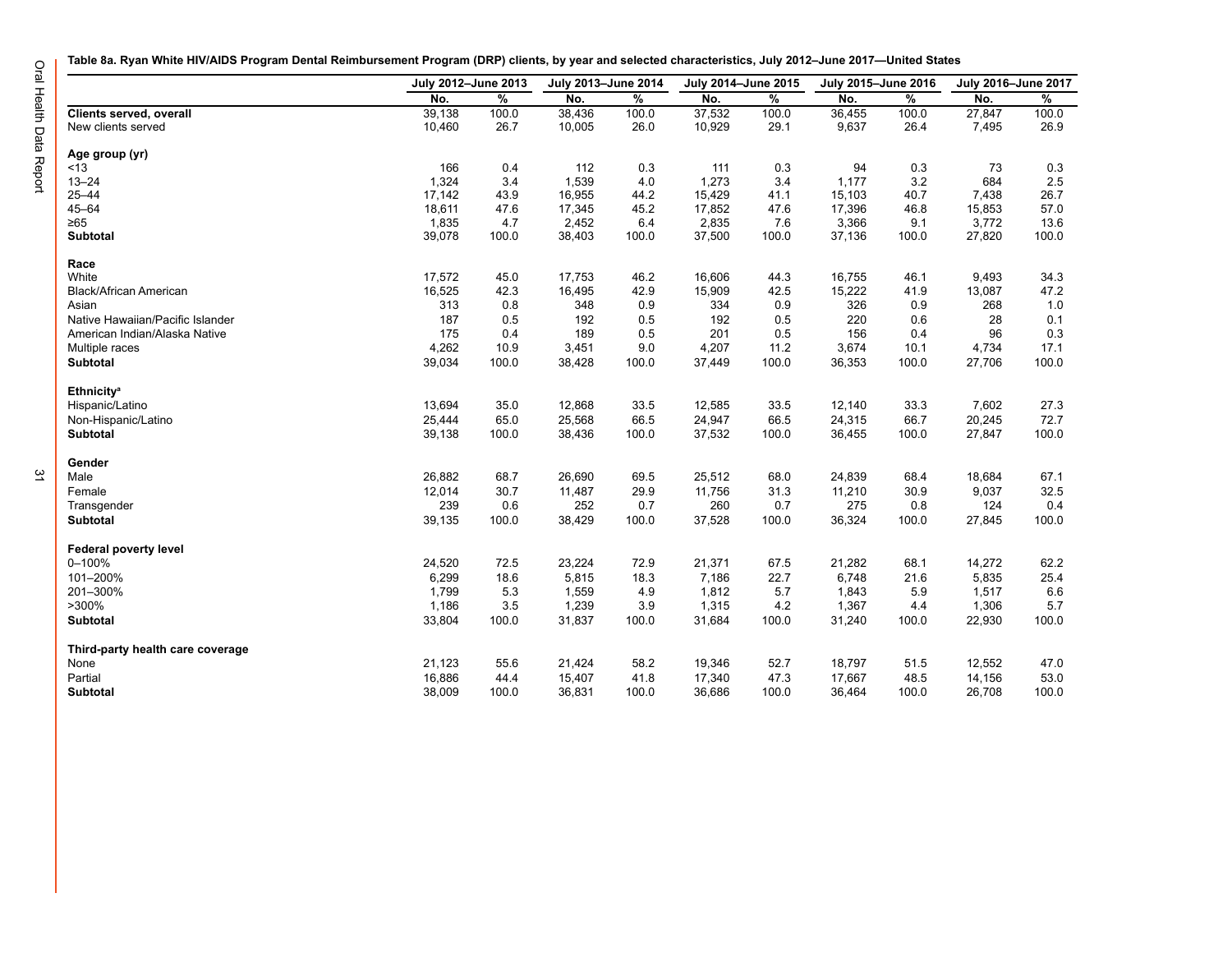Table 8a. Ryan White HIV/AIDS Program Dental Reimbursement Program (DRP) clients, by year and selected characteristics, July 2012-June 2017-United States (cont.)

|                                                             | July 2012-June 2013 |       | July 2013-June 2014 |       | July 2014-June 2015 |       | July 2015-June 2016 |       | July 2016-June 2017 |       |
|-------------------------------------------------------------|---------------------|-------|---------------------|-------|---------------------|-------|---------------------|-------|---------------------|-------|
|                                                             | No.                 | ℅     | No.                 | %     | No.                 | %     | No.                 | %     | No.                 | %     |
| Type of partial health care coverage <sup>b</sup>           |                     |       |                     |       |                     |       |                     |       |                     |       |
| Medicaid                                                    | 10.910              | 69.1  | 10.489              | 69.3  | 11.128              | 68.0  | 10.866              | 67.7  | 8.455               | 63.2  |
| Medicare                                                    | 813                 | 5.2   | 720                 | 4.8   | 866                 | 5.3   | 1.022               | 6.3   | 764                 | 5.7   |
| Other public insurance (e.g., TRICARE, VA)                  | 1,518               | 9.6   | 1.015               | 6.7   | 585                 | 3.6   | 552                 | 3.4   | 910                 | 6.8   |
| Private insurance                                           | 1.652               | 10.5  | 1.539               | 10.2  | 2.246               | 13.7  | 2,308               | 14.3  | .591                | 11.9  |
| Other                                                       | 892                 | 5.7   | 1,383               | 9.1   | 1.532               | 9.4   | 1.445               | 8.9   | 1.651               | 12.3  |
| <b>Subtotal</b>                                             | 15.785              | 100.0 | 15,146              | 100.0 | 16,357              | 100.0 | 16.193              | 100.0 | 13.371              | 100.0 |
| Location of primary medical provider                        |                     |       |                     |       |                     |       |                     |       |                     |       |
| Same institution and site providing oral health care        | 19.298              | 53.3  | 19.064              | 54.5  | 16.981              | 49.8  | 15.907              | 46.3  | 15.801              | 63.2  |
| Same institution providing oral health care, different site | 7.128               | 19.7  | 6.387               | 18.3  | 6.388               | 18.7  | 7.644               | 22.3  | 3.098               | 12.4  |
| Different institution and site providing oral health care   | 9.749               | 26.9  | 9.523               | 27.2  | 10.720              | 31.4  | 10.794              | 31.4  | 6.087               | 24.4  |
| <b>Subtotal</b>                                             | 36.175              | 100.0 | 34.974              | 100.0 | 34.089              | 100.0 | 34.345              | 100.0 | 24.986              | 100.0 |

*Note:* All data are reported through the RWHAP Dental Services Report.

a Ethnicity is collected separately from race. Hispanics/Latinos can be of any race.

 $^{\rm b}$  Type of partial health care coverage is reported only for clients reporting partial health care coverage.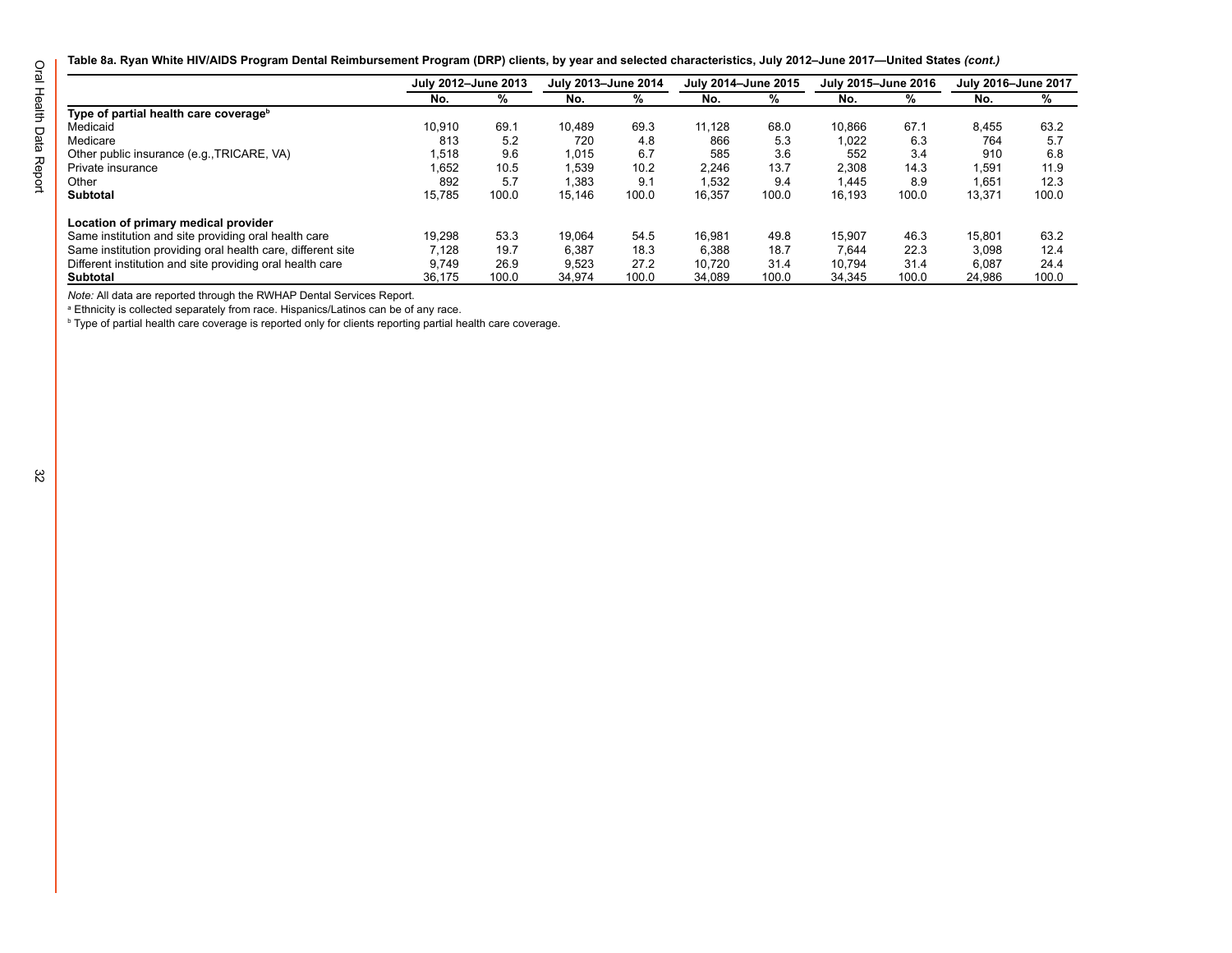<span id="page-36-0"></span>Oral Health Data Report 33 Oral Health Data Report

**Table 8b. Ryan White HIV/AIDS Program Community-Based Dental Partnership Program (CBDPP), by year and selected characteristics, 2013–2017—United States**

|                                  |                | 2013  | 2014           |       | 2015  |       | 2016         |       | 2017        |       |
|----------------------------------|----------------|-------|----------------|-------|-------|-------|--------------|-------|-------------|-------|
|                                  | No.            | %     | No.            | %     | No.   | %     | No.          | %     | No.         | %     |
| Clients served, overall          | 6,337          | 100.0 | 5,189          | 100.0 | 5,963 | 100.0 | 4,745        | 100.0 | 4,855       | 100.0 |
| New clients served               | 1,312          | 20.7  | 1,205          | 23.2  | 1,537 | 25.8  | 1,284        | 27.1  | 1,210       | 24.9  |
| Age group (yr)                   |                |       |                |       |       |       |              |       |             |       |
| < 13                             | $\overline{1}$ | < 0.1 | $\overline{4}$ | 0.1   | 0     | 0.0   | $\mathbf{1}$ | < 0.1 | $\mathbf 1$ | < 0.1 |
| $13 - 24$                        | 193            | 3.1   | 255            | 4.9   | 208   | 3.5   | 117          | 2.5   | 103         | 2.1   |
| $25 - 44$                        | 2,147          | 34.1  | 1,577          | 30.4  | 1,747 | 29.3  | 1,442        | 30.4  | 1,526       | 31.6  |
| $45 - 64$                        | 3,667          | 58.2  | 3,043          | 58.7  | 3,590 | 60.2  | 2,585        | 54.6  | 2,637       | 54.6  |
| $\geq 65$                        | 288            | 4.6   | 306            | 5.9   | 417   | 7.0   | 591          | 12.5  | 565         | 11.7  |
| Subtotal                         | 6,296          | 100.0 | 5,185          | 100.0 | 5,962 | 100.0 | 4,736        | 100.0 | 4,832       | 100.0 |
| Race                             |                |       |                |       |       |       |              |       |             |       |
| White                            | 3,371          | 54.5  | 2,831          | 54.6  | 3,106 | 52.1  | 3,141        | 66.2  | 2,908       | 60.0  |
| Black/African American           | 2,234          | 36.1  | 1,969          | 37.9  | 2,402 | 40.3  | 1,291        | 27.2  | 1,612       | 33.3  |
| Asian                            | 50             | 0.8   | 44             | 0.8   | 70    | 1.2   | 66           | 1.4   | 58          | 1.2   |
| Native Hawaiian/Pacific Islander | 15             | 0.2   | 16             | 0.3   | 6     | 0.1   | 5            | 0.1   | 3           | 0.1   |
| American Indian/Alaska Native    | 49             | 0.8   | 38             | 0.7   | 25    | 0.4   | 19           | 0.4   | 22          | 0.5   |
| Multiple races                   | 472            | 7.6   | 291            | 5.6   | 354   | 5.9   | 223          | 4.7   | 242         | 5.0   |
| Subtotal                         | 6,191          | 100.0 | 5,189          | 100.0 | 5,963 | 100.0 | 4,745        | 100.0 | 4,845       | 100.0 |
| <b>Ethnicity<sup>a</sup></b>     |                |       |                |       |       |       |              |       |             |       |
| Hispanic/Latino                  | 1,396          | 22.3  | 1,164          | 22.4  | 1,394 | 23.4  | 1,043        | 22.0  | 1,081       | 22.3  |
| Non-Hispanic/Latino              | 4,874          | 77.7  | 4,025          | 77.6  | 4,569 | 76.6  | 3,702        | 78.0  | 3,774       | 77.7  |
| <b>Subtotal</b>                  | 6,270          | 100.0 | 5,189          | 100.0 | 5,963 | 100.0 | 4,745        | 100.0 | 4,855       | 100.0 |
| Gender                           |                |       |                |       |       |       |              |       |             |       |
| Male                             | 4,849          | 76.5  | 3,786          | 76.6  | 4,369 | 73.8  | 3,627        | 76.5  | 3,605       | 75.8  |
| Female                           | 1,462          | 23.1  | 1,129          | 22.9  | 1,520 | 25.7  | 1,074        | 22.6  | 1,103       | 23.2  |
| Transgender                      | 25             | 0.4   | 25             | 0.5   | 32    | 0.5   | 42           | 0.9   | 51          | 1.1   |
| Subtotal                         | 6,336          | 100.0 | 4,940          | 100.0 | 5,921 | 100.0 | 4,743        | 100.0 | 4,759       | 100.0 |
| <b>Federal poverty level</b>     |                |       |                |       |       |       |              |       |             |       |
| 0-100%                           | 3,458          | 62.9  | 2,689          | 63.3  | 3,056 | 60.7  | 2,318        | 57.3  | 2,009       | 49.7  |
| 101-200%                         | 1,607          | 29.2  | 1,260          | 29.7  | 1,514 | 30.1  | 1,315        | 32.5  | 1,563       | 38.7  |
| 201-300%                         | 318            | 5.8   | 224            | 5.3   | 322   | 6.4   | 330          | 8.2   | 389         | 9.6   |
| >300%                            | 118            | 2.1   | 75             | 1.8   | 145   | 2.9   | 79           | 2.0   | 82          | 2.0   |
| <b>Subtotal</b>                  | 5,501          | 100.0 | 4,248          | 100.0 | 5,037 | 100.0 | 4,042        | 100.0 | 4,043       | 100.0 |
| Third-party health care coverage |                |       |                |       |       |       |              |       |             |       |
| None                             | 3,148          | 57.1  | 2,789          | 65.7  | 2,101 | 44.7  | 1,797        | 39.8  | 1,858       | 41.9  |
| Partial                          | 2,361          | 42.9  | 1,458          | 34.3  | 2,600 | 55.3  | 2,720        | 60.2  | 2,579       | 58.1  |
| <b>Subtotal</b>                  | 5,509          | 100.0 | 4,247          | 100.0 | 4,701 | 100.0 | 4,517        | 100.0 | 4,437       | 100.0 |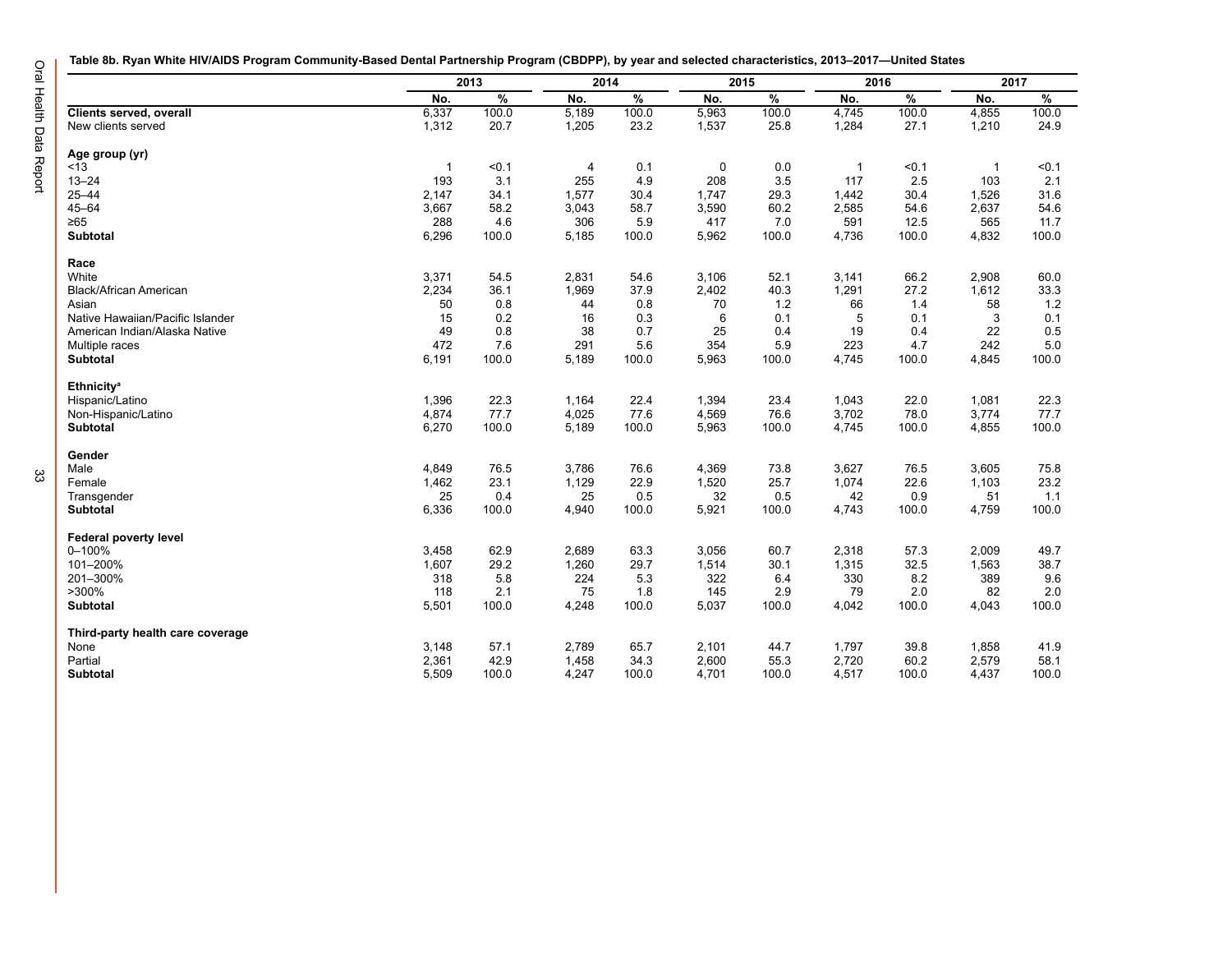**Table 8b. Ryan White HIV/AIDS Program Community-Based Dental Partnership Program (CBDPP), by year and selected characteristics, 2013–2017—United States** *(cont.)*

|                                                             |       | 2013  | 2014   |       | 2015  |       | 2016  |       | 2017  |       |
|-------------------------------------------------------------|-------|-------|--------|-------|-------|-------|-------|-------|-------|-------|
|                                                             | No.   | %     | No.    | %     | No.   | %     | No.   | %     | No.   | %     |
| Type of partial health care coverage <sup>b</sup>           |       |       |        |       |       |       |       |       |       |       |
| Medicaid                                                    | 604   | 37.8  | 1,214  | 62.2  | 1.702 | 61.8  | 1,854 | 56.1  | 1,481 | 49.8  |
| Medicare                                                    | 3     | 0.2   |        | 0.6   |       | 2.6   | 408   | 12.3  | 500   | 16.8  |
| Other public insurance (e.g., TRICARE, VA)                  | 202   | 12.7  | 394    | 20.2  | 419   | 15.2  | 90    | 2.7   | 55    | 1.9   |
| Private insurance                                           | 430   | 26.9  | 210    | 10.8  | 522   | 19.0  | 880   | 26.6  | 936   | 31.5  |
| Other                                                       | 357   | 22.4  | 123    | 6.3   | 38    | 1.4   | 74    | 2.2   |       | 0.0   |
| <b>Subtotal</b>                                             | 1,596 | 100.0 | 1,952  | 100.0 | 2,752 | 100.0 | 3,306 | 100.0 | 2,972 | 100.0 |
| Location of primary medical provider                        |       |       |        |       |       |       |       |       |       |       |
| Same institution and site providing oral health care        | 1,887 | 35.1  | 289. ا | 28.2  | 1,389 | 25.9  | 619   | 15.2  | 850   | 20.0  |
| Same institution providing oral health care, different site | 970   | 18.0  | 921    | 20.2  | 946   | 17.6  | 1.326 | 32.6  | 1.137 | 26.8  |
| Different institution and site providing oral health care   | 2,522 | 46.9  | 2.359  | 51.6  | 3.030 | 56.5  | 2.117 | 52.1  | 2,253 | 53.1  |
| <b>Subtotal</b>                                             | 5.379 | 100.0 | 4.569  | 100.0 | 5,365 | 100.0 | 4.062 | 100.0 | 4.240 | 100.0 |

*Note:* All data are reported through the RWHAP Dental Services Report.

a Ethnicity is collected separately from race. Hispanics/Latinos can be of any race.

 $^{\rm b}$  Type of partial health care coverage is reported only for clients reporting partial health care coverage.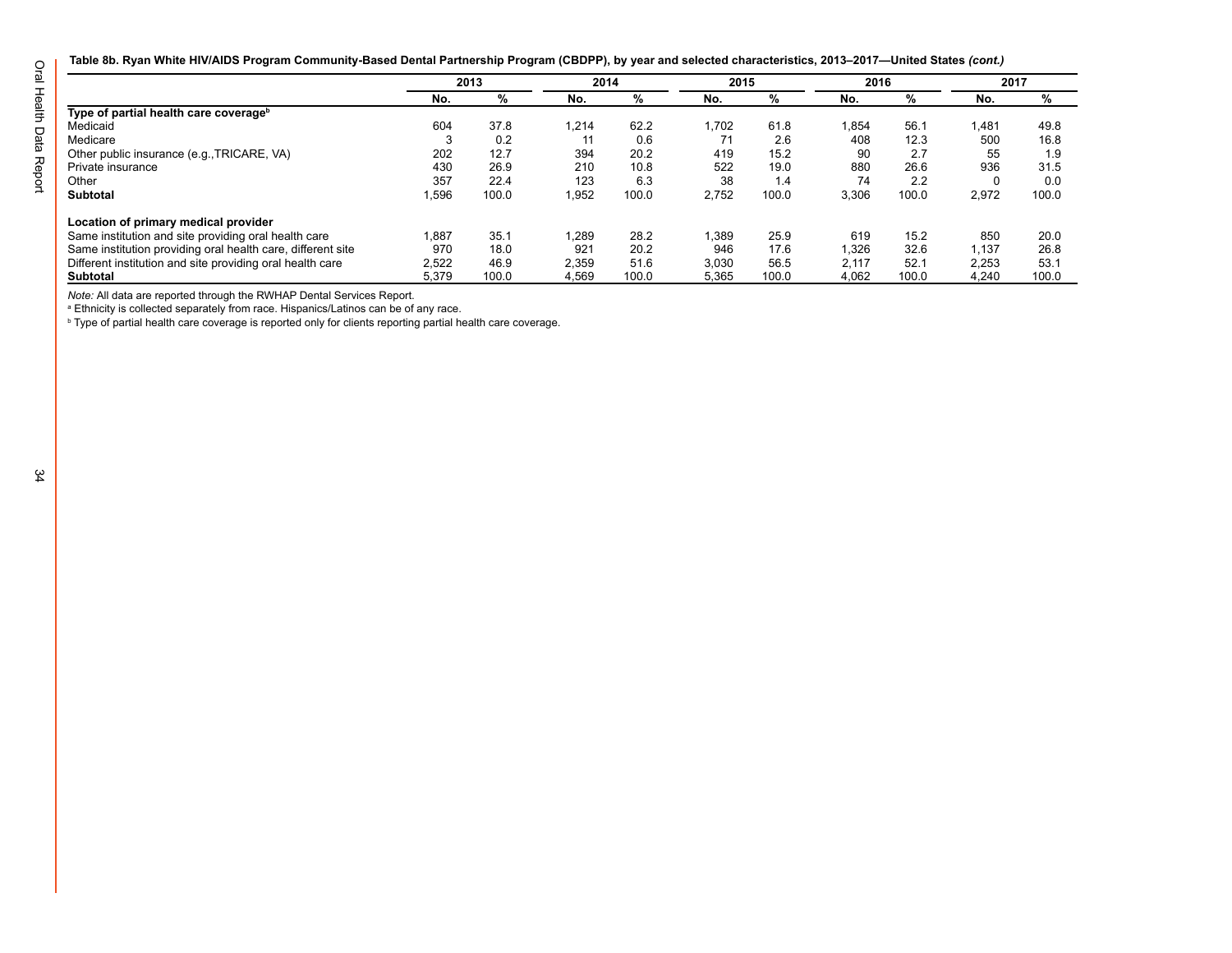## <span id="page-38-0"></span>**AIDS EDUCATION AND TRAINING CENTERS' ORAL HEALTH TRAININGS**

The RWHAP AIDS Education and Training Center (AETC) Program provides training to health care providers to optimally counsel, diagnose, treat, and medically manage people with HIV. To improve the HIV health care workforce and increase access to high-quality HIV care for low-income and underserved populations, RWHAP AETCs concentrate on reaching professionals who have direct patient care responsibilities for people with HIV, especially those serving racial and ethnic minority clients and those working at RWHAP-supported facilities. This includes training for HIV providers on the importance of oral health care and oral health providers in the care of people with HIV.

Overall, the eight Regional AETCs aim to—

- (1) increase the size and strengthen the skills of the current HIV clinical workforce in the United States;
- (2) improve outcomes along the HIV care continuum—including diagnosis, linkage to care, retention in care, and viral suppression; and
- (3) decrease HIV transmission and, ultimately, reduce HIV incidence by training the front-line workforce to improve the provision of care and increase sustained viral suppression for people with HIV.

Trainings conducted by the RWHAP Regional AETCs are intended for dentists, as well as traditional prescribers (e.g., physicians including psychiatrists, physician assistants, and nurse practitioners) and other health professionals (e.g., psychologists and pharmacists).

#### **Highlights of Analyses**

Unless otherwise specified, the highlights presented here are the averages across the 5-year period from 2010 through 2015. AETC trainees who attended trainings on oral health will be referred to as "oral health trainees."

#### **Training Events**

From 2010 through 2015, AETCs conducted a total of 7,371 oral health training events with an average of 1,474 training events per year. These trainings reached an average of 10,955 unique oral health trainees each year, ranging from 8,556 to 14,342 trainees (Table 9).

#### **Training Modalities**

Training modalities or technologies used most frequently during the oral health training events included chart or case reviews (67.5%), followed by lectures/workshops (29.2%) and clinical preceptorship/miniresidency (26.7%; Table 10).

#### **Oral Health Trainee Demographics**

More than half of trainees self-identified as white (59.9%), 14.7% as Hispanic/Latino, and 13.7% as black/African American (Table 11). Nearly three-quarters of AETC oral health trainees were female (73.7%), while 26.2% were male and 0.2% were transgender (Table 11).

Dentists and other dental professionals accounted for 43.6% of AETC oral health trainees, followed by nurses and advanced practice nurses (20.3%) and physicians and physician assistants (11.8%; Table 11). Support service providers—including dietitians/nutritionists, health educators, mental/behavioral health professionals, social workers, substance abuse professionals, community health workers, clergy/faith-based professionals, and other public health or non-clinical professionals—accounted for 21.4% of all AETC oral health trainees.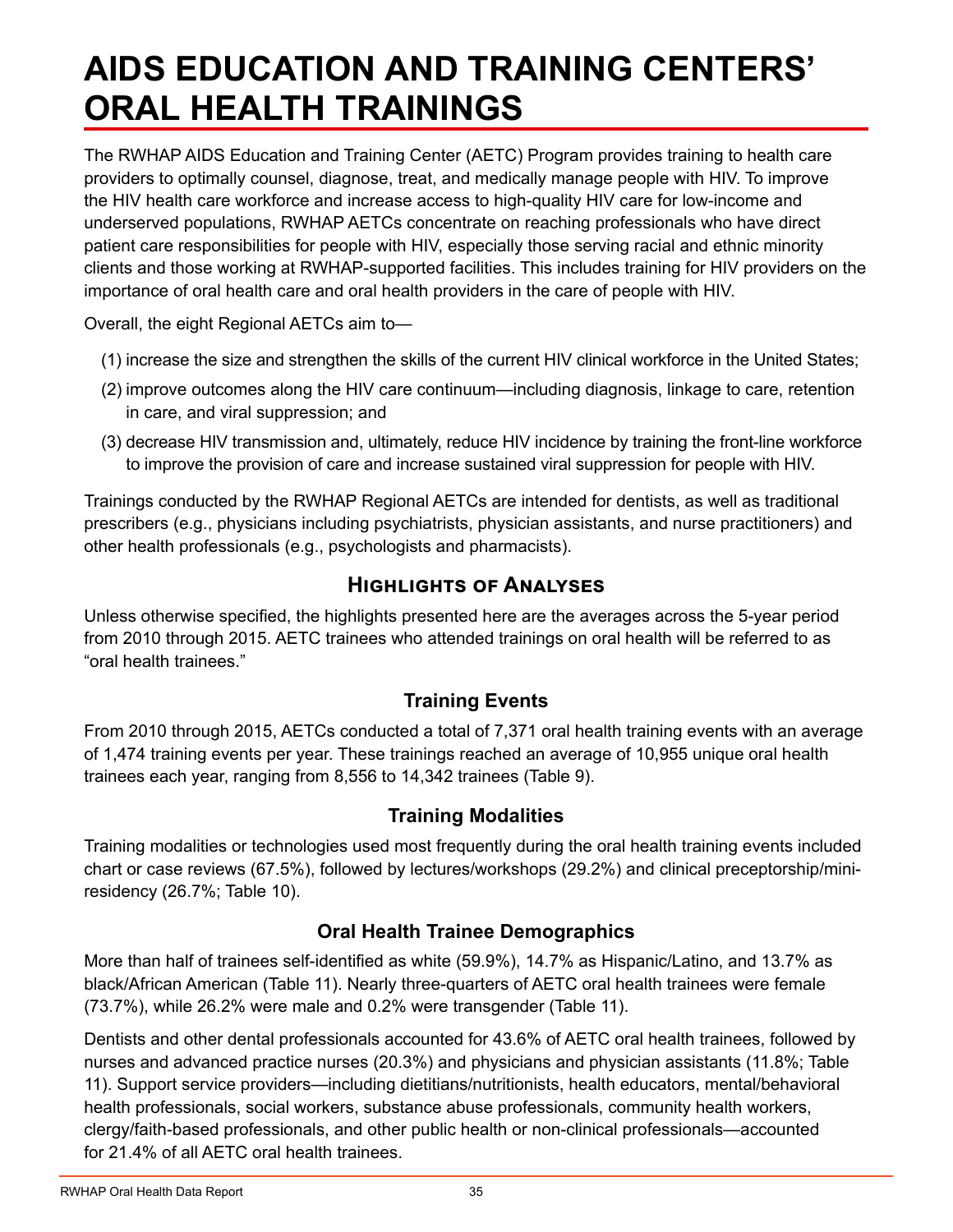Approximately half of oral health trainees reported that their primary role in their organization was as a care provider/clinician (Table 11).

#### **Service Delivery Characteristics of AETC Oral Health Trainees**

The majority of AETC oral health trainees (83.3%) provided direct clinical services, and more than twothirds (69.7%) of oral health trainees provided direct services to people with HIV (Table 12).

Approximately one-fifth (21.6%) of AETC oral health trainees have 1 year or less of experience providing direct services to people with HIV, while 19.5% have 2–4 years of experience, 17.5% have 5–9 years, 22.7% have 10–19 years, and 18.7% have 20 or more years of experience (Table 12). Nearly all of AETC oral health trainees treated people with HIV (8.2% reported treating zero people with HIV clients per month). Approximately half of AETC oral health trainees treated 1–9 people with HIV per month (46.0%), 14.1% treated 10–19 people with HIV, 15.1% treated 20–49 people with HIV, and 16.6% treated 50 or more people with HIV (Table 12).

Approximately half of oral health trainees served patient populations where nearly 50% of clients with HIV belonged to a racial/ethnic minority group (Table 12).

More than half of oral health AETC trainees reported that at least half of their clients with HIV were receiving antiretroviral therapy (58.4%; Table 12). Approximately 13% of oral health trainees reported that at least half of their clients with HIV were co-infected with hepatitis C (12.7%), and approximately 13% of oral health trainees reported that at least half of their clients with HIV were women (12.8%).

#### **Employment Setting of Oral Health Trainees**

The primary employment setting for most of the AETC oral health trainees was in a suburban/urban area (74.9%). Faith-based work settings were reported by 5.2% of oral health trainees. Overall, 43.3% of AETC oral health trainees worked in an organization that received Ryan White HIV/AIDS Program funding (Table 12).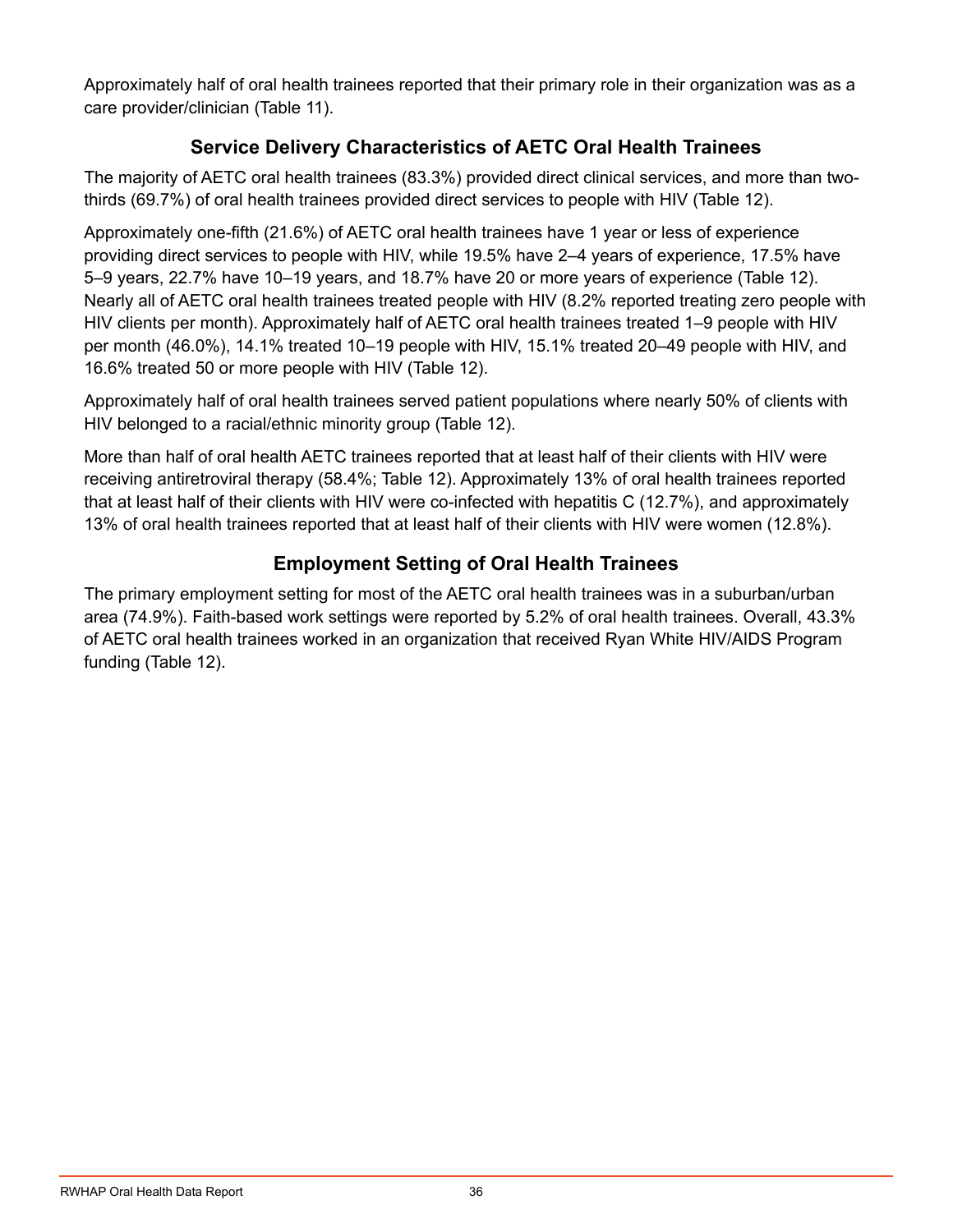### <span id="page-40-0"></span>**TECHNICAL NOTES**

### **AETC Data System: RWHAP AETC Oral Health Trainings**

Since 2010, the RWHAP AETC data system has been the primary source of data on training events and participation in trainings held by Regional AETCs. Regional AETCs submit data about training administered and health care providers who attend trainings for each July 1 to June 30 period (e.g., July 1, 2015, to June 30, 2016). Although data presented in this report are only for AETC-facilitated trainings, providers may have received other trainings related to HIV.

Each year, AETC grant recipients submit data to HRSA HAB about the training events sponsored and the trainees who participated in those events in the United States, Guam, Puerto Rico, and the U.S. Virgin Islands.

Information collected on training events includes the topics covered, names of collaborating organizations, types of funds used from special initiatives, type and length of sessions, training modalities or technologies used, the total number of oral health trainees in attendance, and the total number of Participant Information Forms (PIFs) collected from participating oral health trainees.

Information collected on trainees includes demographic information (e.g., profession, functional role, race/ethnicity, and gender). In addition, information on trainees' employment settings is collected (i.e., if the setting is in a rural or suburban/urban area, if the setting is a faith-based organization, if the setting receives Ryan White HIV/AIDS Program funding, and the ZIP code of the setting). Patient care information also is collected from trainees (i.e., if they provide services directly to people with HIV; how many years of experience they have providing such services; the average number of people with HIV they see per month; and estimated percentage of their clients who are racial/ethnic minorities, are coinfected with hepatitis C, are receiving antiretroviral therapy, or are women).

Data are submitted to HRSA HAB each year and contain information on all activities that occurred during a specific timeframe. Between 2010 and 2014, data were reported for training events occurring from July 1 of the previous year through June 30 of the current year. The 2015 reporting year includes event and participant information that spans July 1, 2014, through August 31, 2015. This data reporting period aligns with AETC grant recipients' budget year.

AETC trainees were linked across all the events in which they participated. In cases where information was not collected from a trainee (i.e., resulting in missing data), HRSA HAB applied a weighted imputation technique to accurately estimate the true number of trainees. All tables in this report that include counts of oral health trainees include these imputed counts.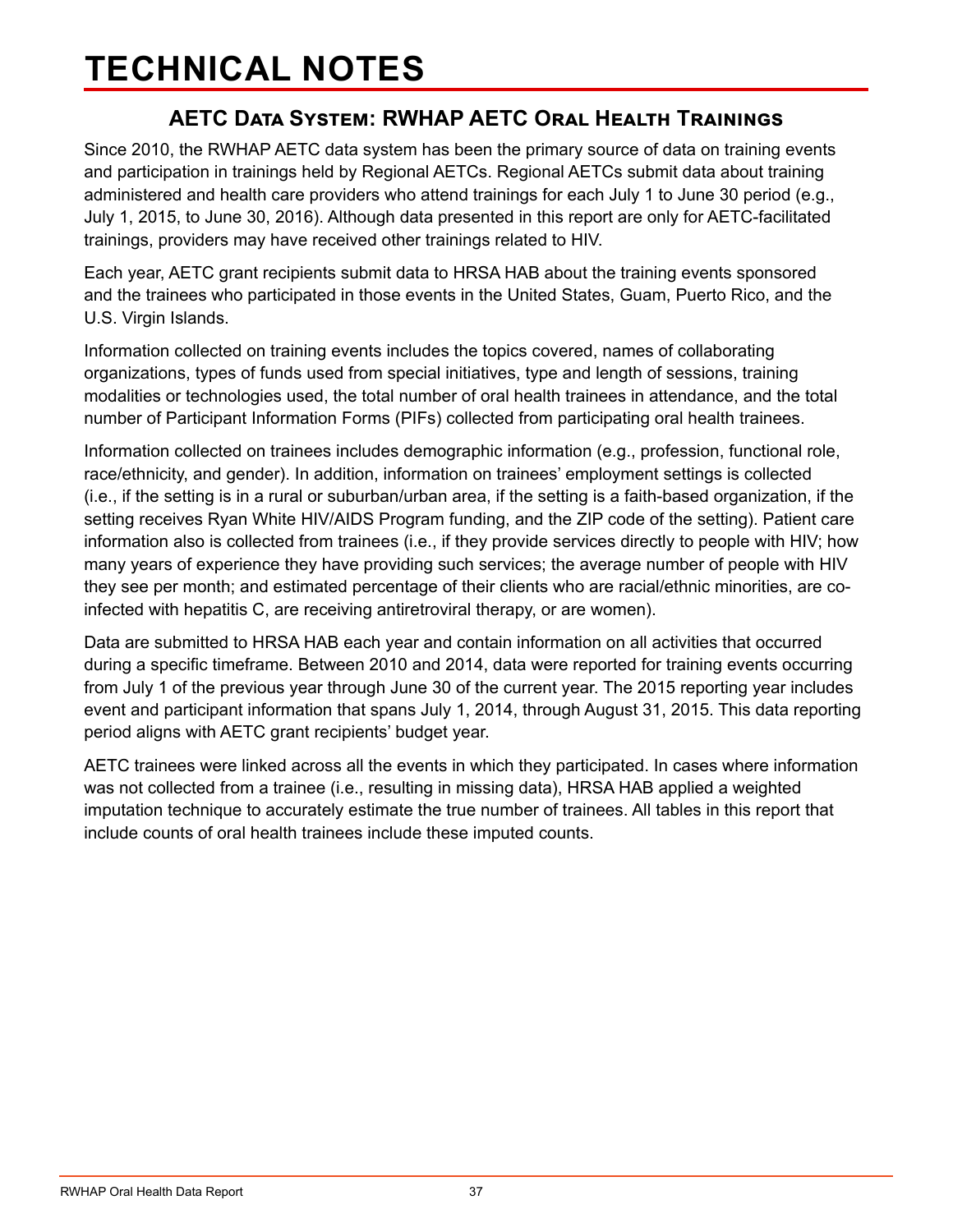# <span id="page-41-0"></span>**Tables**

### **AIDS EDUCATION AND TRAINING CENTERS' ORAL HEALTH TRAININGS**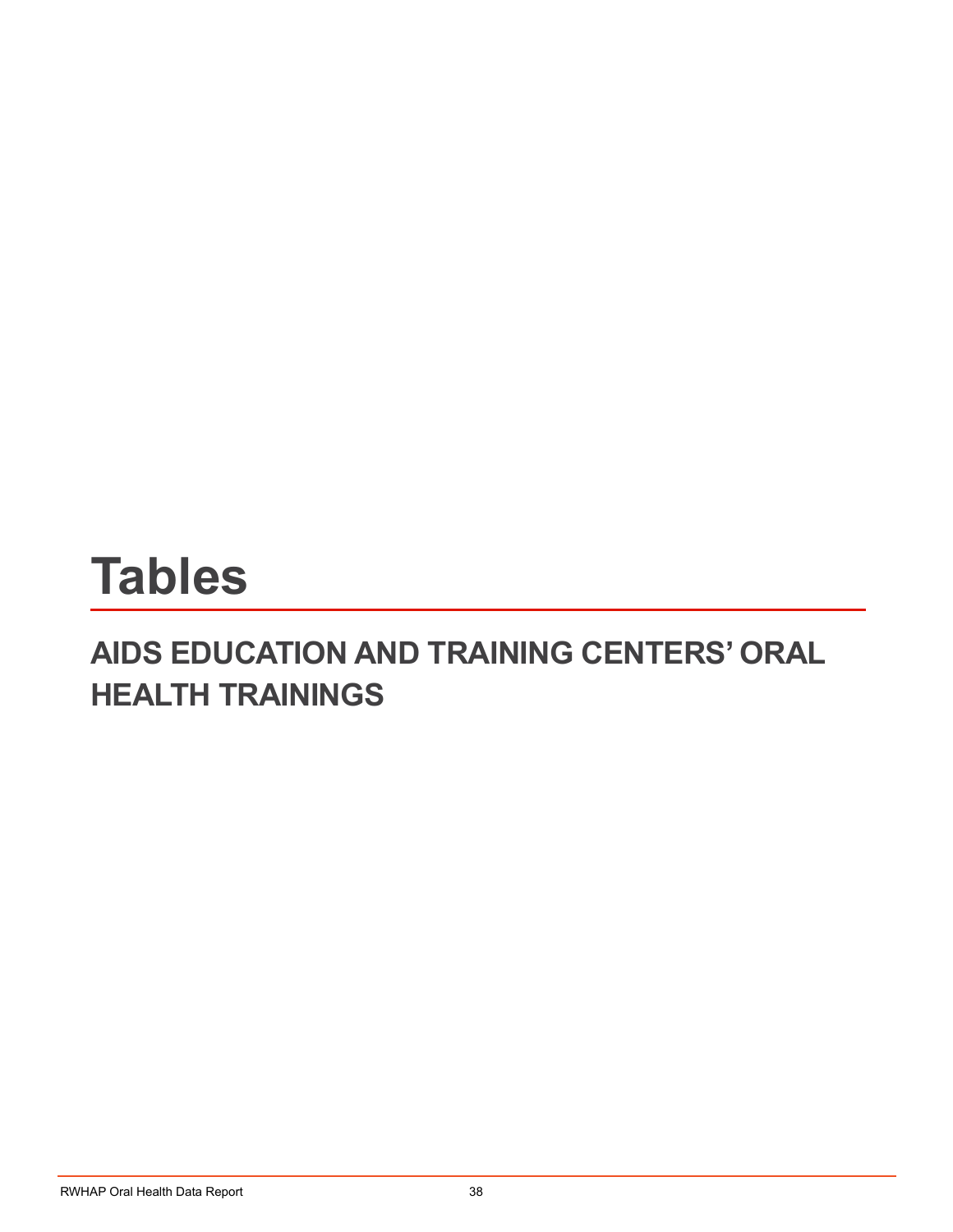#### <span id="page-42-0"></span>**Table 9. Number of oral health AIDS Education and Training Centers (AETC) training events and trainees, 2010–2015— United States and 3 territories**

| Year                  | <b>Events</b> | <b>Trainees</b> |
|-----------------------|---------------|-----------------|
| July 2010-June 2011   | 1.666         | 14.342          |
| July 2011-June 2012   | 1,436         | 11,312          |
| July 2012-June 2013   | 1.834         | 11.909          |
| July 2013-June 2014   | 1,357         | 8,656           |
| July 2014-August 2015 | 1,078         | 8,556           |

*Note:* All data are reported through the AETC Data System.

#### **Table 10. Oral health AIDS Education and Training Centers (AETC) training modalities by year, 2010–2015—United States and 3 territories**

|                                                          |       | July 2010-June 2011      |       | July 2011-June 2012     |       | July 2012-June 2013     |       | July 2013-June 2014     |       | <b>July 2014-August 2015</b> |
|----------------------------------------------------------|-------|--------------------------|-------|-------------------------|-------|-------------------------|-------|-------------------------|-------|------------------------------|
| Training modalities or technologies applied in the event | No.   | % of training<br>events  | No.   | % of training<br>events | No.   | % of training<br>events | No.   | % of training<br>events | No.   | % of training<br>events      |
| Chart/case review                                        | 934   | 57.9                     | 904   | 63.5                    | .366  | 75.8                    | 967   | 71.9                    | 729   | 68.3                         |
| Clinical preceptorship/mini-residency                    | 370   | 22.9                     | 350   | 24.6                    | 482   | 26.7                    | 406   | 30.2                    | 310   | 29.1                         |
| Computer-based learning                                  | 132   | 8.2                      | 128   | 9.0                     | 188   | 10.4                    | 161   | 12.0                    | 109   | 10.2                         |
| Conference call/telephone                                | 176   | 10.9                     | 174   | 12.2                    | 114   | 6.3                     | 159   | 11.8                    | 135   | 12.7                         |
| Lecture/workshop                                         | 481   | 29.8                     | 422   | 29.6                    | 385   | 21.4                    | 465   | 34.6                    | 324   | 30.4                         |
| Role play/simulation                                     | 86    | 5.3                      | 45    | 3.2                     | 65    | 3.6                     |       | 2.5                     | 50    | 4.7                          |
| Self-study                                               | 18    | 1.1                      | 11    | 0.8                     | 36    | 2.0                     |       | 0.8                     | 17    | 1.6                          |
| Telemedicine                                             | 23    | 1.4                      | 31    | 2.2                     | 18    | 1.0                     | 24    | 1.8                     | 15    | 1.4                          |
| Webcast/webinar                                          |       | 0.5                      | 14    | 1.0                     | 27    | 1.5                     | 90    | 6.7                     | 80    | 7.5                          |
| <b>Total</b>                                             | 1,613 | $\overline{\phantom{0}}$ | 1,424 |                         | 1,802 |                         | 1,344 | -                       | 1,067 |                              |

*Note:* All data are reported through the AETC Data System.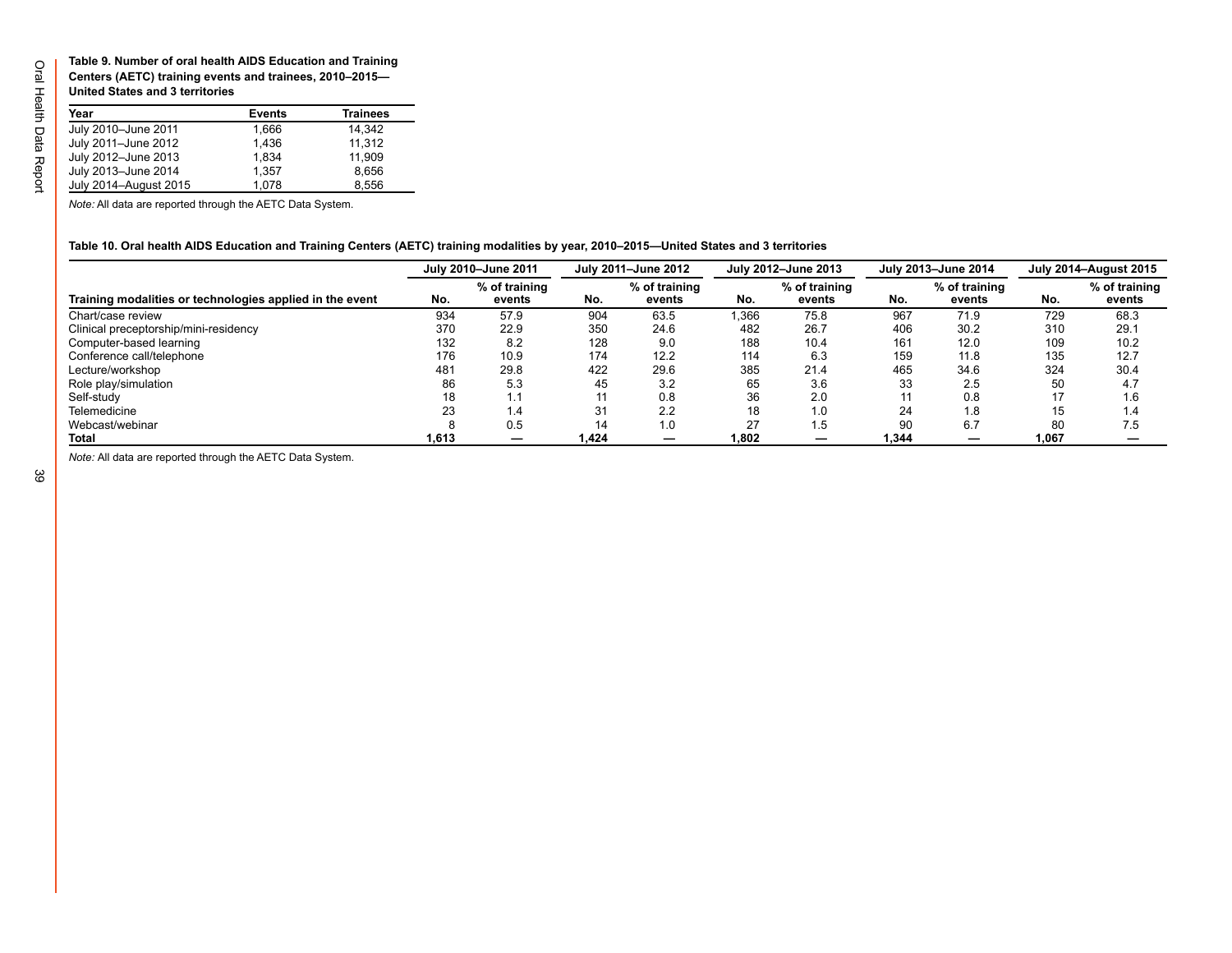$\overline{40}$ 

<span id="page-43-0"></span>

| Table 11.  Number of oral health AIDS Education and Training Centers (AETC) trainees by year and selected characteristics, 2010–2015—United States and 3 territories |  |  |  |  |  |  |
|----------------------------------------------------------------------------------------------------------------------------------------------------------------------|--|--|--|--|--|--|
|----------------------------------------------------------------------------------------------------------------------------------------------------------------------|--|--|--|--|--|--|

|                                       |        | July 2010-June 2011 |        | July 2011-June 2012 |        | July 2012-June 2013 |       | July 2013-June 2014 | <b>July 2014-August 2015</b> |       |
|---------------------------------------|--------|---------------------|--------|---------------------|--------|---------------------|-------|---------------------|------------------------------|-------|
|                                       | No.    | %                   | No.    | ℅                   | No.    | %                   | No.   | %                   | No.                          | ℅     |
| Race/ethnicity                        |        |                     |        |                     |        |                     |       |                     |                              |       |
| American Indian/Alaska Native         | 199    | 1.4                 | 216    | 2.0                 | 205    | 1.8                 | 140   | 1.7                 | 92                           | 1.1   |
| Asian                                 | 1,067  | 7.6                 | 762    | 6.9                 | 841    | 7.3                 | 714   | 8.5                 | 665                          | 7.9   |
| Black/African American                | 2,068  | 14.8                | 1,446  | 13.1                | 1,547  | 13.3                | 1,215 | 14.4                | 1,085                        | 13.0  |
| Hispanic/Latino <sup>a</sup>          | 2,123  | 15.2                | 1,559  | 14.1                | 1,532  | 13.2                | 1,193 | 14.2                | 1,407                        | 16.8  |
| Native Hawaiian/Pacific Islander      | 42     | 0.3                 | 27     | 0.2                 | 32     | 0.3                 | 23    | 0.3                 | 27                           | 0.3   |
| Multiple races                        | 245    | 1.8                 | 221    | 2.0                 | 251    | 2.2                 | 199   | 2.4                 | 206                          | 2.5   |
| White                                 | 8,207  | 58.8                | 6,792  | 61.6                | 7,189  | 62.0                | 4,933 | 58.6                | 4,894                        | 58.4  |
|                                       |        |                     |        |                     |        | 100.0               |       |                     |                              |       |
| <b>Subtotal</b>                       | 13,950 | 100.0               | 11,023 | 100.0               | 11,596 |                     | 8,416 | 100.0               | 8,375                        | 100.0 |
| Gender                                |        |                     |        |                     |        |                     |       |                     |                              |       |
| Male                                  | 3,669  | 26.1                | 2,989  | 27.0                | 2,802  | 24.0                | 2,337 | 27.6                | 2.197                        | 26.1  |
| Female                                | 10,360 | 73.7                | 8,051  | 72.8                | 8,868  | 75.9                | 6,116 | 72.2                | 6,205                        | 73.7  |
| Transgender                           | 25     | 0.2                 | 21     | 0.2                 | 16     | 0.1                 | 16    | 0.2                 | 21                           | 0.2   |
| <b>Subtotal</b>                       | 14,054 | 100.0               | 11,061 | 100.0               | 11,686 | 100.0               | 8,469 | 100.0               | 8,423                        | 100.0 |
| <b>Professional discipline</b>        |        |                     |        |                     |        |                     |       |                     |                              |       |
| Dentist                               | 2,591  | 18.2                | 2,071  | 18.5                | 1,885  | 15.9                | 1,881 | 21.9                | 1,762                        | 20.7  |
| Other dental professional             | 2,946  | 20.7                | 2,525  | 22.5                | 3,089  | 26.1                | 2,075 | 24.1                | 2,495                        | 29.3  |
| Advanced practice nurse               | 586    | 4.1                 | 543    | 4.8                 | 429    | 3.6                 | 344   | 4.0                 | 256                          | 3.0   |
| Nurse                                 | 2.722  | 19.1                | 1,909  | 17.0                | 2,169  | 18.3                | 1,162 | 13.5                | 1,197                        | 14.0  |
| Pharmacist                            | 360    | 2.5                 | 236    | 2.1                 | 412    | 3.5                 | 334   | 3.9                 | 216                          | 2.5   |
| Physician                             | 1,322  | 9.3                 | 1,246  | 11.1                | 1,139  | 9.6                 | 970   | 11.3                | 742                          | 8.7   |
| Physician assistant                   | 257    | 1.8                 | 197    | 1.8                 | 152    | 1.3                 | 225   | 2.6                 | 141                          | 1.7   |
| Clergy/faith-based professional       | 21     | 0.1                 | 14     | 0.1                 | 11     | 0.1                 | 11    | 0.1                 | 3                            | < 0.1 |
| Dietitian/nutritionist                | 52     | 0.4                 | 24     | 0.2                 | 87     | 0.7                 | 21    | 0.2                 | 22                           | 0.3   |
| <b>Health educator</b>                | 322    | 2.3                 | 290    | 2.6                 | 226    | 1.9                 | 165   | 1.9                 | 137                          | 1.6   |
| Mental/behavioral health professional | 268    | 1.9                 | 189    | 1.7                 | 245    | 2.1                 | 99    | 1.2                 | 134                          | 1.6   |
| Other public health professional      | 401    | 2.8                 | 231    | 2.1                 | 289    | 2.4                 | 217   | 2.5                 | 265                          | 3.1   |
| Social worker                         | 844    | 5.9                 | 673    | 6.0                 | 722    | 6.1                 | 360   | 4.2                 | 428                          | 5.0   |
| Substance abuse professional          | 295    | 2.1                 | 97     | 0.9                 | 145    | 1.2                 | 44    | 0.5                 | 18                           | 0.2   |
| Community health worker               | 173    | 1.2                 | 140    | 1.2                 | 78     | 0.7                 | 80    | 0.9                 | 125                          | 1.5   |
| Other non-clinical professional       | 1,083  | 7.6                 | 823    | 7.3                 | 777    | 6.6                 | 606   | 7.1                 | 582                          | 6.8   |
| <b>Subtotal</b>                       | 14,243 | 100.0               | 11,208 | 100.0               | 11,856 | 100.0               | 8,595 | 100.0               | 8,525                        | 100.0 |
| Role in organization                  |        |                     |        |                     |        |                     |       |                     |                              |       |
| Administrator                         | 833    | 5.9                 | 726    | 6.5                 | 776    | 6.6                 | 575   | 6.8                 | 453                          | 5.4   |
| Agency board member                   | 11     | 0.1                 | 20     | 0.2                 | 32     | 0.3                 | 15    | 0.2                 | 12                           | 0.1   |
| Care provider/clinician               | 7,340  | 52.3                | 5,278  | 47.6                | 5,822  | 49.7                | 4,020 | 47.3                | 4,566                        | 54.3  |
| Case manager                          | 1,153  | 8.2                 | 926    | 8.4                 | 984    | 8.4                 | 625   | 7.3                 | 666                          | 7.9   |
| Client/patient educator               | 485    | 3.5                 | 323    | 2.9                 | 407    | 3.5                 | 274   | 3.2                 | 238                          | 2.8   |
| <b>Clinical/Medical Assistant</b>     | 791    | 5.6                 | 608    | 5.5                 | 659    | 5.6                 | 634   | 7.5                 | 483                          | 5.7   |
| Intern/resident                       | 357    | 2.5                 | 349    | 3.1                 | 349    | 3.0                 | 269   | 3.2                 | 229                          | 2.7   |
| Researcher/evaluator                  | 191    | 1.4                 | 179    | 1.6                 | 187    | 1.6                 | 109   | 1.3                 | 80                           | 1.0   |
| Student/graduate student              | 906    | 6.5                 | 1,108  | 10.0                | 883    | 7.5                 | 826   | 9.7                 | 558                          | 6.6   |
| Teacher/faculty                       | 503    | 3.6                 | 457    | 4.1                 | 424    | 3.6                 | 407   | 4.8                 | 359                          | 4.3   |
| Other                                 | 1,451  | 10.3                | 1,115  | 10.1                | 1,194  | 10.2                | 752   | 8.8                 | 771                          | 9.2   |
| Subtotal                              | 14,022 | 100.0               | 11,089 | 100.0               | 11,717 | 100.0               | 8,506 | 100.0               | 8,415                        | 100.0 |
|                                       |        |                     |        |                     |        |                     |       |                     |                              |       |

*Note:* All data are reported through the AETC Data System.<br>ª Hispanics/Latinos can be of any race.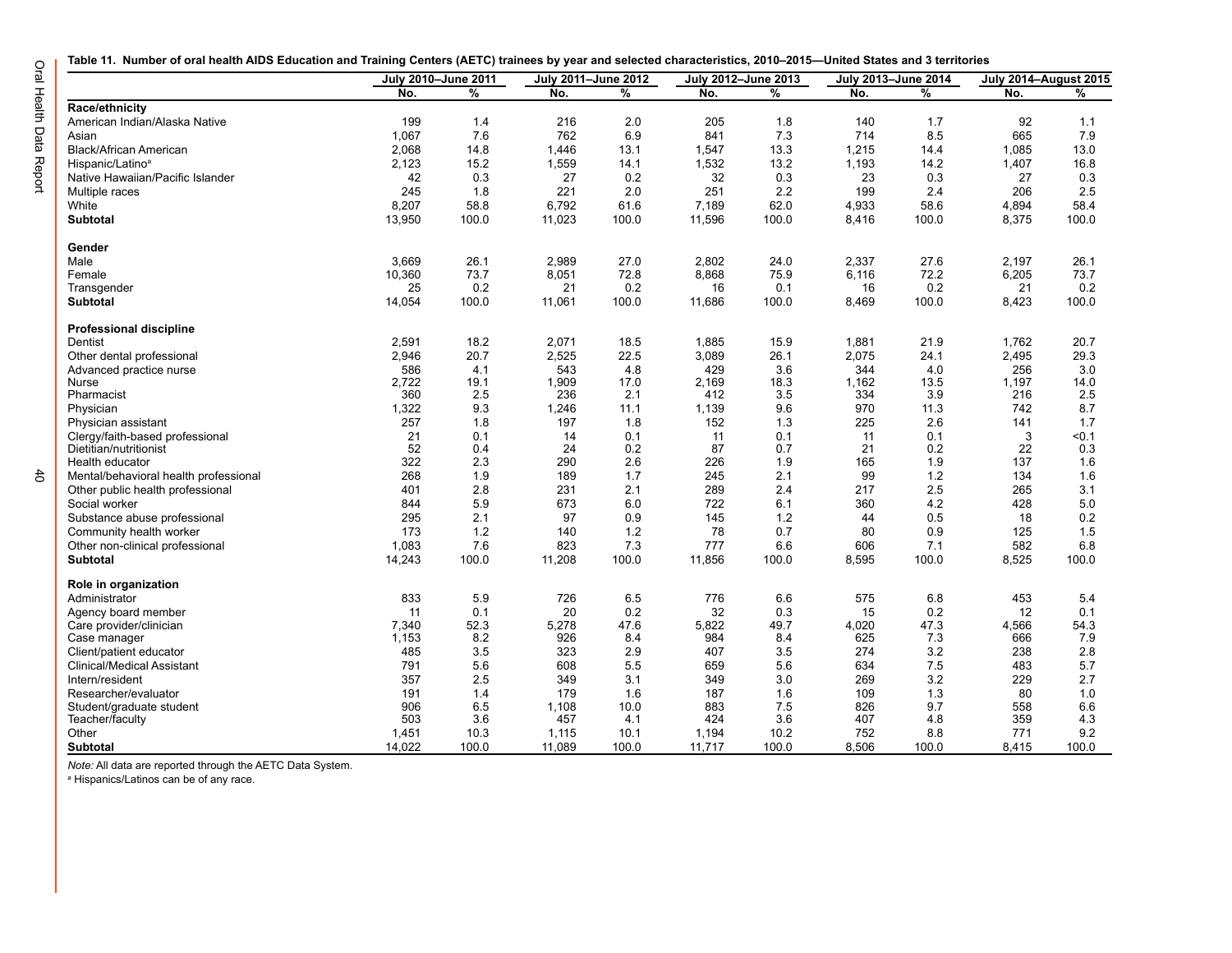$\ddot{4}$ 

<span id="page-44-0"></span>

|  |  |  |  | Table 12. Number of oral health AIDS Education and Training Centers (AETC) trainees by year and selected service delivery characteristics, 2010–2015—United States and 3 territories |  |  |  |  |  |  |  |  |  |  |  |  |  |  |  |
|--|--|--|--|--------------------------------------------------------------------------------------------------------------------------------------------------------------------------------------|--|--|--|--|--|--|--|--|--|--|--|--|--|--|--|
|--|--|--|--|--------------------------------------------------------------------------------------------------------------------------------------------------------------------------------------|--|--|--|--|--|--|--|--|--|--|--|--|--|--|--|

|                                                                         |        | July 2010-June 2011 | July 2011-June 2012 |       |        | July 2012-June 2013 |       | July 2013-June 2014 |       | <b>July 2014-August 2015</b> |
|-------------------------------------------------------------------------|--------|---------------------|---------------------|-------|--------|---------------------|-------|---------------------|-------|------------------------------|
|                                                                         | No.    | %                   | No.                 | %     | No.    | %                   | No.   | %                   | No.   | %                            |
| Provide direct service to clients                                       |        |                     |                     |       |        |                     |       |                     |       |                              |
| Yes                                                                     | 11,984 | 84.6                | 9,288               | 83.3  | 9,842  | 83.5                | 6,964 | 81.4                | 7,061 | 83.7                         |
| No                                                                      | 2,182  | 15.4                | 1,858               | 16.7  | 1,938  | 16.5                | 1,592 | 18.6                | 1,370 | 16.2                         |
| <b>Subtotal</b>                                                         | 14,166 | 100.0               | 11,146              | 100.0 | 11,780 | 100.0               | 8,556 | 100.0               | 8,432 | 100.0                        |
| Provide direct service to people with HIV                               |        |                     |                     |       |        |                     |       |                     |       |                              |
| Yes                                                                     | 8,327  | 69.0                | 6,287               | 68.7  | 6,746  | 68.1                | 4,898 | 68.5                | 5,065 | 74.4                         |
| No                                                                      | 3,734  | 31.0                | 2,868               | 31.3  | 3,164  | 31.9                | 2,249 | 31.5                | 1,744 | 25.6                         |
| <b>Subtotal</b>                                                         | 12,061 | 100.0               | 9,155               | 100.0 | 9,910  | 100.0               | 7,147 | 100.0               | 6,809 | 100.0                        |
| Years of providing direct service to people with HIV                    |        |                     |                     |       |        |                     |       |                     |       |                              |
| <1                                                                      | 1,818  | 21.6                | 1,061               | 16.8  | 1,697  | 23.5                | 1,085 | 21.2                | 1,404 | 25.0                         |
| $2 - 4$                                                                 | 1,804  | 21.4                | 1,407               | 22.3  | 1,341  | 18.6                | 986   | 19.2                | 895   | 15.9                         |
| $5 - 9$                                                                 | 1,434  | 17.0                | 1,162               | 18.4  | 1,278  | 17.7                | 878   | 17.1                | 968   | 17.2                         |
| $10 - 19$                                                               | 1,919  | 22.8                | 1,503               | 23.9  | 1,619  | 22.4                | 1,143 | 22.3                | 1,257 | 22.4                         |
| $\geq$ 20                                                               | 1,458  | 17.3                | 1,165               | 18.5  | 1,291  | 17.9                | 1,033 | 20.2                | 1,093 | 19.5                         |
| <b>Subtotal</b>                                                         | 8,433  | 100.0               | 6,299               | 100.0 | 7,225  | 100.0               | 5,125 | 100.0               | 5,617 | 100.0                        |
| Estimated number of clients with HIV per month                          |        |                     |                     |       |        |                     |       |                     |       |                              |
| None per month                                                          | 484    | 6.0                 | 459                 | 7.3   | 412    | 6.2                 | 471   | 9.5                 | 608   | 11.9                         |
| 1-9 per month                                                           | 3,976  | 49.1                | 2,938               | 46.6  | 3,124  | 46.8                | 2,223 | 45.0                | 2,168 | 42.3                         |
| 10-19 per month                                                         | 1,109  | 13.7                | 855                 | 13.6  | 898    | 13.5                | 710   | 14.4                | 786   | 15.3                         |
| 20-49 per month                                                         | 1,225  | 15.1                | 1,015               | 16.1  | 1,092  | 16.4                | 686   | 13.9                | 727   | 14.2                         |
| ≥50 per month                                                           | 1,301  | 16.1                | 1,036               | 16.4  | 1,146  | 17.2                | 853   | 17.3                | 833   | 16.3                         |
| <b>Subtotal</b>                                                         | 8,095  | 100.0               | 6,305               | 100.0 | 6,672  | 100.0               | 4,943 | 100.0               | 5,122 | 100.0                        |
| Percentage of minority clients served                                   |        |                     |                     |       |        |                     |       |                     |       |                              |
| None per year                                                           | 806    | 7.4                 | 337                 | 3.8   | 581    | 6.0                 | 833   | 11.5                | 458   | 6.6                          |
| $1-24%$ per year                                                        | 2,796  | 25.7                | 2,480               | 28.2  | 2,759  | 28.5                | 1,597 | 22.1                | 1,588 | 22.9                         |
| 25-49% per year                                                         | 2,233  | 20.5                | 2,015               | 22.9  | 2,021  | 20.9                | 1,488 | 20.6                | 1,305 | 18.8                         |
| 50-74% per year                                                         | 2,439  | 22.4                | 1,867               | 21.2  | 2,188  | 22.6                | 1,628 | 22.5                | 1,556 | 22.4                         |
| ≥75% per year                                                           | 2,593  | 23.9                | 2,093               | 23.8  | 2,139  | 22.1                | 1,674 | 23.2                | 2,029 | 29.3                         |
| <b>Subtotal</b>                                                         | 10,867 | 100.0               | 8,792               | 100.0 | 9,688  | 100.0               | 7,220 | 100.0               | 6,936 | 100.0                        |
| Percentage of clients with HIV who are racial-ethnic minorities         |        |                     |                     |       |        |                     |       |                     |       |                              |
| None per year                                                           | 676    | 8.6                 | 587                 | 9.6   | 464    | 7.2                 | 380   | 8.0                 | 489   | 9.7                          |
| $1-24%$ per year                                                        | 2,299  | 29.4                | 1,768               | 28.9  | 2,085  | 32.1                | 1,375 | 28.9                | 1,294 | 25.7                         |
| 25-49% per year                                                         | 1,397  | 17.9                | 1,070               | 17.5  | 1,136  | 17.5                | 937   | 19.7                | 815   | 16.2                         |
| 50-74% per year                                                         | 1,646  | 21.0                | 1,267               | 20.7  | 1,413  | 21.8                | 1,018 | 21.4                | 920   | 18.3                         |
| ≥75% per year                                                           | 1,805  | 23.1                | 1,430               | 23.4  | 1,387  | 21.4                | 1,044 | 22.0                | 1,511 | 30.1                         |
| <b>Subtotal</b>                                                         | 7,822  | 100.0               | 6,122               | 100.0 | 6,486  | 100.0               | 4,754 | 100.0               | 5,028 | 100.0                        |
| Percentage of clients with HIV who are co-infected with hepatitis C     |        |                     |                     |       |        |                     |       |                     |       |                              |
| None per year                                                           | 1,228  | 17.3                | 900                 | 15.6  | 930    | 14.8                | 791   | 17.0                | 897   | 18.0                         |
| 1-24% per year                                                          | 3,454  | 48.7                | 3,052               | 52.9  | 3,415  | 54.4                | 2,482 | 53.2                | 2,192 | 44.0                         |
| 25–49% per year                                                         | 1,550  | 21.8                | 1,191               | 20.7  | 1,324  | 21.1                | 941   | 20.2                | 848   | 17.0                         |
| 50-74% per year                                                         | 647    | 9.1                 | 478                 | 8.3   | 473    | 7.5                 | 350   | 7.5                 | 288   | 5.8                          |
| ≥75% per year                                                           | 218    | 3.1                 | 143                 | 2.5   | 140    | 2.2                 | 102   | 2.2                 | 754   | 15.1                         |
| <b>Subtotal</b>                                                         | 7,097  | 100.0               | 5,765               | 100.0 | 6,282  | 100.0               | 4,666 | 100.0               | 4,979 | 100.0                        |
| Percentage of clients with HIV who are receiving antiretroviral therapy |        |                     |                     |       |        |                     |       |                     |       |                              |
| None per year                                                           | 615    | 8.0                 | 499                 | 8.2   | 390    | 6.1                 | 310   | 6.6                 | 422   | 8.5                          |
| 1-24% per year                                                          | 1,954  | 25.3                | 1,463               | 24.1  | 1,636  | 25.5                | 1,079 | 23.0                | 1,122 | 22.5                         |
| 25-49% per year                                                         | 872    | 11.3                | 605                 | 10.0  | 605    | 9.4                 | 508   | 10.8                | 431   | 8.7                          |
| 50–74% per year                                                         | 1,798  | 23.3                | 1,416               | 23.4  | 1,323  | 20.6                | 953   | 20.3                | 725   | 14.6                         |
| ≥75% per year                                                           | 2,483  | 32.2                | 2,077               | 34.3  | 2,454  | 38.3                | 1,850 | 39.4                | 2,278 | 45.8                         |
| Subtotal                                                                | 7,722  | 100.0               | 6,060               | 100.0 | 6,408  | 100.0               | 4,700 | 100.0               | 4,977 | 100.0                        |